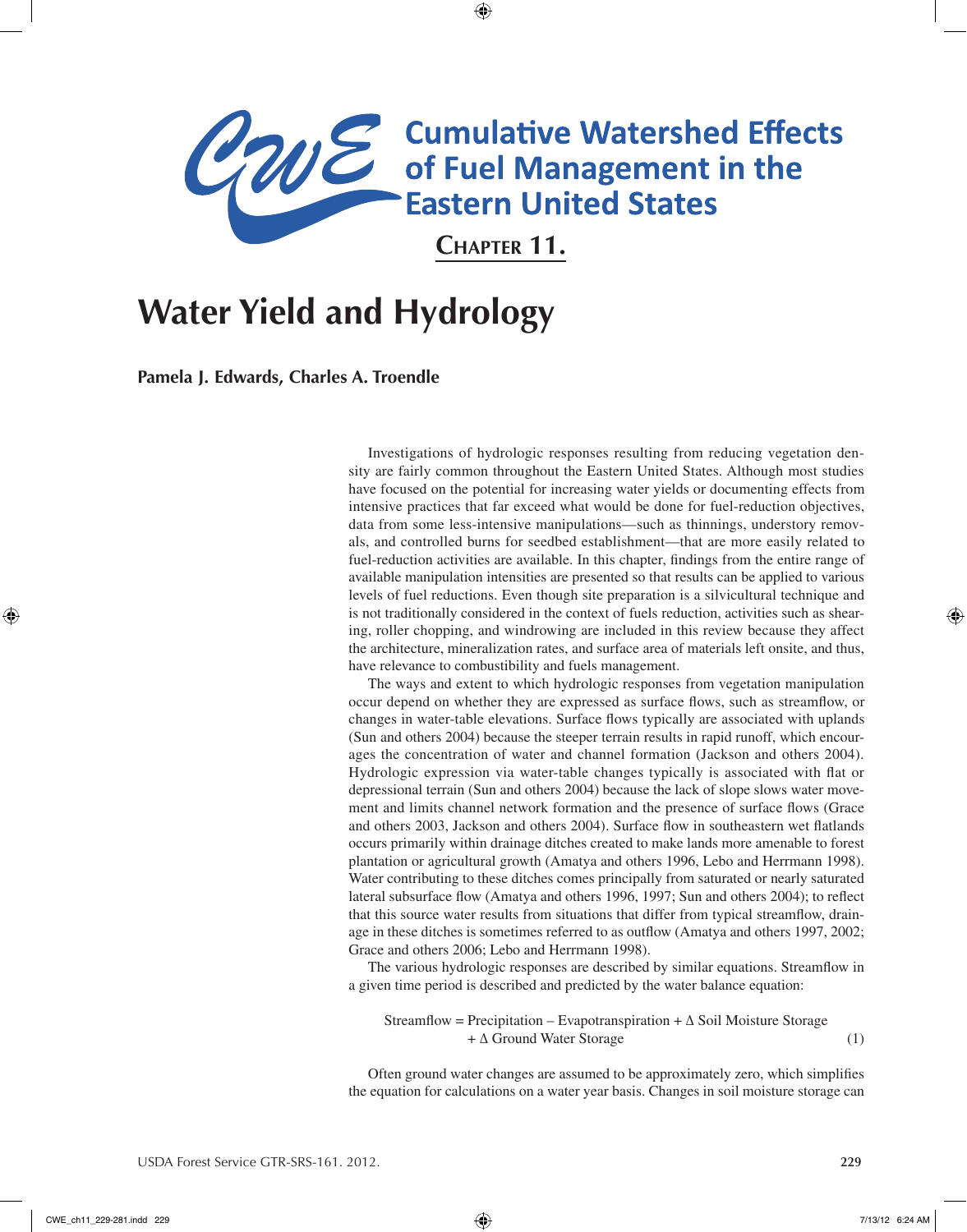be substantial in the short term or seasonally, but over a water year, this term generally is assumed to approach zero. Thus, annually, the equation further simplifies so that total streamflow is determined by how much incoming precipitation is lost to evapotranspiration (ET), which is defined as the cumulative losses of evaporated canopy interception, soil evaporation, and vegetative transpiration. Obviously, climate is a dominant term in controlling ET. But in forest land, ET can be substantially affected by differences in species composition, vegetative density, and microclimate resulting from forest management activities; consequently, streamflow also can be substantially affected.

⊕

Equation 1 can be used to predict total stream discharge in the short term, but doing so would require inclusion of changes in soil moisture because these changes are important in controlling streamflow yields. By contrast, the shape of the storm hydrograph cannot be predicted from only the water balance equation—in fact, hydrograph behavior is extremely difficult to predict accurately because precipitation events are unique and random, and physical factors of the watershed affecting the timing of water delivered to stream channels are not constant with time.

Streamflow or outflow in channels or drainage ditches supplied primarily by saturated lateral water movement is similarly described, with one additional component to account for lateral seepage across watershed boundaries (Amatya and others 1996):

$$
Streamflow = Precision - Evaporanspiration + \Delta \text{ Lateral Seepage} + \Delta \text{Soil Moisture Storage} - Deep Seepage
$$
 (2)

The deep seepage term for wet flatlands often also is considered to be approximately zero because the soils involved often are poorly drained (Amatya and others 1996; Grace and others 2003, 2006; Riekerk 1989).

The change in the height of a wetland water table for a given time period is described by the equation (Sun and others 2001):

 $\Delta$  Water table height = ( $\Delta$  Inflow –  $\Delta$  Outflow –  $\Delta$  Evapotranspiration) / Soil Specific Yield (3)

Although inflow and outflow rates can have substantial effects on water-table height, ET becomes the dominant factor in controlling water-table height if water exchange is slow. Soil specific yield, also known as drainable soil porosity, is the ratio of the volume of water that drains from a saturated soil as a result of lowering the water table relative to the volume of that soil. Its value ranges between zero and one, but it is not actually a constant and depends on position of the water table, rate of water-table change, and soil characteristics (Hillel 1982). Fuel-reduction activities primarily would affect the variables in the numerator of equation 3 (Sun and others 2001).

To ensure that changes in water-table responses are measured and interpreted accurately, measurement wells must be at least as deep as the lowest water-table levels expected during monitoring. If the well is not deep enough, a water table may rise or fall, but documenting the change will be impossible. In these instances, "no measured effect" should not be interpreted as "no effect."

# **Hydrologic Groupings of Provinces**

Hydrologic studies of vegetation manipulation have been performed in all the major landforms of the Eastern United States; commonly, the study areas have been experimental forests operated by either the U.S. Department of Agriculture Forest Service or universities, although in the South studies have been applied fairly broadly, particularly on forest-industry lands in the Coastal Plain.

For consistency throughout this volume on Eastern landscapes, the approach is to classify and describe responses by ecological divisions and provinces (chapter 3) to the extent possible. Ecological divisions are defined by "regional climatic types, vegetational affinities, and soil order"; and provinces are defined by "dominant potential

⊕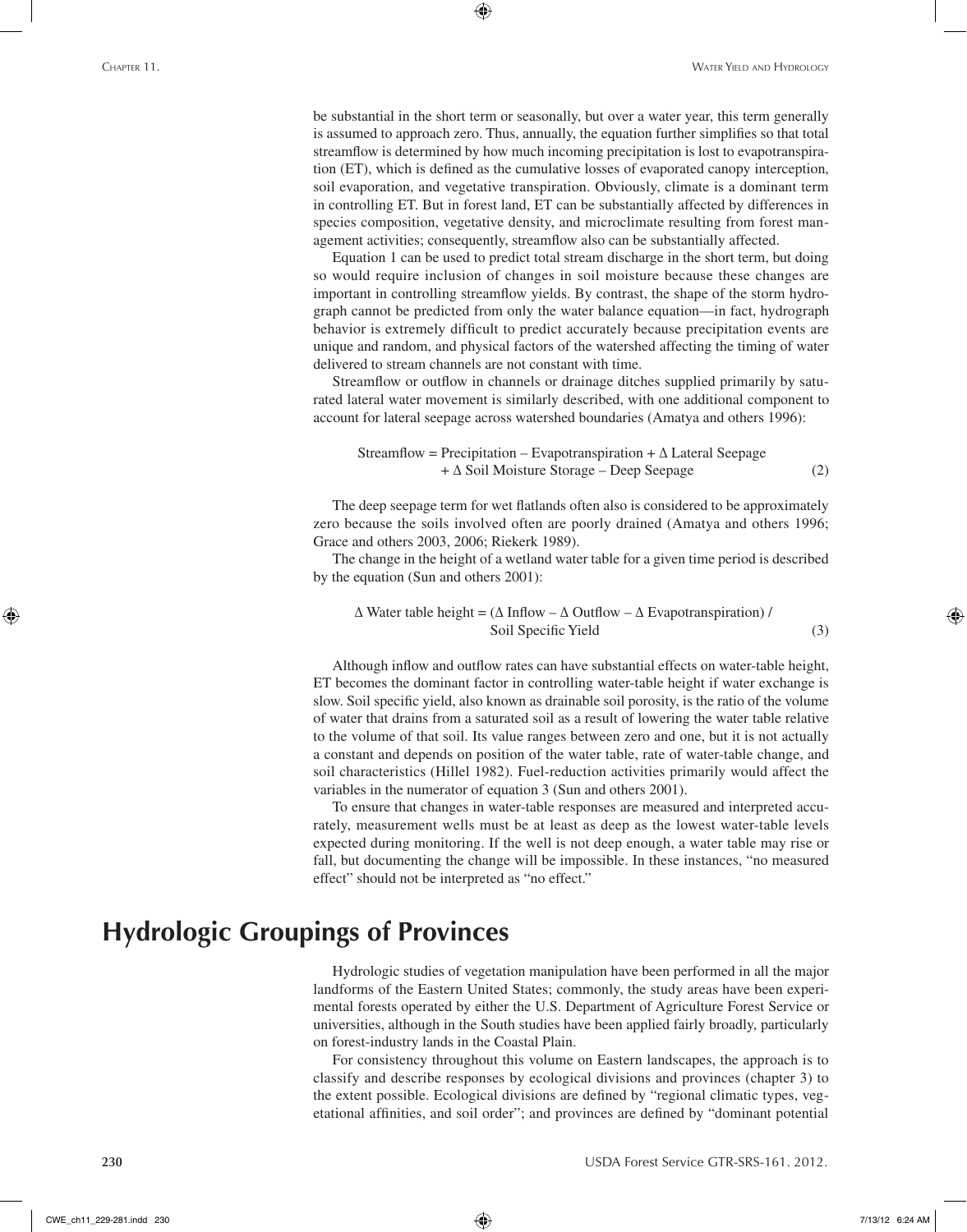natural vegetation, and highlands or mountains with complex vertical climate-vegetation-soil zonation" (U.S. Department of the Interior 2003). As a result, these boundaries do not fall strictly along those that largely define hydrologic behavior, such as the more commonly employed physiographic boundaries defined by geology and topography (U.S. Department of the Interior 2003). Thus, in an effort to keep to the ecological division/province approach as much as possible, we have defined groups of provinces with fairly similar hydrologic characteristics (table 1) and present subsequent discussions based on those groupings. However, because most groupings include provinces from different divisions, these groupings have been assigned more traditional physiographic names (North Central States, Northeastern States, Ozark Mountains and Ouachita Plateau, Central and Southern Appalachian Mountains, Piedmont, and Coastal Plain) because these can be more concisely described and easily understood. The results and interpretations from the reviewed literature should be generally applicable throughout the area encompassed by the respective provinces within the grouping. The principal exception to grouping by distinct ecological province is our separate consideration of the Piedmont and Coastal Plain. Hydrologically, these two areas behave very differently from one another, but the boundaries of the ecological provinces involved (chapter3) do not coincide with the boundaries of the Coastal Plain and Piedmont physiographic areas (fig. 1). Consequently, the Southeastern Mixed Forest Province within the Subtropical Division (230) is included in both the Piedmont and Coastal Plain (table 1).

**Table 1.** Groupings of ecological divisions and provinces that are expected to have similar hydrological responses to fuelreduction treatments (to simplify discussions in the text, these groupings are assigned physiographic titles)

 $\bigoplus$ 

| Physiographic area                             | Division and provinces                                                                                                            |
|------------------------------------------------|-----------------------------------------------------------------------------------------------------------------------------------|
| <b>North Central States</b>                    | 210 Warm Continental<br>212 Laurentian Mixed Forest                                                                               |
|                                                | 220 Hot Continental<br>222 Midwest Broadleaf Forest                                                                               |
| Northeastern States                            | 210 Warm Continental<br>211 Northeastern Mixed Forest                                                                             |
|                                                | M210 Warm Continental-Mountain<br>M211 Adirondack—New England Mixed Forest—Coniferous Forest—Alpine Meadow                        |
|                                                | 220 Hot Continental<br>221 Eastern Broadleaf Forest (northern portion only)                                                       |
| Ozark Mountains and<br><b>Ouachita Plateau</b> | M220 Hot Continental-Mountain<br>M223 Ozark Broadleaf Forest-Meadow                                                               |
|                                                | M230 Subtropical-Mountain<br>M231 Ouachita Mixed Forest-Meadow                                                                    |
| Central and Southern<br>Appalachian Mountains  | M220 Hot Continental-Mountain<br>M221 Central Appalachian Broadleaf Forest—Coniferous Forest—Meadow                               |
|                                                | 220 Hot Continental<br>221 Eastern Broadleaf Forest (southern portion only)                                                       |
| Piedmont                                       | 230 Subtropical<br>231 Southeastern Mixed Forest                                                                                  |
| <b>Coastal Plain</b>                           | 230 Subtropical<br>231 Southeastern Mixed Forest<br>232 Outer Coastal Plain Mixed Forest<br>234 Lower Mississippi Riverine Forest |
|                                                | 250 Prairie<br>255 Prairie Parkland (Subtropical)                                                                                 |

USDA Forest Service GTR-SRS-161. 2012. **231**

⊕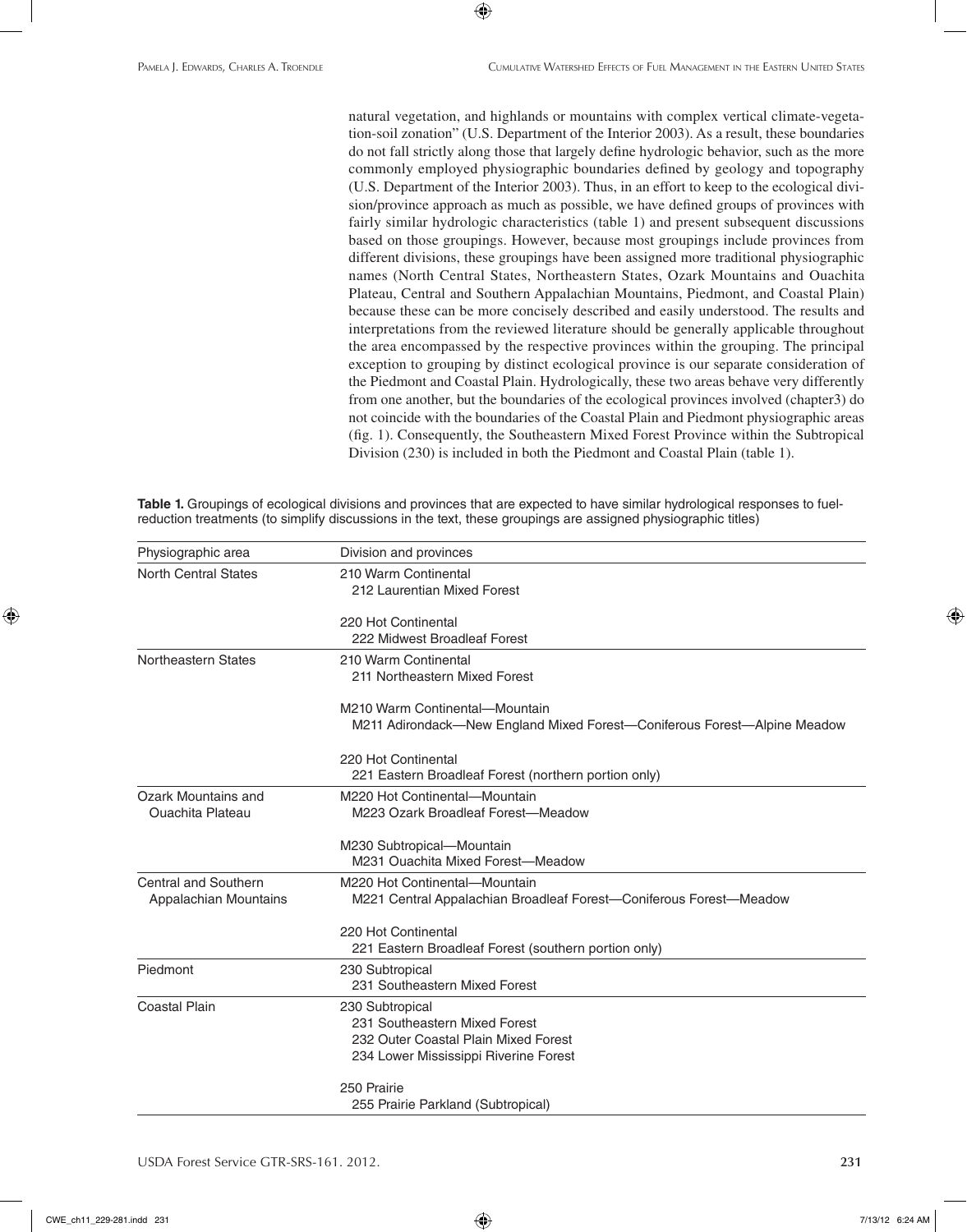

⊕

No hydrologic response data applicable to the Prairie Parkland (Temperate) Province (251) were found in the literature, so this province is not included in our chapter. Likewise, the Everglades Province (411) is not included, but fuel-reduction activities are not being practiced in this area.

## **Hydrologic Responses**

Physiographic areas are discussed in order from north to south in subsequent sections, so that responses from similar climates are grouped closely. When data exist, water-yield and water-table results are presented seasonally (growing and dormant) as well as annually. Storm event responses also are described where data were available. The term stormflow—also called quickflow—is used in this chapter to describe the volume of flow composed of the sum of precipitation falling directly into the channel, surface (overland) flow reaching the channel, and precipitation delivered to the channel by subsurface flow during and immediately following precipitation or snowmelt or both events combined (Hewlett and Hibbert 1961). Peakflow is defined as the instantaneous maximum magnitude or rate of discharge during a precipitation or snowmelt event.

## *North Central States*

The North Central States are characterized by two different types of sites: those that have unsaturated mineral soils (often uplands), and those that are lowland bogs with organic (peat) soils. Often the elevational or topographic differences between the two are not great, but they are large enough to result in different soil characteristics that substantially affect hydrologic responses. Hydrologic changes from vegetation manipulation in organic soils usually are measured as water-table fluctuations, and those in mineral soils usually are measured as streamflow changes.

Streams can exist in lowland bogs, but hydrologic expression in them is generally less demonstrative than in water tables because peatland soils tend to transmit water laterally very slowly (Boelter and Verry 1977). For example, strip cutting followed later by clearcutting black spruce (*Picea mariana*) in a lowland bog on the Marcell Experimental Forest in northern Minnesota did not change streamflow yields (table 2), partially because of the low hydraulic conductivity (Verry 1981). However, the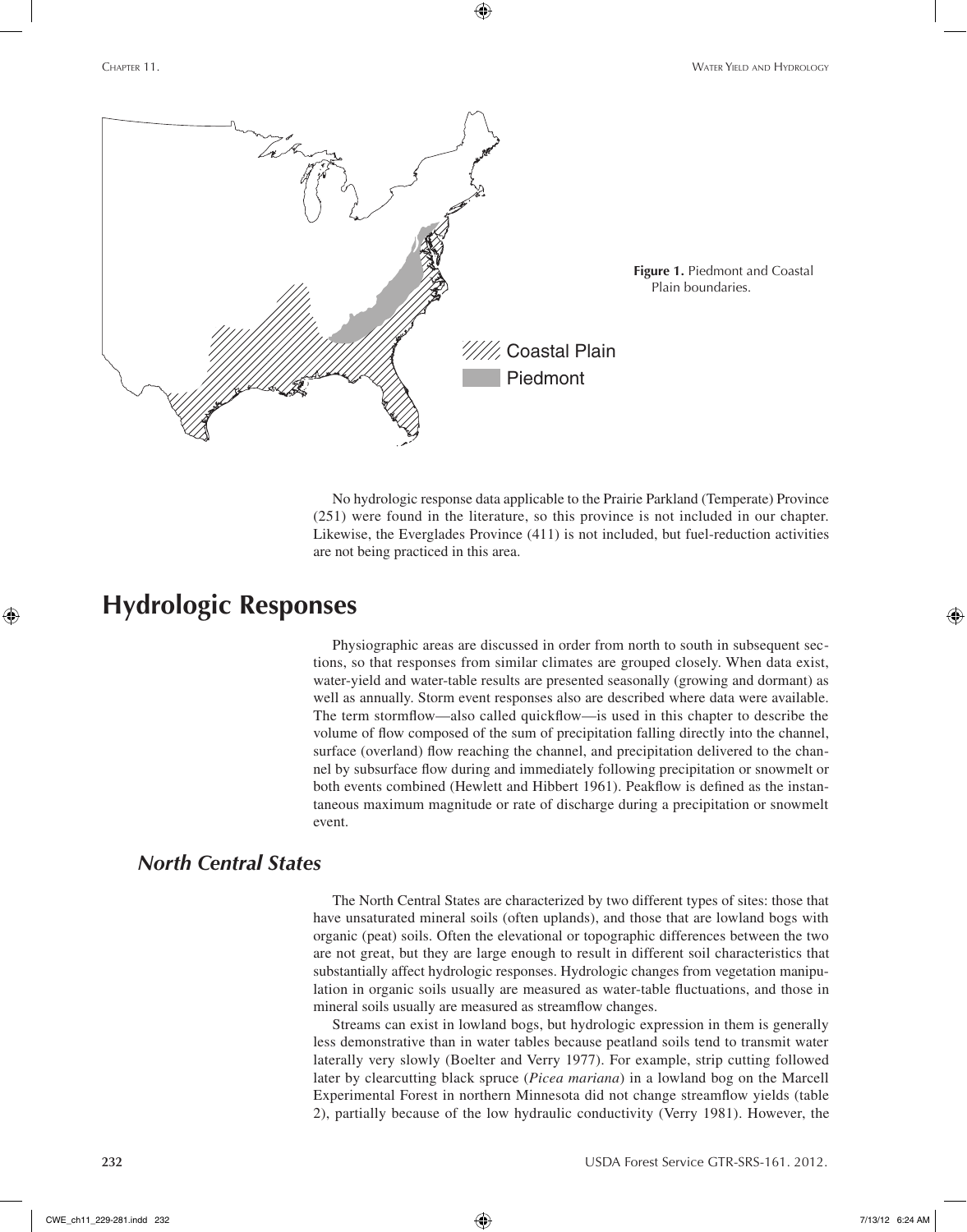type of peat soil present in the area of harvesting substantially influences hydrologic responses in streams, if present, or water tables. Water moves laterally fairly freely and rapidly in poorly decomposed peats, making these soils hydrologically quite responsive. Conversely, well decomposed organic soils, which are most common in the North Central States, have many small pores that hold water tightly because of extremely low hydraulic conductivities, so losses from these organic soils are primarily as ET (Boelter and Verry 1977).

⊕

Water-table responses also are affected by the type of ground water involved. If the harvested stand is over a ground-water fed water table, removing or reducing the ET will have little effect on water-table fluctuations or levels because aquifer supplies greatly exceed precipitation inputs. By contrast, harvesting over perched water tables can result in measurable changes in water-table levels. If precipitation frequency is adequate, water tables in harvested areas will rise because interception losses are reduced. If precipitation is infrequent, the water table will drop after harvesting because there is increased ET caused by winds and increasing transpiration by sedges, which can access deeper moisture than many other plants (Boelter and Verry 1977). This is the type of water-table response that Verry (1981, 1986) reported in the 4 years after clearcutting a bog. Water tables rose 100 mm during wet periods (table 2), because interception was reduced by approximately 170 mm (30 percent), thereby adding that much more precipitation to the peat soils. Conversely, during dry periods, water tables lowered by as much as 190 mm after clearcutting—the result of high ET attributable to more wind and solar radiation, higher surface temperatures, and rapid herbaceous vegetation growth (Verry 1981). Water tables also fluctuated to a greater degree after clearcutting during years of higher than average or lower than average precipitation compared to preharvest conditions.

Harvesting on mineral soils can increase soil moisture (Blackmarr and White 1964, Verry 1972), or water-table levels (Urie 1971), or both; but because mineral soils transmit water to streams quickly, measurements of hydrologic change often are focused on streamflow. Harvests in areas with mineral soils often cover a higher percentage of total watershed area than those on organic soils, further contributing to the degree of hydrologic changein mineral soils. Upland clearcutting of aspen (*Populus tremuloides*) over two-thirds of watershed 4 on the Marcell Experimental Forest in Minnesota resulted in significant increases to annual runoff for 9 years following harvesting (Hornbeck and others 1993, Verry 1987), with approximately half of the 9-year change occurring during harvesting and the 3 years after harvesting (table 2). Changes during those 3 years were 40 to 70 percent above those when trees were present on the watershed. Most of the annual stream augmentation occurred during the growing season (Verry 1972, 1987). No change in annual yield was reported after clearcutting an oak-hickory (*Quercus* spp.–*Carya* spp.) stand in a 0.67-ha watershed at Rose Lake Wildlife Experiment Station in southern Michigan, and ET was estimated to have returned to pretreatment levels within 5 years after the clearcut (Blackmarr and White 1964).

Stormflow effects in the North Central States tend to be a function of whether snowmelt or rainfall is involved and how much of the stand is harvested. Harvesting only about half of watershed 4 of the Marcell Experimental Forest reduced peak runoff during spring snowmelt by 35 percent because the melt in the forest and open areas became desynchronized (Verry 1972, Verry and others 1983). But increasing the area harvested to approximately two-thirds of the watershed increased spring snowmelt peaks from 11 to 143 percent for 7 years (Verry and others 1983), although effects may have lasted for as many as 15 years (Verry 1986). The increases presumably occurred from less desynchronization of snowmelt—resulting from increased heat transfer to the snowpack (from solar radiation) and reradiation of longwave radiation to the snowpack by the regrowing sprouts (Verry 1986, Verry and others 1983). Consequently, snowmelt peak discharges began 3 to 5 days earlier (Verry 1972, Verry and others 1983); however, none of the changes to snowmelt peaks resulted in significant increases to total snowmelt volumes (Verry and others 1983).

By contrast, stormflow volumes from rain events increased by 100 percent or more the first 2 years after harvesting two-thirds of the watershed, but they were not significantly

CWE\_ch11\_229-281.indd 233 7/13/12 6:24 AM

⊕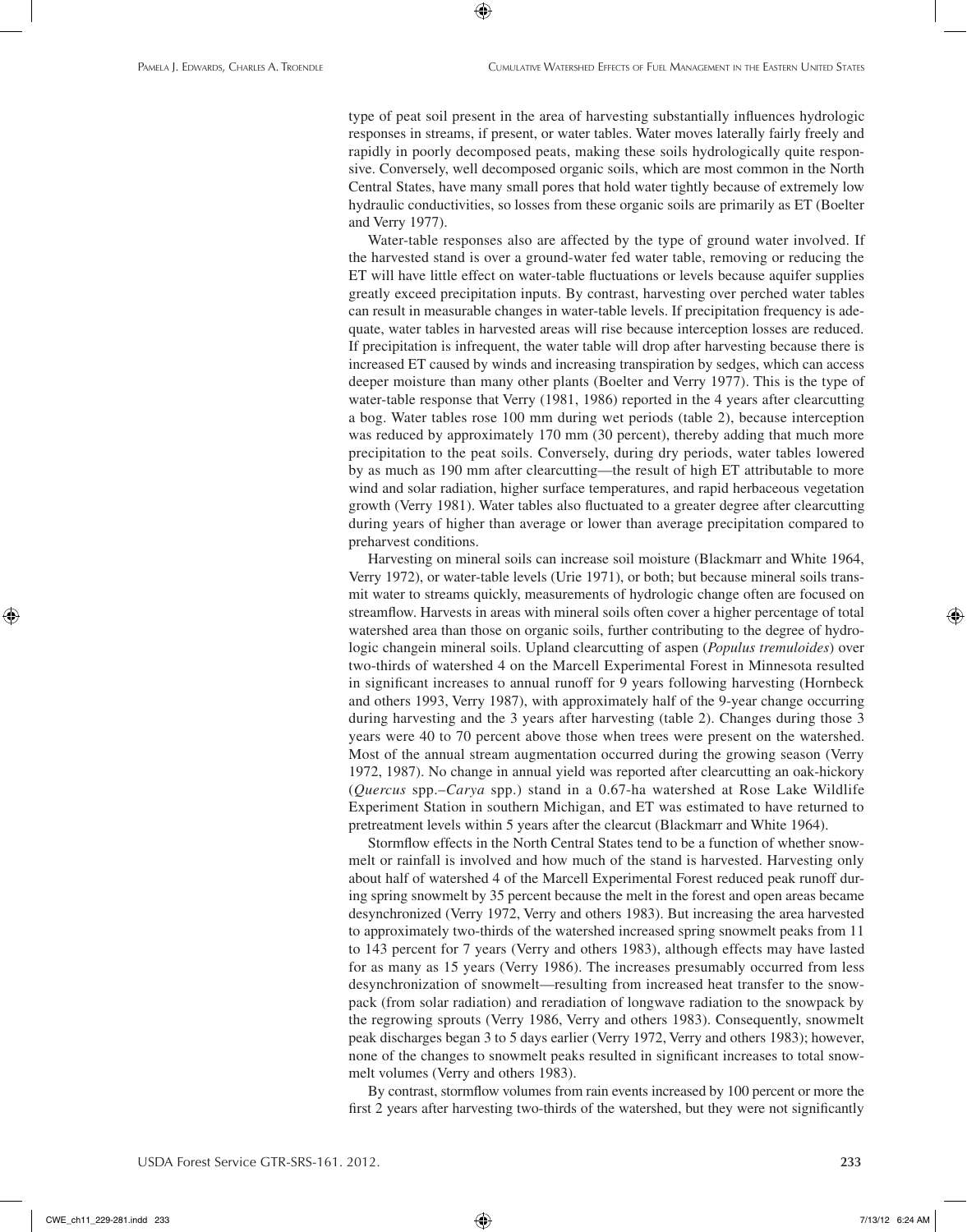|                                                                   | Area, aspect,                                                                                                           |                                                                                                               |                                                                                                                                                                                                                                                                                                                                                                                                                   | Annual changes                                                                                                                                                                                                                                                                                                                                                                                                                                                                                                                                                                                         |                                                          | Changes to water table |             |                                                     |
|-------------------------------------------------------------------|-------------------------------------------------------------------------------------------------------------------------|---------------------------------------------------------------------------------------------------------------|-------------------------------------------------------------------------------------------------------------------------------------------------------------------------------------------------------------------------------------------------------------------------------------------------------------------------------------------------------------------------------------------------------------------|--------------------------------------------------------------------------------------------------------------------------------------------------------------------------------------------------------------------------------------------------------------------------------------------------------------------------------------------------------------------------------------------------------------------------------------------------------------------------------------------------------------------------------------------------------------------------------------------------------|----------------------------------------------------------|------------------------|-------------|-----------------------------------------------------|
| Location                                                          | soils                                                                                                                   | Treatment description                                                                                         | Time period                                                                                                                                                                                                                                                                                                                                                                                                       | to water yields                                                                                                                                                                                                                                                                                                                                                                                                                                                                                                                                                                                        | Annual                                                   | Wet periods            | Dry periods | Reference                                           |
| Experimental<br>Forest,<br>Marcell                                | aspect given,<br>mineral soil<br>33.2 ha, no                                                                            | Strip cut 43 percent of spruce in bog,<br>strips run northwest to southeast                                   | Years 1 to 5                                                                                                                                                                                                                                                                                                                                                                                                      | SN                                                                                                                                                                                                                                                                                                                                                                                                                                                                                                                                                                                                     | SZ                                                       | -mm-                   |             | Verry 1981                                          |
| Watershed<br>Minnesota                                            | uplands, peat<br>soils, central<br>bog                                                                                  | bog (total harvested = 8 percent of<br>Year 6 clearcut remaining spruce in<br>watershed)                      | Years 6 to 10                                                                                                                                                                                                                                                                                                                                                                                                     | SN                                                                                                                                                                                                                                                                                                                                                                                                                                                                                                                                                                                                     |                                                          | 100 <sup>a</sup>       | $-190a$     |                                                     |
| Experimental<br>4<br>Watershed<br>Minnesota<br>Forest,<br>Marcell | clay loams in<br>sandy loams<br>uplands, and<br>peat soils in<br>topography,<br>overlaying<br>34.8 ha, flat<br>lowlands | uplands on 25.3 ha, no harvesting<br>ler in<br>Clearcut aspen 3 m and tal<br>in lowlands 9.5 ha               | During harvest<br>Year <sub>15</sub><br>Year 16<br>Year 18<br>Year <sub>19</sub><br>Year <sub>10</sub><br>Year <sub>12</sub><br>Year <sub>13</sub><br>Year <sub>14</sub><br>Year <sub>20</sub><br>Year 17<br>Year 11<br>Year 21<br>Year <sub>9</sub><br>Year <sub>6</sub><br>Year <sub>8</sub><br>Year <sub>4</sub><br>Year <sub>5</sub><br>Year <sub>2</sub><br>Year <sub>3</sub><br>Year 7<br>Year <sub>1</sub> | $(-10$ percent)<br>-25 <sup>a</sup> (-8 percent)<br>(42 percent)<br>56 <sup>a</sup> (26 percent)<br>(39 percent)<br>51ª (34 percent)<br>(70 percent)<br>(20 percent)<br>(34 percent)<br>(45 percent)<br>52 <sup>a</sup> (21 percent)<br>33ª (16 percent)<br>58 percent)<br>40 <sup>a</sup> (15 percent)<br>(-8 percent)<br>-9 percent)<br>19 (18 percent)<br>$(-4$ percent)<br>1 (0 percent)<br>$-1$ (0 percent)<br>(3 percent)<br>12 (4 percent)<br>88 <sup>a</sup><br>34a<br>85a<br>38 <sup>a</sup><br>77a<br>117a<br>90 <sup>a</sup><br>$-22$<br>$\frac{6}{9}$<br>$-12$<br>$\widetilde{\circ}$<br>4 |                                                          |                        |             | 1993; Verry<br>1972, 1987<br>and others<br>Hornbeck |
| Northwestern<br>Sand Plain,<br>Michigan<br>lower                  | 40-acre blocks,<br>given, sands<br>no aspect                                                                            | southeast to northwest orientation<br>strip<br>cut 50 percent of pines, strips<br>Two replicate 16-ha blocks, | Years 1 to 3                                                                                                                                                                                                                                                                                                                                                                                                      |                                                                                                                                                                                                                                                                                                                                                                                                                                                                                                                                                                                                        | 30 percent<br>66 <sup>b</sup> (20 to<br>strips)<br>under |                        |             | Urie 1971                                           |

 $\bigoplus$ 

 $\bigoplus$ 

a Indicates a statistically significant change at the alpha level used by the original authors. Unless otherwise indicated, values without an <sup>a</sup> are nonsignificant.<br><sup>b</sup> Significance/nonsignificance information was not pro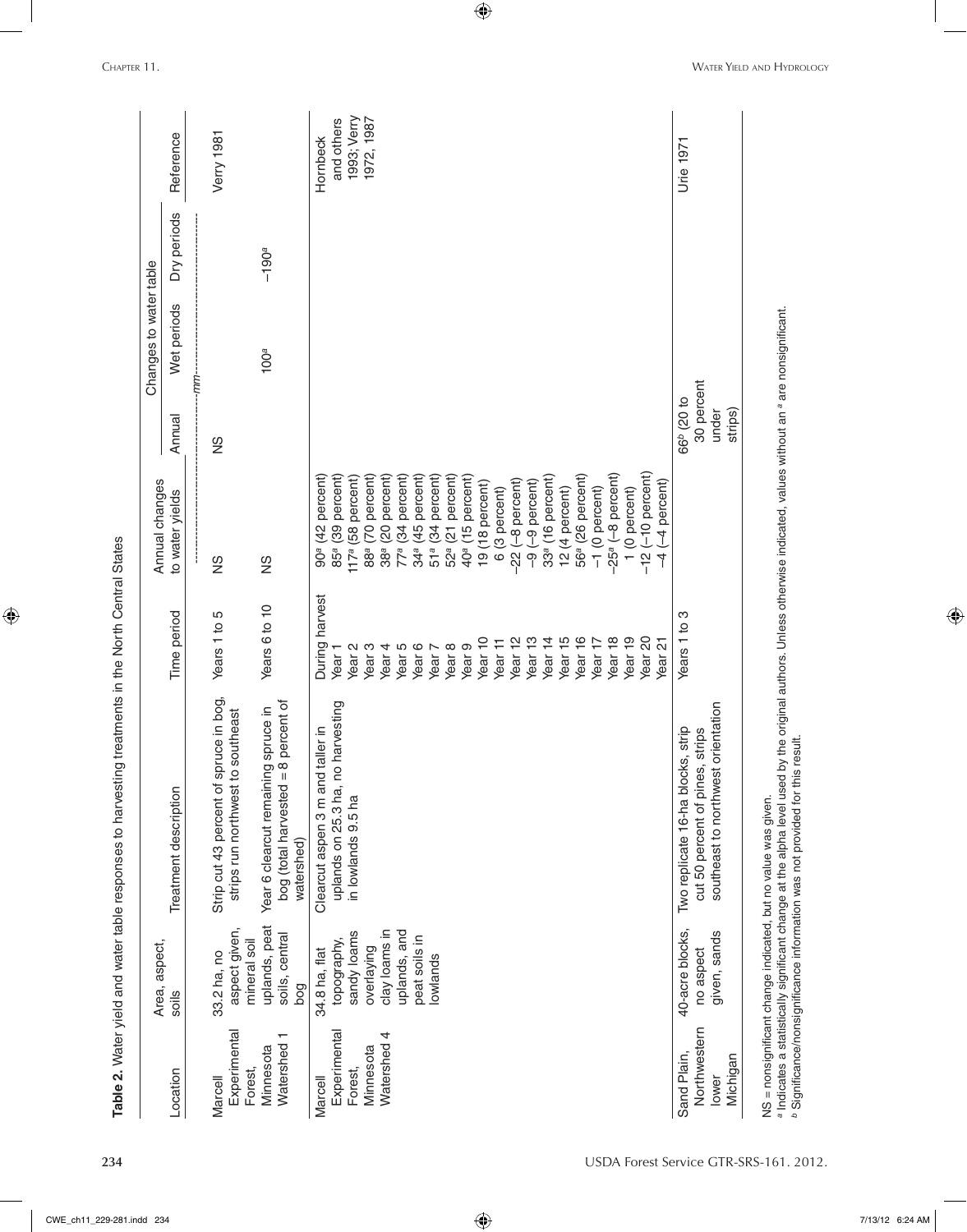affected by the third year. Rainfall-induced peakflow rates were significantly higher for 8 years—the increases during the first 3 to 5 years were about double preharvest levels. Increases in rainfall-associated peakflows were the result of reductions in soil moisture deficits after harvesting (Verry and others 1983). Peakflow rates from the annual series for 2-year events increased about 1.5 times preharvest levels, compared to 2.5 times for 10-year events (Verry 1986, Verry and others 1983). Similarly, flow duration curves showed that average daily flows increased across all ranges of flow rates with the exception of the very highest flows associated with maximum snowmelt peaks (Verry 1972).

⊕

## *Northeastern States*

Most of the studies in the Northeastern States involve clearcutting or whole-tree harvesting (table 3). First-year water-yield increases from these intensive harvests generally were in the range of 150 to 350 mm or 20 to 40 percent (table 3), although occasionally higher percentage increases were reported from whole-tree harvests (Pierce and others 1993). Small single harvests or small sequential harvests—such as progressive strip cuts—yielded substantially lower annual discharges (Hornbeck and others 1987, Mrazik and others 1980). Regardless of the amount of augmentation, increases were short lived, lasting  $\leq 6$  years (table 3); and after 10 to 15 years, water yields commonly fell to levels lower than pretreatment (table 3). This may be because regenerating species had higher transpiration rates than the original stand (Hornbeck and others 1987).

With one exception (Mrazik and others 1980), seasonal data show that annual augmentation in the Northeastern States was almost entirely the result of increased discharge during the growing season, and that water-yield changes during the dormant season were very small (table 3). Water-yield increases of ≥300 percent have been reported from a clearcut during the first one to two growing seasons (Hornbeck and others 1970). Thus, as growing season augmentation diminished, so did annual water yields. Mrazik and others (1980) found that percentage increases in streamflow were higher during the growing season, but the actual volumes of streamflow augmentation during the growing and dormant seasons were similar (table 3). They attributed the lack of seasonal differences to the milder climate in central Massachusetts (such as the study sites at Caldwell Creek and Dickey Brook) compared to other New England study sites, such as Hubbard Brook in New Hampshire.

Increases in streamflow were expressed primarily during low flows. Shifts in flow frequency curves for Caldwell Creek and for watersheds 2, 4, and 5 at Hubbard Brook indicated increases in the numbers of days of occurrence across all flows; but the greatest displacement of the curves was at the lowest flows (Hornbeck and others 1997, Mrazik and others 1980), primarily during the growing season (Hornbeck and others 1997). This same pattern was observed for basal area reductions ranging from about 35 percent (Mrazik and others 1980) to 100 percent of the watershed, although curve displacement was greatest when herbiciding followed clearcutting (Hornbeck and others 1997). For example, average daily growing-season flows equaling or exceeding 1 mm occurred an average of 26 days before clearcutting watershed 2 at Hubbard Brook. After clearcutting and herbiciding, growing-season flow equaled or exceeded 1 mm for 116 days. Removing overstory vegetation by clearcuts, block cuts, and strip cuts resulted in changing the timing of spring snowmelt, but it did not change the overall volume of spring discharge (Hornbeck and Pierce 1970; Hornbeck and others 1970, 1987, 1997; Pierce and others 1970, 1993). More extensive and continuous overstory removal resulted in slightly earlier snowmelt peaks than did light cuts that had substantial residual shade from edge vegetation (Hornbeck and others 1987). On all of the harvests at Hubbard Brook, peakflow from spring snowmelt occurred an average of 4 to 8 days earlier than from a fully forested watershed, although in one year clearcutting caused a shift forward of 17 days on one watershed (Hornbeck and Pierce 1970, Pierce and others 1970). Resulting streamflow and peakflow were higher than normal during these earlier periods of snowmelt and lower than predicted later in the snowmelt season. Snowmelt also ended 2 to 4 days earlier in a clearcut watershed than in an uncut watershed with the same aspect (Hornbeck and Pierce 1970).

CWE\_ch11\_229-281.indd 235 7/13/12 6:24 AM

⊕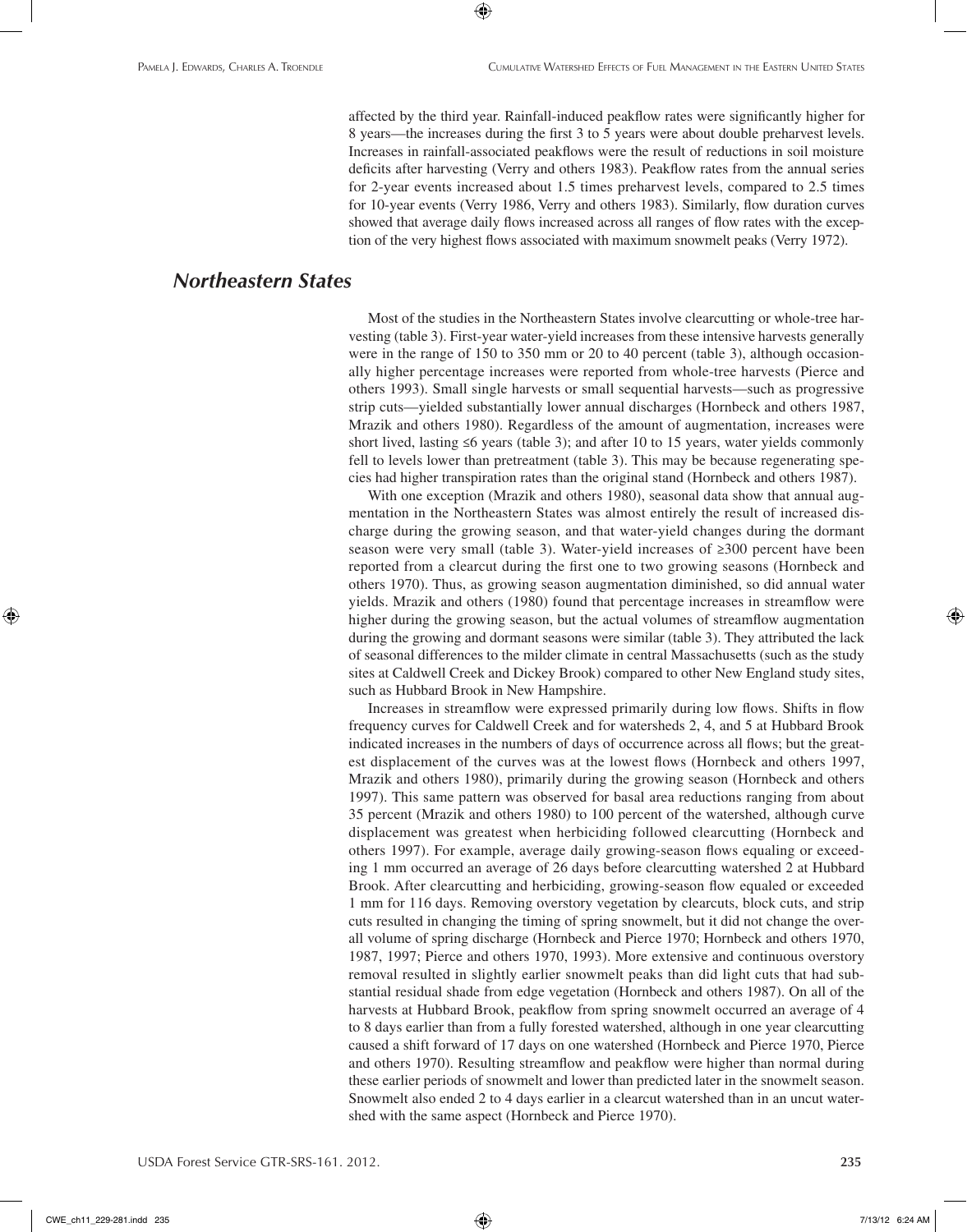|                      | Area, aspect,     |                           | Time               |                                   | Changes to water yields        |          |              |
|----------------------|-------------------|---------------------------|--------------------|-----------------------------------|--------------------------------|----------|--------------|
| Location             | soils             | Treatment description     | period             | Annual                            | Growing                        | Dormant  | Reference    |
|                      |                   |                           |                    |                                   | -mm-                           |          |              |
| <b>Hubbard Brook</b> | 15.8 ha, south,   | Winter clearcut primarily | Year <sub>1</sub>  | 347 <sup>a</sup> (40 percent)     | 315 <sup>a</sup> (344 percent) |          | Hornbeck and |
| Experimental         | sands and         | northern hardwoods,       | Year <sub>2</sub>  | 278 <sup>a</sup> (29 percent)     | 231ª (310 percent)             | 25<br>36 | others 1970, |
| Forest, New          | sandy loams       | trees left in place,      | Year <sub>3</sub>  | 240 <sup>ª</sup> (26 percent)     |                                |          | 1993, 1997;  |
| Hampshire            |                   | herbicide stumps and      | Year <sub>4</sub>  | (22 percent)<br>200ª              |                                |          | Pierce and   |
| Watershed 2          |                   | ground cover              | Year 5             | 146 <sup>a</sup> (17 percent)     |                                |          | others 1970  |
|                      |                   |                           | Year <sub>6</sub>  | 44 <sup>ª</sup> (6 percent)       |                                |          |              |
|                      |                   |                           | Year <sub>7</sub>  | 12 (1 percent)                    |                                |          |              |
|                      |                   |                           | Year <sub>8</sub>  | 52 (4 percent)                    |                                |          |              |
|                      |                   |                           | Year <sub>9</sub>  | 67 <sup>ª</sup> (8 percent)       |                                |          |              |
|                      |                   |                           | Year <sub>10</sub> | 3 (0 percent)                     |                                |          |              |
|                      |                   |                           | Year 11            | 4 (5 percent)                     |                                |          |              |
|                      |                   |                           | Year <sub>12</sub> | 64ª (6 percent)                   |                                |          |              |
|                      |                   |                           | Year <sub>13</sub> | $-13$ $(-1)$ percent)             |                                |          |              |
|                      |                   |                           | Year <sub>14</sub> | -2 percent)<br>$-13($             |                                |          |              |
|                      |                   |                           | Year <sub>15</sub> | -4 percent)<br>$-34$              |                                |          |              |
|                      |                   |                           | Year 16            | $(-3$ percent)<br>$-41a$          |                                |          |              |
|                      |                   |                           | Year <sub>17</sub> | -8 percent)<br>$-70a$             |                                |          |              |
|                      |                   |                           | Year <sub>18</sub> | -6 percent)<br>$-62a$             |                                |          |              |
|                      |                   |                           | Year <sub>19</sub> | -9 percent)<br>$-64a$             |                                |          |              |
|                      |                   |                           | Year <sub>20</sub> | -5 percent)<br>$-44a$             |                                |          |              |
|                      |                   |                           | Year <sub>21</sub> | -9 percent)<br>$-80a$             |                                |          |              |
|                      |                   |                           | Year <sub>22</sub> | $-10$ percent)<br>$-82a$          |                                |          |              |
|                      |                   |                           | Year <sub>23</sub> | $-8$ percent)<br>$-56a$           |                                |          |              |
|                      |                   |                           | Year <sub>24</sub> | -3 percent)<br>$-34($             |                                |          |              |
|                      |                   |                           | Year <sub>25</sub> | $-48$ <sup>a</sup> $(-4$ percent) |                                |          |              |
| <b>Hubbard Brook</b> | 22 ha, aspect not | Whole tree clearcut of    | Year <sub>1</sub>  | 152 <sup>ª</sup> (23 percent)     |                                | $-49a b$ | Hornbeck and |
| Experimental         | given, sandy      | northern hardwoods        | Year <sub>2</sub>  | 47 (5 percent)                    |                                | $-46a b$ | others 1997  |
| Forest, New          | loam              | applied to 20 ha          | Year <sub>3</sub>  | -2 percent)<br>$-15($             |                                |          |              |
| Hampshire            |                   |                           | Year <sub>4</sub>  | $(-1)$ percent)<br>$-11$          |                                |          |              |
| Watershed 5          |                   |                           | Year 5             | 4 (1 percent)                     |                                |          |              |
|                      |                   |                           | Year 6             | 46 (5 percent)                    |                                |          |              |
|                      |                   |                           | Year <sub>7</sub>  | 51ª (5 percent)                   |                                |          |              |
|                      |                   |                           | Year <sub>8</sub>  | 66ª (8 percent)                   |                                |          |              |
|                      |                   |                           | Year <sub>9</sub>  | 47 (6 percent)                    |                                |          |              |
|                      |                   |                           | Year <sub>10</sub> | 20 (2 percent)                    |                                |          |              |
|                      |                   |                           | Year 11            | 21 (4 percent)                    |                                |          |              |
|                      |                   |                           | Year <sub>12</sub> | 46 (4 percent)                    |                                |          |              |

 $\bigoplus$ 

**236** USDA Forest Service GTR-SRS-161. 2012.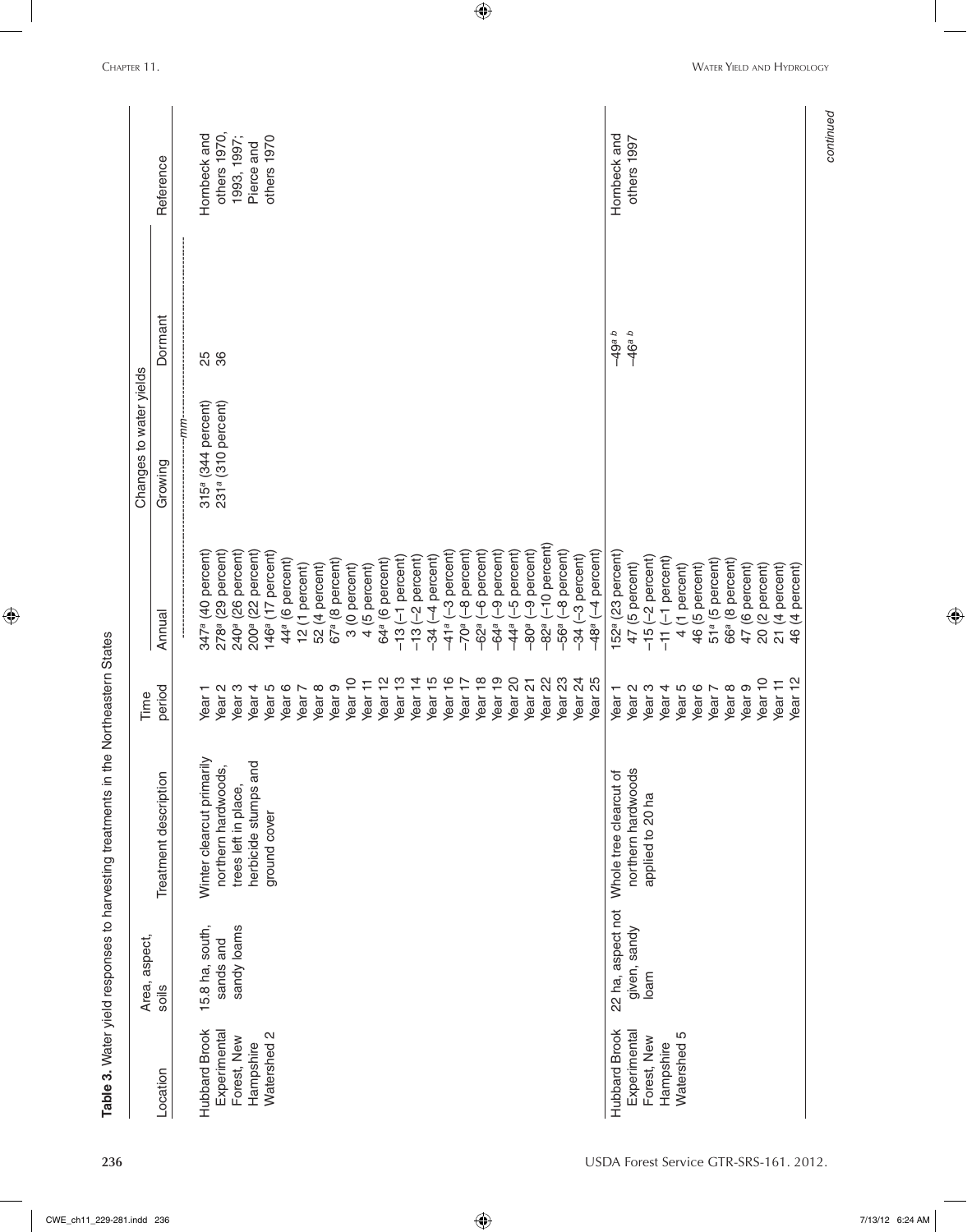| $\sim$ h11. 000.001.inde |  |
|--------------------------|--|
|                          |  |
|                          |  |

| .<br>،                                                                                                                                                                                                                         |  |
|--------------------------------------------------------------------------------------------------------------------------------------------------------------------------------------------------------------------------------|--|
| control of the concerned control of the second control of the concerned concerned in the concerned of the concerned control of the concerned control of the concerned control of the concerned control of the concerned contro |  |
|                                                                                                                                                                                                                                |  |
|                                                                                                                                                                                                                                |  |
| ֧֖֚֞֕֜֕                                                                                                                                                                                                                        |  |
| )<br>2<br>2<br>2<br>2<br>2<br>2                                                                                                                                                                                                |  |
|                                                                                                                                                                                                                                |  |
| )<br>2020<br>2020<br>2020                                                                                                                                                                                                      |  |
|                                                                                                                                                                                                                                |  |
|                                                                                                                                                                                                                                |  |
| -<br>ด 3<br>S<br>S                                                                                                                                                                                                             |  |
|                                                                                                                                                                                                                                |  |

| $(-4$ percent)<br>-5 percent)<br>-5 percent)<br>-8 percent)<br>-3 percent)<br>-3 percent)<br>-3 percent)<br>-4 percent)<br>310 (63 percent)<br>220 (45 percent)<br>$-2$ percent)<br>270 (22 percent)<br>$-14$ $(-2$ percent)<br>46 <sup>ª</sup> (4 percent)<br>67 <sup>ª</sup> (8 percent)<br>55ª (4 percent)<br>(9 percent)<br>(7 percent)<br>114ª (8 percent)<br>22 (3 percent)<br>Annual<br>69ª (<br>$-30a$<br>81a<br>$-27a$<br>$-45a$<br>21a<br>$-67a$<br>$-33a$<br>44 <sup>a</sup><br>$-29$<br>$-18$<br>210<br>170<br>100<br>290<br>160<br>$\overline{70}$<br>Year <sub>13</sub><br>Year 16<br>Year <sub>12</sub><br>Year <sub>14</sub><br>Year <sub>15</sub><br>Year <sub>10</sub><br>Year 17<br>Year <sub>11</sub><br>Year <sub>9</sub><br>Year <sub>3</sub><br>Year <sub>5</sub><br>Year <sub>6</sub><br>Year <sub>8</sub><br>Year <sub>3</sub><br>Year <sub>2</sub><br>Year <sub>3</sub><br>Year <sub>2</sub><br>Year <sub>3</sub><br>Year <sub>4</sub><br>period<br>Year <sub>2</sub><br>Year <sub>2</sub><br>Year <sub>1</sub><br>Year 7<br>Year <sub>1</sub><br>Year <sub>1</sub><br>Year <sub>1</sub><br>Time<br>Central hardwoods whole-<br>progressive strip cutting<br>in east-west orientation<br>Treatment description<br>Spruce-fir whole-tree<br>Northern hardwoods<br>Northern hardwoods<br>whole-tree harvest<br>tree harvest<br>harvest<br>7 ha, aspect not<br>6 ha, aspect not<br>sandy loams<br>given, sandy<br>given, sandy<br>47 ha, aspect<br>sandy loam<br>Area, aspect,<br>southeast,<br>not given,<br>loam<br>loam<br>36 ha,<br>soils<br>Great Northern<br>Hubbard Brook<br>Experimental<br>Connecticut <sup>c</sup><br>Watershed 4<br>Success, New<br>Forest, New<br>Hampshire <sup>c</sup><br>Hampshire<br>Paper Co.,<br><b>Maine</b> <sup>c</sup><br>.ocation<br>Chester, |  | --mm----<br>Growing<br>91a<br>36a<br>38a<br>81a<br>28ª | Dormant<br>33.88<br>4h4 | Pierce and others<br>Pierce and others<br>Pierce and others<br>Hornbeck and<br>others 1987,<br>Reference<br>1993<br>1993<br>1993<br>1997 |
|-------------------------------------------------------------------------------------------------------------------------------------------------------------------------------------------------------------------------------------------------------------------------------------------------------------------------------------------------------------------------------------------------------------------------------------------------------------------------------------------------------------------------------------------------------------------------------------------------------------------------------------------------------------------------------------------------------------------------------------------------------------------------------------------------------------------------------------------------------------------------------------------------------------------------------------------------------------------------------------------------------------------------------------------------------------------------------------------------------------------------------------------------------------------------------------------------------------------------------------------------------------------------------------------------------------------------------------------------------------------------------------------------------------------------------------------------------------------------------------------------------------------------------------------------------------------------------------------------------------------------------------------------------------------------------------------------------------------------------------------------------------------------------------------------------------|--|--------------------------------------------------------|-------------------------|------------------------------------------------------------------------------------------------------------------------------------------|
|                                                                                                                                                                                                                                                                                                                                                                                                                                                                                                                                                                                                                                                                                                                                                                                                                                                                                                                                                                                                                                                                                                                                                                                                                                                                                                                                                                                                                                                                                                                                                                                                                                                                                                                                                                                                             |  |                                                        |                         |                                                                                                                                          |
|                                                                                                                                                                                                                                                                                                                                                                                                                                                                                                                                                                                                                                                                                                                                                                                                                                                                                                                                                                                                                                                                                                                                                                                                                                                                                                                                                                                                                                                                                                                                                                                                                                                                                                                                                                                                             |  |                                                        |                         |                                                                                                                                          |
|                                                                                                                                                                                                                                                                                                                                                                                                                                                                                                                                                                                                                                                                                                                                                                                                                                                                                                                                                                                                                                                                                                                                                                                                                                                                                                                                                                                                                                                                                                                                                                                                                                                                                                                                                                                                             |  |                                                        |                         |                                                                                                                                          |
|                                                                                                                                                                                                                                                                                                                                                                                                                                                                                                                                                                                                                                                                                                                                                                                                                                                                                                                                                                                                                                                                                                                                                                                                                                                                                                                                                                                                                                                                                                                                                                                                                                                                                                                                                                                                             |  |                                                        |                         |                                                                                                                                          |
|                                                                                                                                                                                                                                                                                                                                                                                                                                                                                                                                                                                                                                                                                                                                                                                                                                                                                                                                                                                                                                                                                                                                                                                                                                                                                                                                                                                                                                                                                                                                                                                                                                                                                                                                                                                                             |  |                                                        |                         |                                                                                                                                          |
|                                                                                                                                                                                                                                                                                                                                                                                                                                                                                                                                                                                                                                                                                                                                                                                                                                                                                                                                                                                                                                                                                                                                                                                                                                                                                                                                                                                                                                                                                                                                                                                                                                                                                                                                                                                                             |  |                                                        |                         |                                                                                                                                          |
|                                                                                                                                                                                                                                                                                                                                                                                                                                                                                                                                                                                                                                                                                                                                                                                                                                                                                                                                                                                                                                                                                                                                                                                                                                                                                                                                                                                                                                                                                                                                                                                                                                                                                                                                                                                                             |  |                                                        |                         |                                                                                                                                          |
|                                                                                                                                                                                                                                                                                                                                                                                                                                                                                                                                                                                                                                                                                                                                                                                                                                                                                                                                                                                                                                                                                                                                                                                                                                                                                                                                                                                                                                                                                                                                                                                                                                                                                                                                                                                                             |  |                                                        |                         |                                                                                                                                          |
|                                                                                                                                                                                                                                                                                                                                                                                                                                                                                                                                                                                                                                                                                                                                                                                                                                                                                                                                                                                                                                                                                                                                                                                                                                                                                                                                                                                                                                                                                                                                                                                                                                                                                                                                                                                                             |  |                                                        |                         |                                                                                                                                          |
|                                                                                                                                                                                                                                                                                                                                                                                                                                                                                                                                                                                                                                                                                                                                                                                                                                                                                                                                                                                                                                                                                                                                                                                                                                                                                                                                                                                                                                                                                                                                                                                                                                                                                                                                                                                                             |  |                                                        |                         |                                                                                                                                          |
|                                                                                                                                                                                                                                                                                                                                                                                                                                                                                                                                                                                                                                                                                                                                                                                                                                                                                                                                                                                                                                                                                                                                                                                                                                                                                                                                                                                                                                                                                                                                                                                                                                                                                                                                                                                                             |  |                                                        |                         |                                                                                                                                          |
|                                                                                                                                                                                                                                                                                                                                                                                                                                                                                                                                                                                                                                                                                                                                                                                                                                                                                                                                                                                                                                                                                                                                                                                                                                                                                                                                                                                                                                                                                                                                                                                                                                                                                                                                                                                                             |  |                                                        |                         |                                                                                                                                          |
|                                                                                                                                                                                                                                                                                                                                                                                                                                                                                                                                                                                                                                                                                                                                                                                                                                                                                                                                                                                                                                                                                                                                                                                                                                                                                                                                                                                                                                                                                                                                                                                                                                                                                                                                                                                                             |  |                                                        |                         |                                                                                                                                          |
|                                                                                                                                                                                                                                                                                                                                                                                                                                                                                                                                                                                                                                                                                                                                                                                                                                                                                                                                                                                                                                                                                                                                                                                                                                                                                                                                                                                                                                                                                                                                                                                                                                                                                                                                                                                                             |  |                                                        |                         |                                                                                                                                          |
|                                                                                                                                                                                                                                                                                                                                                                                                                                                                                                                                                                                                                                                                                                                                                                                                                                                                                                                                                                                                                                                                                                                                                                                                                                                                                                                                                                                                                                                                                                                                                                                                                                                                                                                                                                                                             |  |                                                        |                         |                                                                                                                                          |
|                                                                                                                                                                                                                                                                                                                                                                                                                                                                                                                                                                                                                                                                                                                                                                                                                                                                                                                                                                                                                                                                                                                                                                                                                                                                                                                                                                                                                                                                                                                                                                                                                                                                                                                                                                                                             |  |                                                        |                         |                                                                                                                                          |
|                                                                                                                                                                                                                                                                                                                                                                                                                                                                                                                                                                                                                                                                                                                                                                                                                                                                                                                                                                                                                                                                                                                                                                                                                                                                                                                                                                                                                                                                                                                                                                                                                                                                                                                                                                                                             |  | $38a$<br>$27a$                                         | 34                      |                                                                                                                                          |
|                                                                                                                                                                                                                                                                                                                                                                                                                                                                                                                                                                                                                                                                                                                                                                                                                                                                                                                                                                                                                                                                                                                                                                                                                                                                                                                                                                                                                                                                                                                                                                                                                                                                                                                                                                                                             |  |                                                        | $42^a$                  |                                                                                                                                          |
|                                                                                                                                                                                                                                                                                                                                                                                                                                                                                                                                                                                                                                                                                                                                                                                                                                                                                                                                                                                                                                                                                                                                                                                                                                                                                                                                                                                                                                                                                                                                                                                                                                                                                                                                                                                                             |  | QQ                                                     | $-15$<br>-35            |                                                                                                                                          |
|                                                                                                                                                                                                                                                                                                                                                                                                                                                                                                                                                                                                                                                                                                                                                                                                                                                                                                                                                                                                                                                                                                                                                                                                                                                                                                                                                                                                                                                                                                                                                                                                                                                                                                                                                                                                             |  |                                                        |                         |                                                                                                                                          |
|                                                                                                                                                                                                                                                                                                                                                                                                                                                                                                                                                                                                                                                                                                                                                                                                                                                                                                                                                                                                                                                                                                                                                                                                                                                                                                                                                                                                                                                                                                                                                                                                                                                                                                                                                                                                             |  |                                                        |                         |                                                                                                                                          |
|                                                                                                                                                                                                                                                                                                                                                                                                                                                                                                                                                                                                                                                                                                                                                                                                                                                                                                                                                                                                                                                                                                                                                                                                                                                                                                                                                                                                                                                                                                                                                                                                                                                                                                                                                                                                             |  |                                                        |                         |                                                                                                                                          |
|                                                                                                                                                                                                                                                                                                                                                                                                                                                                                                                                                                                                                                                                                                                                                                                                                                                                                                                                                                                                                                                                                                                                                                                                                                                                                                                                                                                                                                                                                                                                                                                                                                                                                                                                                                                                             |  |                                                        |                         |                                                                                                                                          |
|                                                                                                                                                                                                                                                                                                                                                                                                                                                                                                                                                                                                                                                                                                                                                                                                                                                                                                                                                                                                                                                                                                                                                                                                                                                                                                                                                                                                                                                                                                                                                                                                                                                                                                                                                                                                             |  |                                                        |                         |                                                                                                                                          |
|                                                                                                                                                                                                                                                                                                                                                                                                                                                                                                                                                                                                                                                                                                                                                                                                                                                                                                                                                                                                                                                                                                                                                                                                                                                                                                                                                                                                                                                                                                                                                                                                                                                                                                                                                                                                             |  |                                                        |                         |                                                                                                                                          |
|                                                                                                                                                                                                                                                                                                                                                                                                                                                                                                                                                                                                                                                                                                                                                                                                                                                                                                                                                                                                                                                                                                                                                                                                                                                                                                                                                                                                                                                                                                                                                                                                                                                                                                                                                                                                             |  |                                                        |                         |                                                                                                                                          |
|                                                                                                                                                                                                                                                                                                                                                                                                                                                                                                                                                                                                                                                                                                                                                                                                                                                                                                                                                                                                                                                                                                                                                                                                                                                                                                                                                                                                                                                                                                                                                                                                                                                                                                                                                                                                             |  |                                                        |                         |                                                                                                                                          |
| -8 percent)<br>.59 <sup>a</sup><br>Year <sub>18</sub>                                                                                                                                                                                                                                                                                                                                                                                                                                                                                                                                                                                                                                                                                                                                                                                                                                                                                                                                                                                                                                                                                                                                                                                                                                                                                                                                                                                                                                                                                                                                                                                                                                                                                                                                                       |  |                                                        |                         |                                                                                                                                          |
| -4 percent)<br>42 <sup>a</sup><br>Year <sub>19</sub>                                                                                                                                                                                                                                                                                                                                                                                                                                                                                                                                                                                                                                                                                                                                                                                                                                                                                                                                                                                                                                                                                                                                                                                                                                                                                                                                                                                                                                                                                                                                                                                                                                                                                                                                                        |  |                                                        |                         |                                                                                                                                          |
| percent)<br>ပှ<br>$-63a$<br>Year <sub>20</sub>                                                                                                                                                                                                                                                                                                                                                                                                                                                                                                                                                                                                                                                                                                                                                                                                                                                                                                                                                                                                                                                                                                                                                                                                                                                                                                                                                                                                                                                                                                                                                                                                                                                                                                                                                              |  |                                                        |                         |                                                                                                                                          |
| percent)<br>$\frac{1}{2}$<br>42 <sup>a</sup><br>Year <sub>21</sub>                                                                                                                                                                                                                                                                                                                                                                                                                                                                                                                                                                                                                                                                                                                                                                                                                                                                                                                                                                                                                                                                                                                                                                                                                                                                                                                                                                                                                                                                                                                                                                                                                                                                                                                                          |  |                                                        |                         |                                                                                                                                          |
| -6 percent)<br>-60 <sup>a</sup><br>Year <sub>22</sub>                                                                                                                                                                                                                                                                                                                                                                                                                                                                                                                                                                                                                                                                                                                                                                                                                                                                                                                                                                                                                                                                                                                                                                                                                                                                                                                                                                                                                                                                                                                                                                                                                                                                                                                                                       |  |                                                        |                         |                                                                                                                                          |
| -3 percent)<br>$-30a$<br>Year <sub>23</sub>                                                                                                                                                                                                                                                                                                                                                                                                                                                                                                                                                                                                                                                                                                                                                                                                                                                                                                                                                                                                                                                                                                                                                                                                                                                                                                                                                                                                                                                                                                                                                                                                                                                                                                                                                                 |  |                                                        |                         |                                                                                                                                          |
| -6 percent)<br>$-36a$<br>Year <sub>24</sub>                                                                                                                                                                                                                                                                                                                                                                                                                                                                                                                                                                                                                                                                                                                                                                                                                                                                                                                                                                                                                                                                                                                                                                                                                                                                                                                                                                                                                                                                                                                                                                                                                                                                                                                                                                 |  |                                                        |                         |                                                                                                                                          |
| $-2$ percent)<br>$-23$<br>Year <sub>25</sub>                                                                                                                                                                                                                                                                                                                                                                                                                                                                                                                                                                                                                                                                                                                                                                                                                                                                                                                                                                                                                                                                                                                                                                                                                                                                                                                                                                                                                                                                                                                                                                                                                                                                                                                                                                |  |                                                        |                         |                                                                                                                                          |

 $\bigoplus$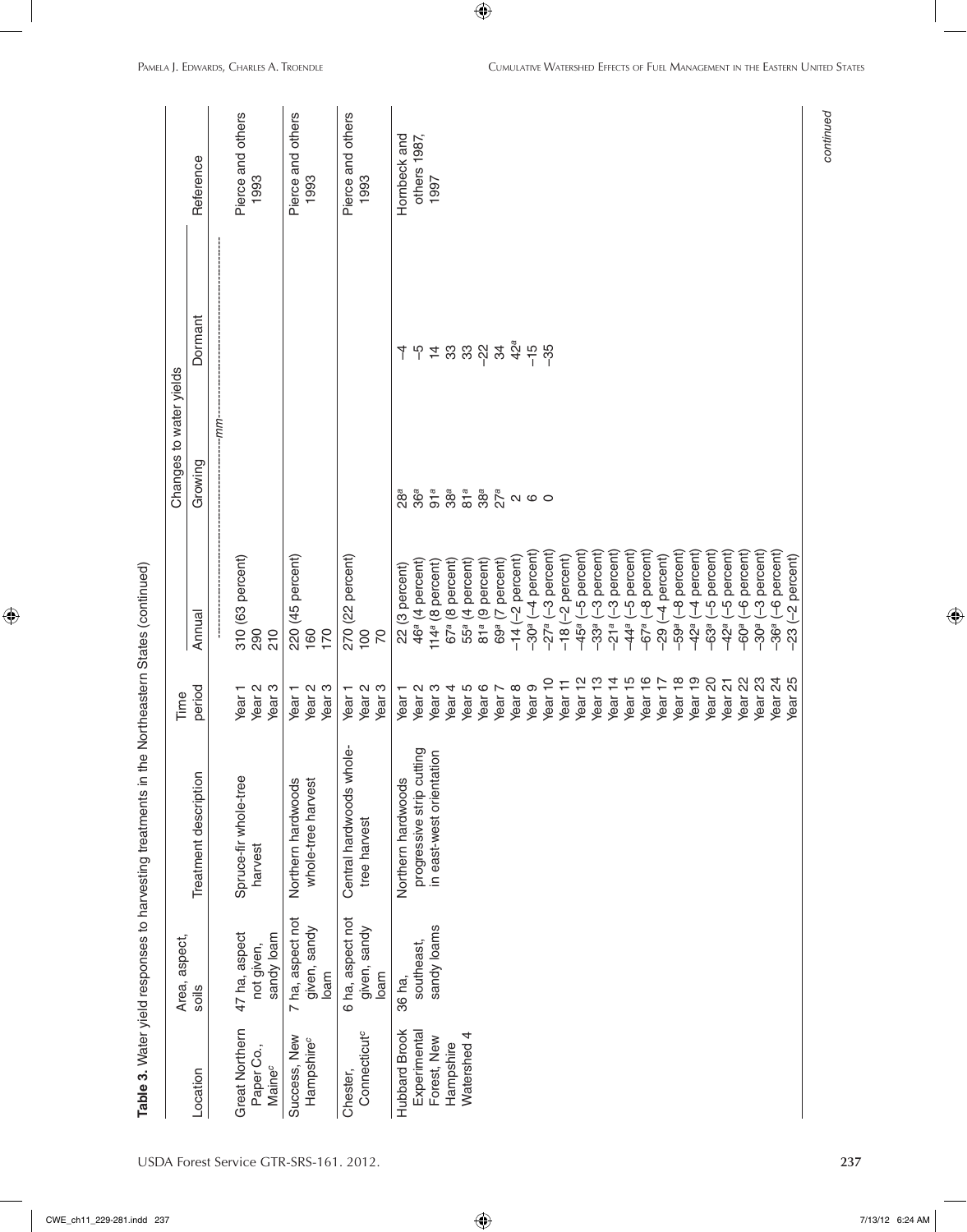|                              | Area, aspect,             |                                                       | Time                                   |                                                                   | Changes to water yields                                               |                                                                  |                           |
|------------------------------|---------------------------|-------------------------------------------------------|----------------------------------------|-------------------------------------------------------------------|-----------------------------------------------------------------------|------------------------------------------------------------------|---------------------------|
| Location                     | soils                     | Treatment description                                 | period                                 | Annual                                                            | Growing                                                               | Dormant                                                          | References                |
| <b>Hubbard Brook</b>         | 12 ha,                    | Northern hardwoods block                              | Year <sub>1</sub>                      | (36 percent)<br>278                                               | $-mm-$<br>237                                                         | $\infty$                                                         | Hornbeck and              |
| Experimental<br>Forest, New  | sandy loam<br>southeast,  | cuts                                                  | Year <sub>3</sub><br>Year <sub>2</sub> | 155<br>92                                                         | 140                                                                   | $\frac{4}{5}$                                                    | others 1987               |
| Hampshire                    |                           |                                                       | Year <sub>4</sub>                      | 89                                                                | 848                                                                   | $\frac{15}{2}$                                                   |                           |
| Watershed 101                |                           |                                                       | Year <sub>6</sub><br>Year <sub>5</sub> | $\rm _{20}$<br>$\frac{4}{5}$                                      | $\mathcal{S}^2$                                                       |                                                                  |                           |
|                              |                           |                                                       | Year 7                                 |                                                                   | $\overline{C}$                                                        |                                                                  |                           |
|                              |                           |                                                       | Year <sub>8</sub>                      | $\frac{1}{10}$<br>so $-$                                          |                                                                       |                                                                  |                           |
|                              |                           |                                                       | Year 10<br>Year <sub>9</sub>           | 4                                                                 | 655<br>6                                                              | $\frac{1}{6}$ ro $\frac{1}{6}$ ro $\frac{1}{6}$ ro $\frac{1}{6}$ |                           |
| Caldwell Creek<br>watershed, | 163 ha, south,            | 49 percent riparian                                   | Year <sub>2</sub><br>Year <sub>1</sub> | $(21.6$ percent)<br>103 <sup>a</sup>                              | $(38.4$ percent)<br>56а                                               | 53 <sup>ª</sup> (16.1 percent)<br>76 <sup>а</sup> (              | Mrazik and others<br>1980 |
| central                      | sandy loams<br>sands, and | overstory mixed oaks and<br>northern hardwoods and    | Year <sub>3</sub>                      | 155 <sup>a</sup> (22.5 percent)<br>91 <sup>ª</sup> (19.7 percent) | $(43.9$ percent)<br>47 <sup>ª</sup> (30.9 percent)<br>89 <sup>a</sup> | $(15.9$ percent)<br>$(16.6$ percent)<br>50 <sup>a</sup> (        |                           |
| Massachusetts                |                           | understory vegetation                                 | Year <sub>4</sub>                      | $(13.5$ percent)<br>79 <sup>a</sup>                               | 31ª (21.0 percent)                                                    | 53 (12.2 percent)                                                |                           |
|                              |                           | chemically deadened;                                  | Year <sub>5</sub>                      | 14.1 percent)<br>133                                              | 66 <sup>ª</sup> (20.0 percent)                                        | (14.9 percent)<br>$\frac{89}{6}$                                 |                           |
|                              |                           | 21 percent of upland pine                             | Year 6<br>Year 7                       | $(10.9$ percent)<br>72                                            | 49 <sup>a</sup> (20.9 percent)                                        | $(8.5$ percent)<br>$(8.8$ percent)<br>36 <sub>0</sub>            |                           |
|                              |                           | plantations chemically<br>deadened; uplands           |                                        | $(5.7$ percent)<br>36                                             | $(4.2$ percent)<br>æ<br>8                                             | $\overline{38}$                                                  |                           |
|                              |                           | harvesting in patch                                   |                                        |                                                                   |                                                                       |                                                                  |                           |
|                              |                           | clearcuts; 34.4 percent of<br>basal area in watershed |                                        |                                                                   |                                                                       |                                                                  |                           |
|                              |                           | deadened or harvested                                 |                                        |                                                                   |                                                                       |                                                                  |                           |

 $\bigoplus$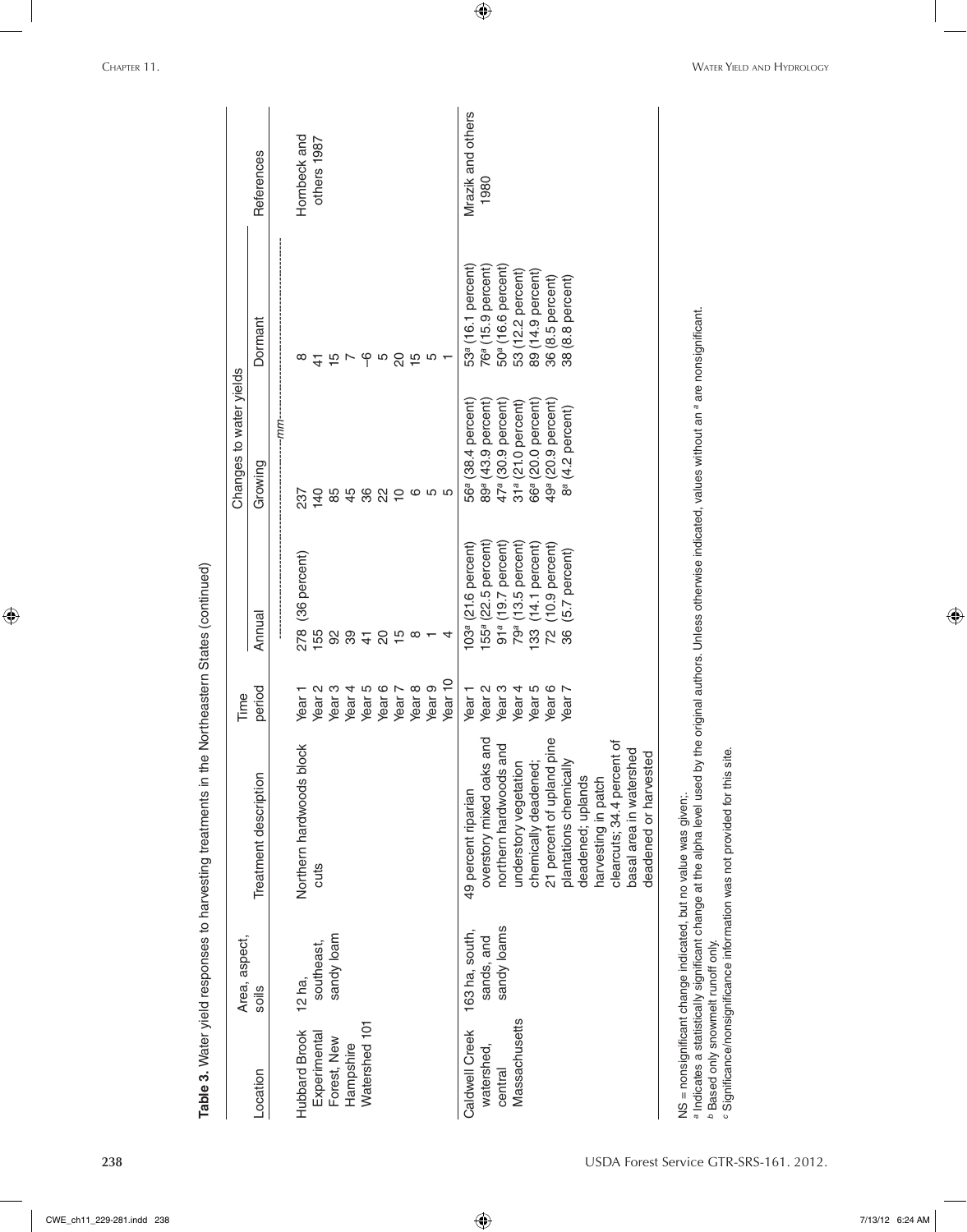Reducing vegetation can result in other hydrograph responses, but the limited results reported in the literature from the Northeastern States indicate that changes to peakflow and stormflow were small even after clearcutting an entire watershed (table 4). No changes in average peak discharges were observed for 3 years at Dickey Brook after 32 percent of the basal area was removed using a combination of clearcutting and thinning (Bent 1994). High flows ( $> 0.2$  m<sup>3</sup>/second/km<sup>2</sup>) increased an average of 13 percent during the first 3 years after clearcutting and herbiciding watershed 2 at Hubbard Brook (Hornbeck and others 1970). The average annual increase in stormflow during the first 3 years was 21 percent (Hornbeck and others 1970), but the largest relative increases in storm peaks and the largest increases in stormflow volumes have been reported primarily during the largest events (Hornbeck 1973, Mrazik and others 1980) during the growing season (table 4). Average annual stormflow on Hubbard Brook watershed 2 increased 99 mm during the first 3 years, with two-thirds of that occurring during the growing season (table 4). Dormant season stormflow increases were restricted primarily to spring melt events, because snowmelt was concentrated in only one short period or a few short periods. Individual stormflow totals during these spring melts can be much higher than during other times of the year. For example, the maximum increase in spring stormflow from Hubbard Brook watershed 2 was 50 mm, compared to a maximum summer stormflow increase of 30 mm (Hornbeck 1973). By contrast, changes to average peak discharge at Caldwell Creek were distributed relatively evenly between growing and dormant seasons during the first 4 years after deadening or harvesting approximately 35 percent of the watershed (Mrazik and others 1980).

⊕

## *Ozark Mountains and Ouachita Plateau*

Unlike the other areas described in this chapter, available discharge data from the Ozark Mountains and Ouachita Plateau focus on stormflows and peakflows rather than annual yields, because runoff data have been collected primarily from ephemeral channels.

In the Ozark Mountains, clearcutting a third of a 6.6-ha oak watershed did not change stormflow even though half of the harvested area was cut using a logger's choice method and soil disturbance was substantially more than what would have occurred with best management practices (Settergren and others 1980). The lack of change was attributed to the limited area that was harvested and the fact that disturbance was confined to the ephemeral headwaters. Had the harvesting been in lower portions of the watershed closer to the nonephemeral portions of the channel, stormflow increases via reductions in soil infiltration and subsequent overland flow may have occurred as a consequence of the extensive soil disturbance. For example, mechanical removal of litter significantly reduced infiltration rates of four Missouri soil series by 11 to 25 percent, with an average reduction of 18 percent (Arend 1941). Annual burning of the hardwood litter layer for 5 to 6 years across a variety of soils exposed mineral soil and reduced soil infiltration 20 to 62 percent, with an average reduction of 38 percent (Arend 1941).

Even though Settergren and others (1980) observed no changes to stormflow after clearcutting a third of a watershed, some local soil moisture augmentation may have occurred because of reductions in transpiration. Substantial differences in soil moisture deficits were observed between clearcut and forested plots on the Koen Experimental Forest (Rogerson 1976). Average maximum soil water deficit in the clearcut plots was 78 mm, only 29 percent of the average maximum deficit of 267 mm in the forested plots. Soil moisture deficits in the clearcut plots were present only during summer and autumn; recharge occurred earlier than in the forest because summer deficits grew only at an average daily rate of 0.6 mm in the clearcut plots compared to 2.1 mm in the forest.

The soil disturbance associated with site preparation following clearcutting of shortleaf pine (*Pinus echinata*) substantially affected hydrology in three small watersheds in the Ouachita Mountains of Oklahoma (Miller 1984). Site preparation following clearcutting included roller chopping, burning, and contour ripping the subsoil. The resulting soil disturbance increased roughness and detention storage in the furrows, and cut off soil

CWE\_ch11\_229-281.indd 239 7/13/12 6:24 AM

⊕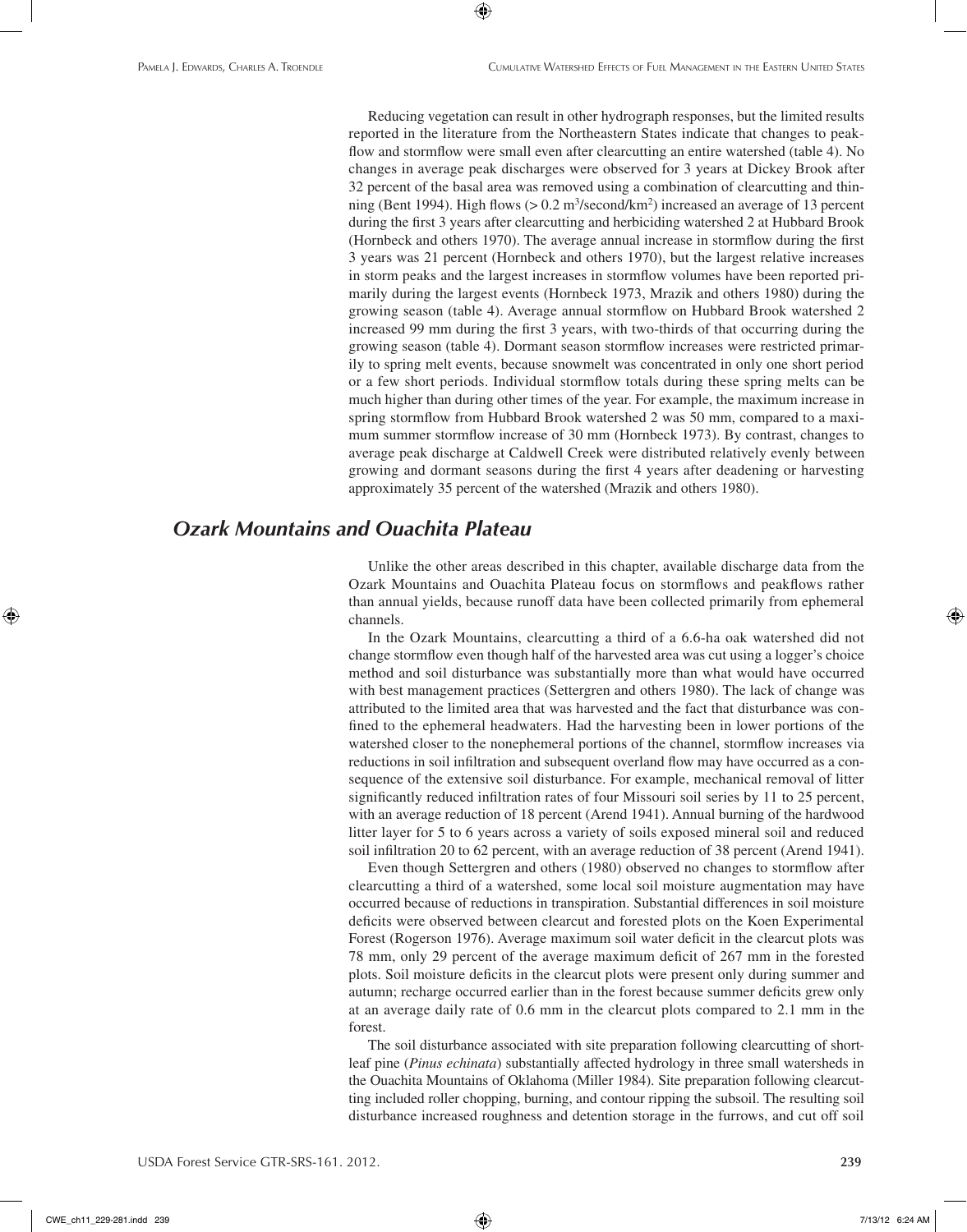|                                                                                 |                                                          |                                                                                                                                                                                                                                                                                                                                                                                                                                                                                                                                        |                                                                                                                                                                                                                 |            |                                                                                                |                                                                                                                                                                              | Hydrologic changes                                                                                  |                                                |                                 |                                                     |
|---------------------------------------------------------------------------------|----------------------------------------------------------|----------------------------------------------------------------------------------------------------------------------------------------------------------------------------------------------------------------------------------------------------------------------------------------------------------------------------------------------------------------------------------------------------------------------------------------------------------------------------------------------------------------------------------------|-----------------------------------------------------------------------------------------------------------------------------------------------------------------------------------------------------------------|------------|------------------------------------------------------------------------------------------------|------------------------------------------------------------------------------------------------------------------------------------------------------------------------------|-----------------------------------------------------------------------------------------------------|------------------------------------------------|---------------------------------|-----------------------------------------------------|
|                                                                                 | Area, aspect,                                            |                                                                                                                                                                                                                                                                                                                                                                                                                                                                                                                                        |                                                                                                                                                                                                                 |            | Mean peak discharge                                                                            |                                                                                                                                                                              |                                                                                                     | Stormflow                                      |                                 |                                                     |
| Location                                                                        | soils                                                    | Treatment description                                                                                                                                                                                                                                                                                                                                                                                                                                                                                                                  | Time period                                                                                                                                                                                                     | Annual     | Growing                                                                                        | Dormant                                                                                                                                                                      | Annual                                                                                              | Growing                                        | Dormant                         | Reference                                           |
| <b>Hubbard Brook</b><br>Experimental<br>Watershed 2<br>Forest, New<br>Hampshire | sands and<br>loams<br>south,<br>15.8 ha,<br>sandy        | left in place, herbicide<br>stumps and ground<br>Winter clearcut, trees<br>cover                                                                                                                                                                                                                                                                                                                                                                                                                                                       | Years 1 to 3 for<br>fears 1 to 3 <sup>a</sup><br>fears 1 to 3 <sup>ª</sup><br>all storms                                                                                                                        | 13 percent | 118 percent <sup>b</sup>                                                                       | 0 percent                                                                                                                                                                    | 21 percent<br>$99 \text{ mm}^b$                                                                     | 197 percent <sup>b</sup><br>64 mm <sup>b</sup> | 13 percent<br>$28 \text{ mm}^b$ | and others<br>Hornbeck<br>Hornbeck<br>1973,<br>1970 |
| Massachusetts<br>New Salem<br>Dickey Brook<br>watershed,                        | 308 ha, west,<br>fine sandy<br>loam and<br>sandy<br>loam | clearcut and 5 percent<br>basal area removed<br>thinned; 32 percent<br>whole-tree harvest<br>9 percent watershed                                                                                                                                                                                                                                                                                                                                                                                                                       | ears 1 to 3 <sup>c</sup>                                                                                                                                                                                        | SZ         |                                                                                                |                                                                                                                                                                              |                                                                                                     |                                                |                                 | Bent 1994                                           |
| Massachusetts<br>Caldwell Creek<br>watershed<br>central                         | sands and<br>sandy<br>loams<br>south,<br>163 ha,         | and northern hardwoods<br>deadened; 21 percent of<br>upland pine plantations<br>deadened or harvested<br>vegetation chemically<br>chemically deadened;<br>overstory mixed oaks<br>34.4 percent of basal<br>uplands harvesting<br>in patch clearcuts;<br>area in watershed<br>49 percent riparian<br>and understory                                                                                                                                                                                                                     | $f$ ears 1 to 4                                                                                                                                                                                                 |            | km <sup>2b</sup> (50<br>percent)<br>second/<br>$0.12 \, m^{3}$                                 |                                                                                                                                                                              |                                                                                                     |                                                |                                 | Mrazik and<br>others<br>1980                        |
| Experimental<br>Hubbard Brook<br>Watershed 5<br>Forest, New<br>Hampshire        | 22 ha, no<br>aspect<br>given,<br>sandy<br>loam           | northern hardwoods<br>Whole-tree clearcut of<br>applied to 20 ha                                                                                                                                                                                                                                                                                                                                                                                                                                                                       | Year 10<br>Year 12<br>Year 11<br>Year 6<br>Year <sub>9</sub><br>Year <sub>3</sub><br>Year <sub>4</sub><br>Year <sub>5</sub><br>Year <sub>8</sub><br>Year <sub>2</sub><br>Year <sub>7</sub><br>Year <sub>1</sub> |            | 63 percent<br>31 percent<br>19 percent<br>29 percent<br>28 percent<br>18 percent<br>15 percent | -30 percent<br>-30 percent<br>40 percent<br>-2 percent<br>-2 percent<br>-13 percent<br>-2 percent<br>-12 percent<br>$-14$ percent<br>-13 percent<br>10 percent<br>15 percent |                                                                                                     |                                                |                                 | and others<br>Hornbeck<br>1997 <sup>d</sup>         |
| c For storms with 2-day precipitation totals >25.4 mm.                          |                                                          | a For storms with peaks >1.5 m <sup>3</sup> /second/km <sup>2</sup> or storms with stormflows >1.5 m <sup>3</sup> /second/km <sup>2</sup><br><sup>b</sup> Indicates a statistically significant change at the alpha level used by<br>ייל לא האי היילי להתקופה לא האי היילי להתקופה להתקופה להתקופה להתקופה להתקופה הייליה להתקופה להתקופה להתקופה ל<br>הייליה להתקופה להתקופה להתקופה להתקופה להתקופה להתקופה להתקופה להתקופה להתקופה להתקופה להתקופה להתקופה המוניקה<br>NS = nonsignificant change indicated, but no value was given. | calu atatiotilo alianificant popla thoi                                                                                                                                                                         |            |                                                                                                |                                                                                                                                                                              | the original authors. Unless otherwise indicated, values without a <sup>b</sup> are nonsignificant. |                                                |                                 |                                                     |

 $\bigoplus$ 

**240** USDA Forest Service GTR-SRS-161. 2012.

Changes to mean peak discharge in this study were calculated from only statistically significant peaks that were >10 mm per day.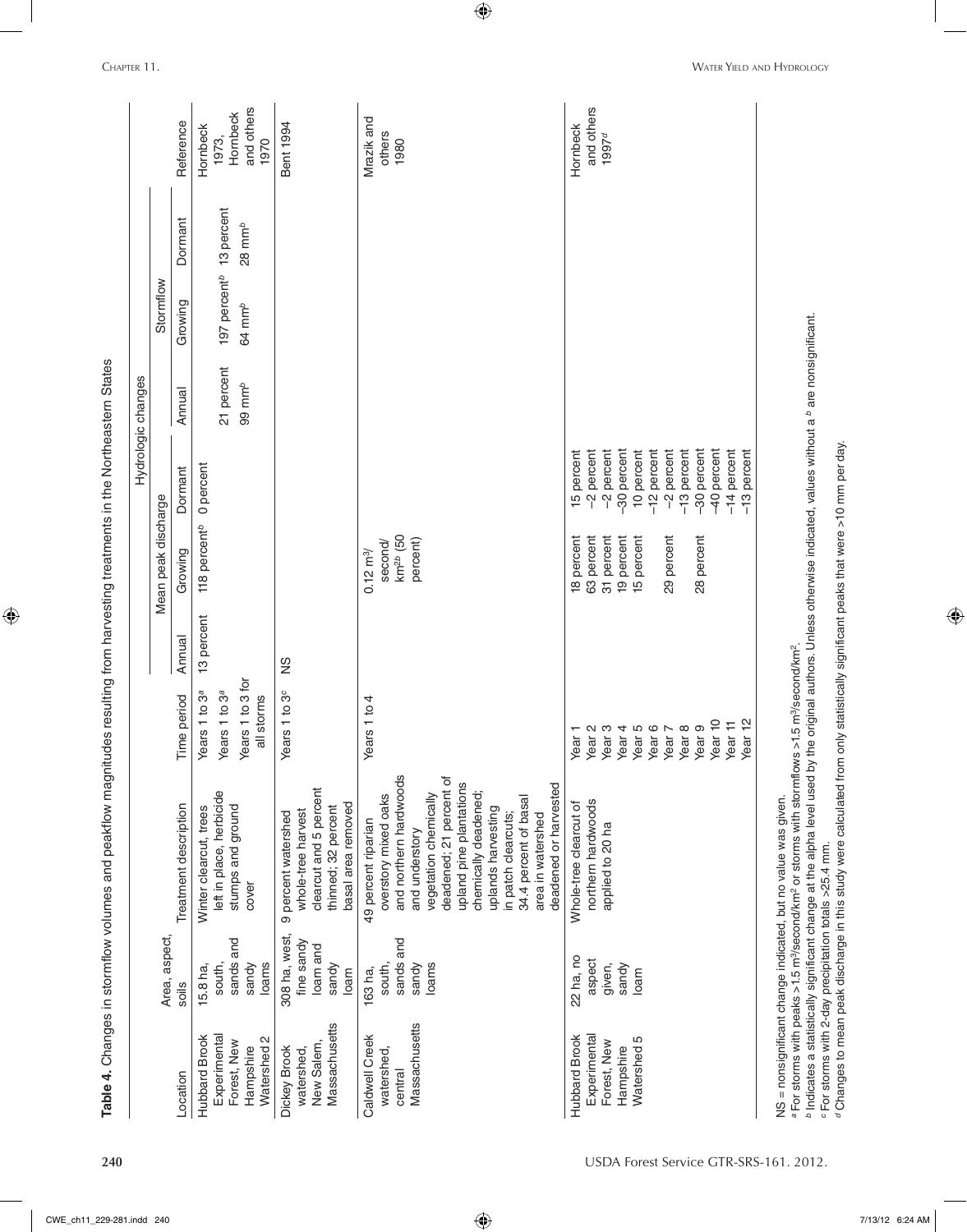macropores connected to ephemeral channels. Precipitation then became routed into the subsoil rather than laterally to streamflow. As a result, average stormflow in the clearcut watersheds fell to levels below the uncut controls (table 5) even though transpiration and probably interception losses were reduced greatly by harvesting and site preparation. Only during the second year after treatment, which was unusually dry, were the reductions in ET in the clearcut watersheds enough to significantly increase stormflows. Annual average peakflow rates also were not affected by harvesting and site preparation.

In the Ouachita Mountains of Arkansas, stormflow responses resulting from clearcutting followed by roller chopping and burning were compared to those from selection harvesting with no site preparation and with uncut controls (Miller and others 1988). The large average annual stormflow increases that were observed (table 5) indicated

**Table 5.** Water yield responses (as stormflow volumes) to harvesting treatments in the Ozark Mountains and Ouachita Plateau

 $\bigoplus$ 

|                                           | Acreage,                                                                                   |                                                                                                                                                  |                                                                                                                           |                                                                                          |                                                       |
|-------------------------------------------|--------------------------------------------------------------------------------------------|--------------------------------------------------------------------------------------------------------------------------------------------------|---------------------------------------------------------------------------------------------------------------------------|------------------------------------------------------------------------------------------|-------------------------------------------------------|
| Location                                  | aspect, soils                                                                              | Treatment description                                                                                                                            | Time period                                                                                                               | Stormflow changes                                                                        | Reference                                             |
| <b>Ouachita</b><br>Mountains,<br>Oklahoma | 1.6 to 4.2 ha,<br>southwest, loam<br>overlaying silt<br>clay                               | Three replicate watersheds,<br>clearcut, roller chop,<br>burn, contour soil ripping<br>(subsoiling), hand plant                                  | Year 1<br>Year <sub>2</sub><br>Year <sub>3</sub><br>Year 4                                                                | $-94$<br>49 <sup>a</sup><br>$-11$<br>$-17$                                               | Beasley and others<br>2000, Miller 1984               |
| <b>Ouachita</b><br>Mountains,<br>Arkansas | 4.08, 5.11, and<br>5.91 ha, north,<br>southeast, and<br>northwest, loam<br>overlaying clay | Three replicate watersheds,<br>clearcut and roller chop.<br>burn, hand plant                                                                     | Year 1<br>Year <sub>2</sub><br>Year <sub>3</sub>                                                                          | 101<br>92<br>193                                                                         | Beasley and others<br>2000, Miller and<br>others 1988 |
|                                           | 4.15, 4.35, and<br>5.74 ha, north,<br>south, and west,<br>loam overlaying<br>clay          | Three replicate watersheds,<br>selection harvest                                                                                                 | Year 1<br>Year <sub>2</sub><br>Year <sub>3</sub>                                                                          | 101<br>74<br>149                                                                         | Beasley and others<br>2000, Miller and<br>others 1988 |
| Ouachita<br>Mountains,<br>Arkansas        | stony silt loams                                                                           | 0.52 ha, northeast, Overstory pine thinned,<br>57 percent basal area<br>removed, mixed hardwood<br>understory herbicided<br>annually for 3 years | Year 1<br>Year <sub>2</sub><br>Year <sub>3</sub><br>Year 4<br>Year <sub>5</sub><br>Year <sub>6</sub><br>Year <sub>7</sub> | 109 $a b$ (79 percent)<br>57<br>82<br>66<br>0<br>49<br>41                                | Rogerson 1985                                         |
|                                           | stony silt loams                                                                           | 0.59 ha, northeast, Overstory pine clearcut,<br>mixed hardwood understory<br>herbicided annually for 3<br>years                                  | Year 1<br>Year 2<br>Year <sub>3</sub><br>Year 4<br>Year <sub>5</sub><br>Year <sub>6</sub><br>Year <sub>7</sub>            | 259 <sup>a b</sup> (193 percent) Rogerson 1985<br>141<br>113<br>135<br>143<br>160<br>102 |                                                       |
| Athens<br>Plateau,<br>Arkansas            | 2 to 5 ha, aspect<br>not given, fine<br>sand or fine<br>loam                               | Three replicate watersheds,<br>clearcut, shear, windrow,<br>plant                                                                                | Year 1<br>Year <sub>2</sub><br>Year <sub>3</sub>                                                                          | 166 <sup>a</sup><br>388<br>237a                                                          | Beasley and others<br>1986, 2000                      |
|                                           | 2 to 5 ha, aspect<br>not given, fine<br>sand or fine<br>loam                               | Three replicate watersheds,<br>clearcut, chemical site<br>preparation, plant                                                                     | Year 1<br>Year <sub>2</sub><br>Year <sub>3</sub>                                                                          | -3<br>176<br>$-4$                                                                        | Beasley and others<br>1986, 2000                      |

*<sup>a</sup>* indicates a statistically significant change at the alpha level used by the original authors. Unless otherwise indicated, values without an *<sup>a</sup>* are nonsignificant.

*<sup>b</sup>* Significance/nonsignificance for this study was specified only for year 1.

USDA Forest Service GTR-SRS-161. 2012. **241**

CWE\_ch11\_229-281.indd 241 7/13/12 6:24 AM

⊕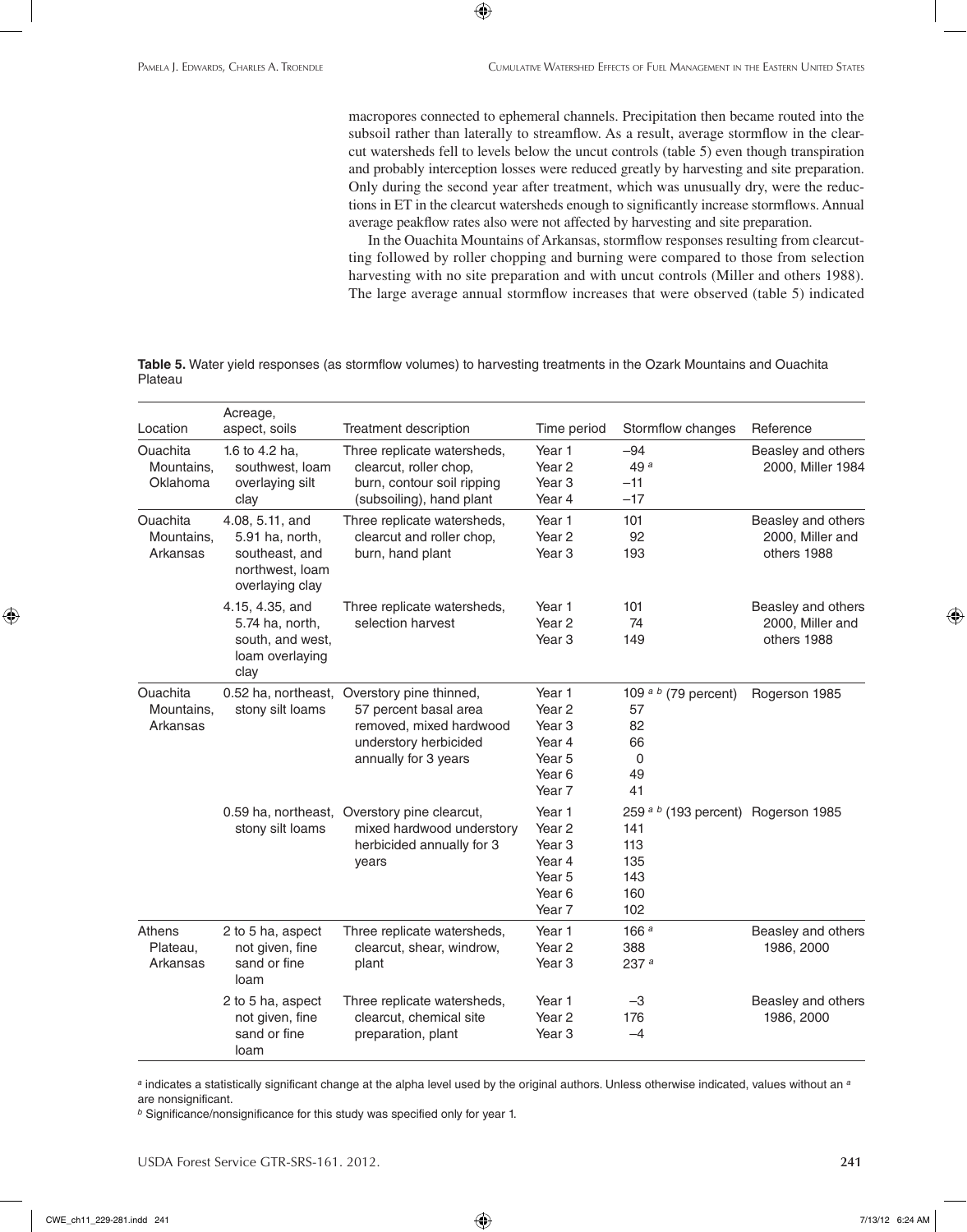that stormflow increased roughly proportionally to the amount of harvesting and site disturbance; however, the increases were not significant because of substantial variability in responses across the replicated sites. One of the three replicated sites in each harvesting treatment consistently yielded much higher annual stormflow volumes than the controls, presumably because they had more lateral moisture movement through the soil (Miller and others 1988). Hydrologic increases calculated from those sites provide a measure of high-end responses that could be expected: the stormflow increase for the clearcut/site-prepared watershed would have been 98 mm more than the average reported for year 1 and 100 mm more than year 2 (table 5). By contrast, selectionharvest values from the first 2 years essentially would have been unchanged (–5 and 0 mm different). These larger stormflow values suggest that all clearcut/site-prepared watersheds (including those dominated by vertical soil moisture) had substantial shortterm reductions in transpiration and interception compared to the selection harvests. The changes in soil moisture from all clearcut and selection-harvest watersheds were large enough to increase the number of stormflow events that occurred the first 2 years after harvesting and also lengthen the time that stormflows, albeit in small volumes, were present. After harvesting, periods of stormflow extended farther into the summer and began earlier in the autumn. Peakflow increases also were related to the intensity of treatment, but peakflows did not differ significantly among the treatments and the controls.

⊕

In other nearby watersheds in the Ouachita Mountains, clearcutting and thinning pine followed by 3 years of herbiciding to control hardwood regrowth also decreased soil water deficits, which in turn increased discharge from ephemeral channels (table 5). The first growing season after treatment, soil water deficits were reduced by as much as 51 to 76 mm on the thinned watershed and 76 to 102 mm on the clearcut watershed (Rogerson 1985). Elevated soil moisture levels continued for at least another six growing seasons. Dormant-season soil moisture was not affected by either harvesting treatment. Resulting first-year water-yield increases for both types of harvests were substantial, but those from the clearcut were about 2.5 times larger, both in volume and percentage (table 5). Water yields over the 7-year study increased an average of 23 percent from thinning and 67 percent from clearcutting; more than half of those volume increases occurred during the growing seasons (thinned 52 percent, clearcut 61 percent) (Rogerson 1985).

Clearcutting with mechanical site preparation in the Athens Plateau of Arkansas increased stormflow significantly the first and third years after treatment (Beasley and others 1986), but clearcutting followed by chemical site preparation did not increase streamflow during any of the years (table 5) because vegetation deadening was incomplete, stump sprouting was common, and overall disturbance to watershed soils was less. Thus, more soil moisture augmentation was needed before stormflow could be generated. Stormflow increases in year 2 were very large because that year was unusually wet with several large rainfalls; however, stormflow was not statistically different than pretreatment because of substantial variability in responses among replicate watersheds attributable to variable soil depths. The Athens Plateau is an area of transition between the Ouachita Mountains and the west Gulf Coastal Plain, and watershed replicates in the west Gulf Coastal Plain had deeper soils than the replicates located in the thinner rocky soils of the Ouachita Mountains. The result was almost no stormflow discharge in the Coastal Plain area except during the unusually wet second year; replicates in the Ouachita Mountain soils yielded much more stormflow.

### *Central and Southern Appalachian Mountains*

The Appalachian Mountains cover a fairly extensive north-to-south range. In the northern portions, snow is an important component of the hydrologic cycle, although snowpacks are typically not continuous throughout most winters (U.S. Department of Agriculture 1987). In the southern portion, snow comprises only a small percentage of the hydrologic budget (Hewlett and Hibbert 1961). The vast majority of the available data for this area is from the Fernow Experimental Forest in north central West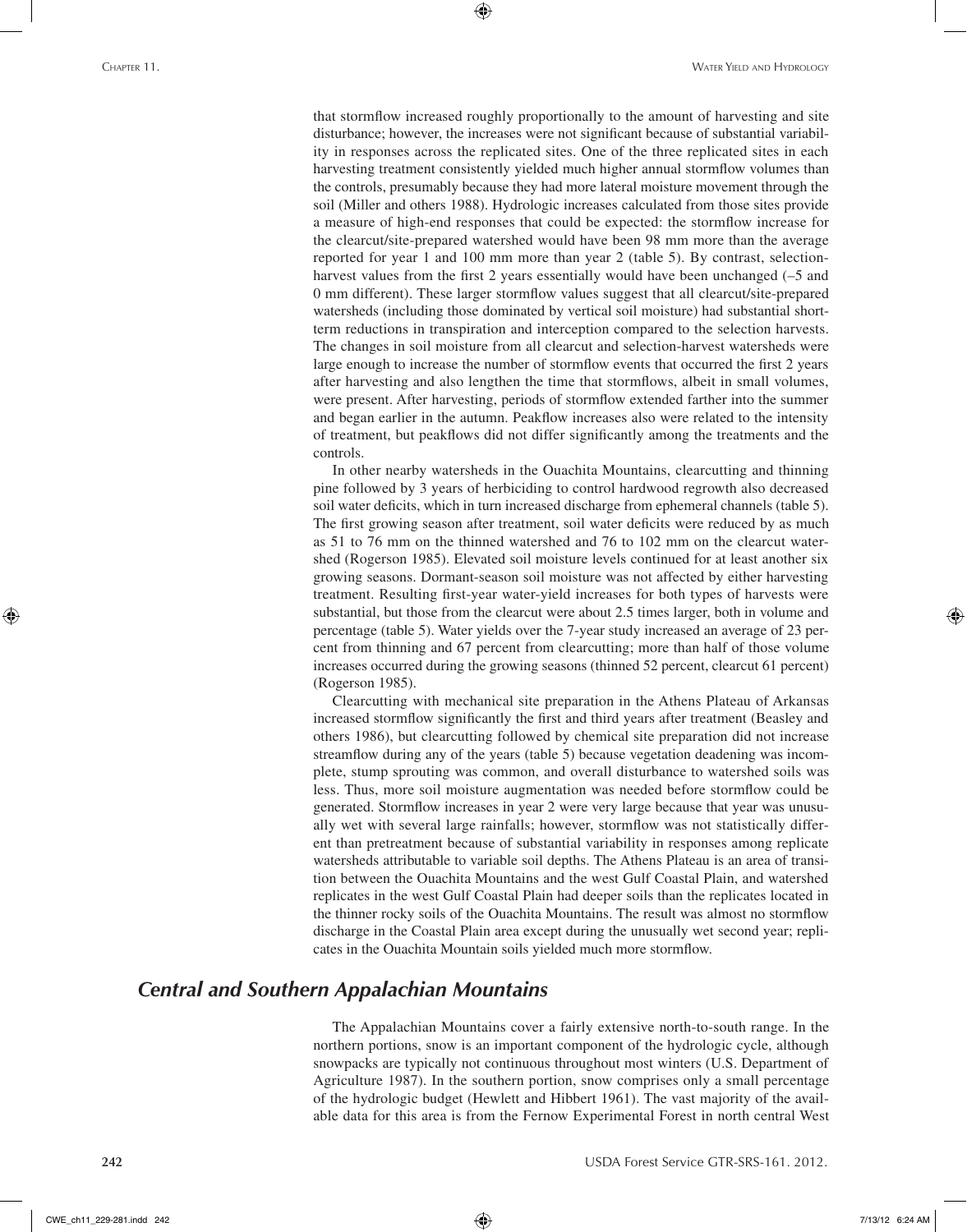Virginia and Coweeta Hydrologic Laboratory in western North Carolina. Limited amounts of data also are available from central Pennsylvania (including the Leading Ridge Watershed Research Unit) and the Cumberland Plateau. These studies provide data from a wide variety of experiments, including thinnings, other partial harvests, and understory removal/reduction experiments.

⊕

In general, more intensive levels of harvesting in the Appalachian Mountains result in greater augmentation of annual flows (table 6), and first-year water-yield increases are proportional to the basal area removed (Hewlett and Hibbert 1961, Kochenderfer and others 1990). Thinnings in which only small percentages of the basal area were removed typically resulted in small, nonsignificant changes in annual discharges, whereas with few exceptions clearcutting most or all of a watershed increased annual water yields by at least 100 mm (and often more) during the first year or two after harvesting. Site preparation following clearcutting at Clover watershed in West Virginia (Kochenderfer and Helvey 1989) and Coweeta watershed 6 (Hibbert 1969) did not increase annual water yields (table 6) more than from clearcutting alone (Douglass and Swank 1972, Hewlett and Helvey 1970, Hoover 1944, Johnson and Kovner 1954, Kochenderfer and others 1990, Kovner 1956, Lull and Reinhart 1967, Meginnis 1959). However, vegetative reductions do not have to be restricted to the overstory to increase annual discharge. Removal of a thick understory of mountain laurel (*Kalmia latifolia*) and rhododendron (*Rhododendron maximum*) that accounted for 22 percent of the basal area of Coweeta watershed 19 resulted in significant, albeit short-term increases in annual yields (table 6).

In the Appalachian Mountains, yields typically decline quickly because of rapid regrowth and restoration of ET encouraged by high precipitation levels and relatively long growing seasons. For example, after clearcutting at Fernow, Leading Ridge, and Coweeta, discharges returned to pretreatment levels in 5 to 10 years (Hornbeck and Kochenderfer 2001, Hornbeck and others 1993, Swank and others 2001). After recovery, streamflow can fall below that of the uncut stand because of changes in species composition and/or leaf area index of the regrowing stand (Swank and others 2001).

More severe deforestation treatments using herbicides to kill residual vegetation and prohibit regrowth (Fernow watersheds 6 and 7) resulted in higher annual increases than from clearcutting alone (table 6). This was likely because nearly all of the transpiration on the watersheds ceased from the deadening, whereas in traditional clearcuts substantial live vegetation remains in residual saplings and understory plants. Because the denudation lasted several years and regeneration occurred primarily by seed sources rather than root or stump sprouts (Hornbeck and others 1993), the effects lasted about 15 years, which is substantially longer than harvest-only studies at Fernow (table 6). Annual cutting for almost 15 years to eliminate regrowth on Coweeta watershed 17 also elevated streamflow during the entire period (Johnson and Kovner 1954). The annual discharge levels were similar to initial levels from clearcutting other north-facing watersheds at Coweeta (table 6).

High road density or a lack of best management practices or both factors had little effect on annual water yields. Fernow watershed 1 had both a high density (7.3 percent of watershed area) of skidroads and no best management practices applied during or after harvesting (Reinhart and others 1963), and annual stream discharge was similar to other clearcut watersheds on the Fernow (table 6). Likewise the absence of best management practices in Kentucky (table 6) resulted in only slightly higher annual water yields  $(\sim 30 \text{ mm})$  than a nearby watershed that had the same cutting treatment and application of best management practices (Arthur and others 1998). Coweeta watershed 28 had a high road density with 66 percent of basal area removed but lower yields than watershed 37, which has a similar aspect and only 50 percent basal area removed (Hewlett and Helvey 1970).

A major difference between watershed responses on Fernow and Coweeta is the influence that aspect has on annual water yields after clearcutting and other intensive treatments. Aspect at Fernow did not affect annual discharge; at Coweeta annual increases from watersheds with a northerly aspect were almost always higher than those with a southerly aspect (Hewlett and Hibbert 1961). Discharges from most south-facing

CWE\_ch11\_229-281.indd 243 7/13/12 6:24 AM

⊕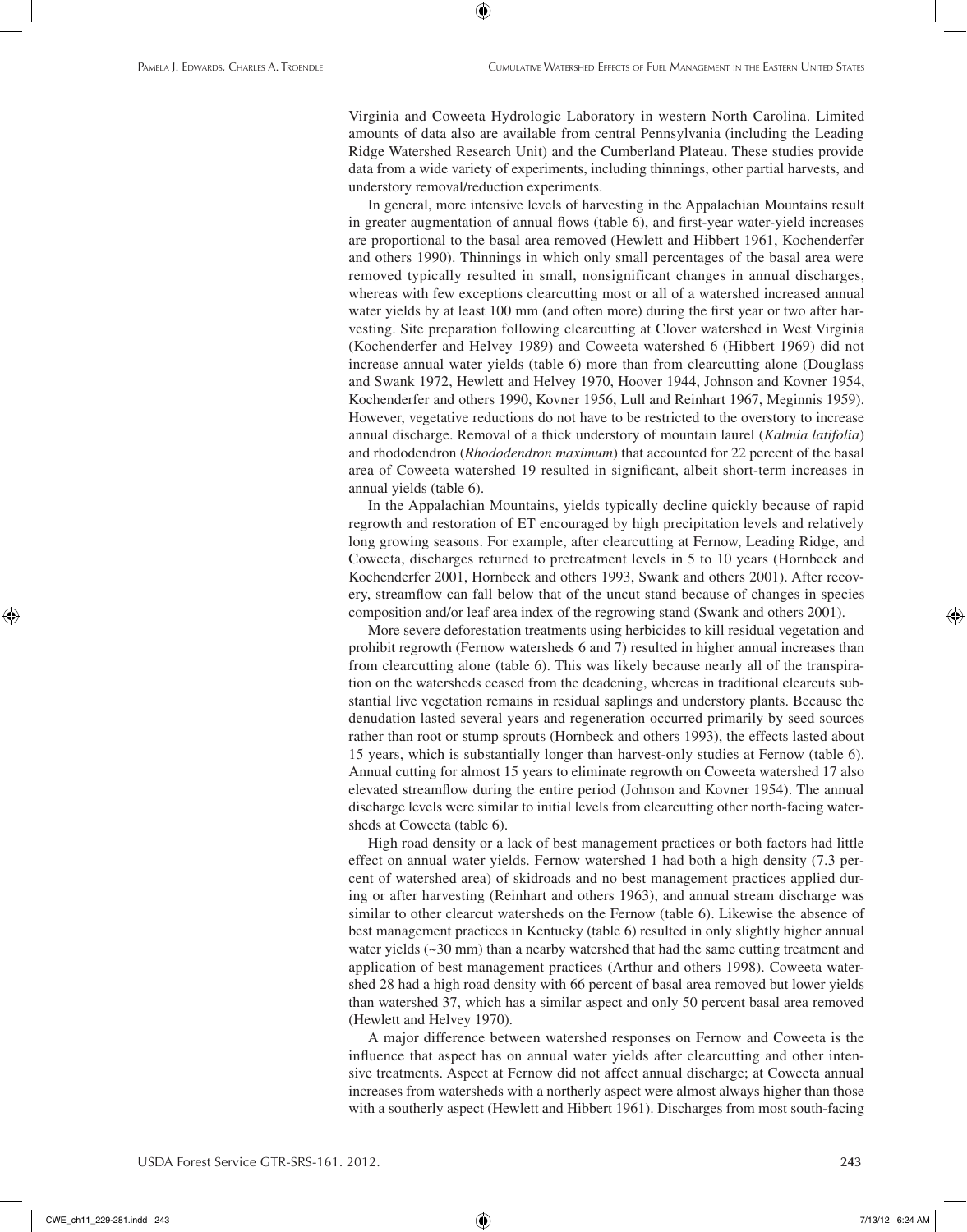|                                    |                                      |                                                                                   | Time after                                                                     |                                                                                            | Changes to water yields |                 |                           |
|------------------------------------|--------------------------------------|-----------------------------------------------------------------------------------|--------------------------------------------------------------------------------|--------------------------------------------------------------------------------------------|-------------------------|-----------------|---------------------------|
| Location                           | Area, aspect, soils                  | Treatment description                                                             | treatment                                                                      | Annual                                                                                     | Growing                 | Dormant         | Reference                 |
|                                    |                                      |                                                                                   |                                                                                |                                                                                            |                         | $-mm-$          |                           |
| Robinson                           | Area not reported,                   | Clearcut hardwoods and                                                            | During                                                                         | $\frac{8}{2}$                                                                              |                         |                 | Arthur and others         |
| Watershed B<br>Kentucky<br>Forest, | east, loams and<br>fine loams        | cm,<br>pines >35.5 cm d.b.h.,<br>cut and left stems $<$ 5<br><b>BMPs</b> employed | First 17 months<br>clearcutting<br>$\infty$<br>Years 1 to<br>Year <sub>8</sub> | 178 mm <sup>a</sup> (123 percent)<br>percent <sup>b</sup><br>15 percent <sup>b</sup><br>37 |                         |                 | 1998                      |
| Robinson<br>Forest,                | east, loams and<br>Area not reported | pines >35.5 cm d.b.h., cut<br>Clearcut hardwoods and                              | clearcutting<br>During                                                         | SN                                                                                         |                         |                 | Arthur and others<br>1998 |
| Watershed C<br>Kentucky            | fine loams                           | and left stems <5 cm, no<br><b>BMPs</b> employed                                  | First 17 months<br>Year <sub>8</sub>                                           | 206 mm <sup>a</sup> (138 percent)<br>12 percent <sup>b</sup>                               |                         |                 |                           |
|                                    |                                      |                                                                                   | Years 1 to 8                                                                   | percent <sup>b</sup><br>48                                                                 |                         |                 |                           |
| Leading Ridge,                     | 42.9 ha, southeast,                  | Riparian clearcut                                                                 | Year <sub>1</sub>                                                              | $70 \text{ mm}^a$                                                                          | 53а                     | -27             | Hornbeck and              |
| Pennsylvania                       | silt loams, stony                    | ~one-third of watershed                                                           | Year <sub>2</sub>                                                              | $(11$ percent)<br>$32$ mm $a$                                                              | 23 <sup>a</sup>         | ပှ              | others 1993.              |
| Watershed 2                        | loams, and cobbly                    | (8.6 ha), herbicides to                                                           | Year <sub>3</sub>                                                              | 16 percent)<br>63 mm <sup>a</sup>                                                          | $25^a$                  | 40 <sup>a</sup> | Lynch and others          |
|                                    | loams                                | control stump sprouts                                                             | Year <sub>4</sub>                                                              | 14 percent)<br>73 mm <sup>a</sup>                                                          | $42^a$                  | 26              | 1972                      |
|                                    |                                      | during next 3 summers                                                             | Year <sub>5</sub>                                                              | 10 percent)<br>50 mm <sup>a</sup>                                                          |                         |                 |                           |
|                                    |                                      |                                                                                   | Year <sub>6</sub>                                                              | (10 percent)<br>94 mm <sup>a</sup>                                                         |                         |                 |                           |
|                                    |                                      |                                                                                   | Year 7                                                                         | 17 percent)<br>79 mm <sup>a</sup>                                                          |                         |                 |                           |
|                                    |                                      |                                                                                   | Year <sub>8</sub>                                                              | (25 percent)<br>132 mm <sup>a</sup>                                                        |                         |                 |                           |
|                                    |                                      |                                                                                   | Year <sub>9</sub>                                                              | (9 percent)<br>$61$ mm <sup>a</sup>                                                        |                         |                 |                           |
|                                    |                                      |                                                                                   | Year 10                                                                        | (32 percent)<br>$193$ mm $a$                                                               |                         |                 |                           |
|                                    |                                      |                                                                                   | Ξ<br>Year <sup>-</sup>                                                         | (35 percent)<br>239 mm <sup>a</sup>                                                        |                         |                 |                           |
|                                    |                                      |                                                                                   | Year <sub>12</sub>                                                             | mm <sup>a</sup> (21 percent)<br>138 <sub>1</sub>                                           |                         |                 |                           |
|                                    |                                      |                                                                                   | ဗ္<br>Year                                                                     | (9 percent)<br>mm <sup>a</sup><br>$\overline{63}$                                          |                         |                 |                           |
|                                    |                                      |                                                                                   | Year <sub>14</sub>                                                             | mm <sup>a</sup> (28 percent)<br>73                                                         |                         |                 |                           |
|                                    |                                      |                                                                                   | Year 15                                                                        | $(-4$ percent)<br>$-25$ mm                                                                 |                         |                 |                           |
|                                    |                                      |                                                                                   | Year 16                                                                        | (-7 percent)<br>$-37$ mm                                                                   |                         |                 |                           |
|                                    |                                      |                                                                                   | Year 17                                                                        | 49 mm <sup>a</sup> (9 percent)                                                             |                         |                 |                           |
|                                    |                                      |                                                                                   | Year <sub>18</sub>                                                             | 22 mm (4 percent)                                                                          |                         |                 |                           |
|                                    |                                      |                                                                                   | Year <sub>19</sub>                                                             | $(11$ percent)<br>56 mm <sup>a</sup>                                                       |                         |                 |                           |
|                                    |                                      |                                                                                   | Year <sub>20</sub>                                                             | 64 mm <sup>a</sup> (11 percent)                                                            |                         |                 |                           |
|                                    |                                      |                                                                                   | Year <sub>21</sub>                                                             | (-7 percent)<br>$-28$ mm                                                                   |                         |                 |                           |
|                                    |                                      |                                                                                   | Year <sub>22</sub>                                                             | 26 mm (6 percent)                                                                          |                         |                 |                           |
|                                    |                                      |                                                                                   | Year <sub>23</sub>                                                             | 36 mm <sup>a</sup> (6 percent)                                                             |                         |                 |                           |
|                                    |                                      |                                                                                   | 24<br>Year                                                                     | 27 mm (3 percent)                                                                          |                         |                 |                           |

 $\bigoplus$ 

**CHAPTER 11.** WATER YIELD AND HYDROLOGY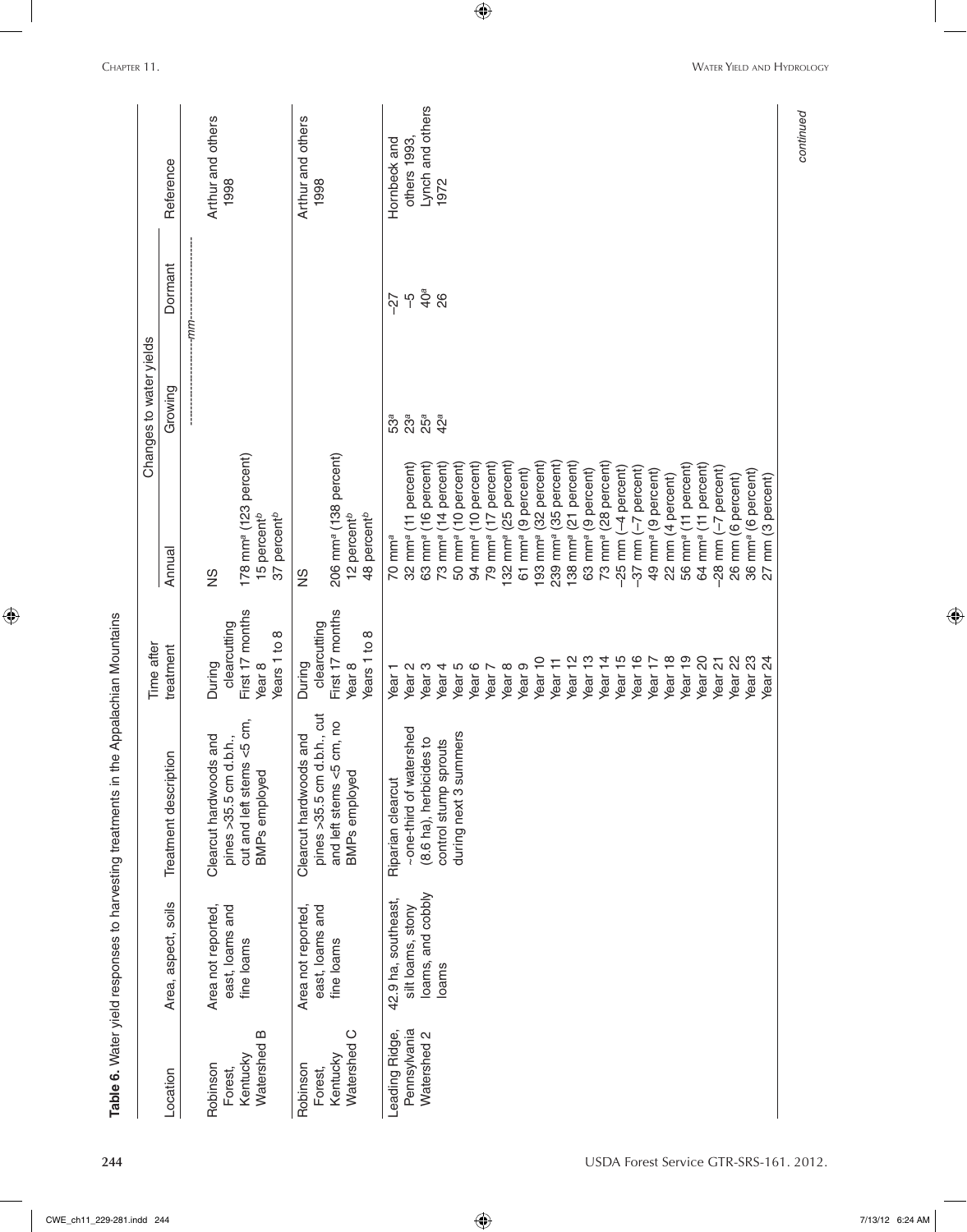| Location                 |                      |                          | Time after         |                                             | Changes to water yields                                                                                                                                                                                                                                                                                                                                                                                                                         |                                                                                                                                                                                                                                                                                                                                                                                      |                   |
|--------------------------|----------------------|--------------------------|--------------------|---------------------------------------------|-------------------------------------------------------------------------------------------------------------------------------------------------------------------------------------------------------------------------------------------------------------------------------------------------------------------------------------------------------------------------------------------------------------------------------------------------|--------------------------------------------------------------------------------------------------------------------------------------------------------------------------------------------------------------------------------------------------------------------------------------------------------------------------------------------------------------------------------------|-------------------|
|                          | Area, aspect, soils  | Treatment description    | treatment          | Annual                                      | Growing                                                                                                                                                                                                                                                                                                                                                                                                                                         | Dormant                                                                                                                                                                                                                                                                                                                                                                              | Reference         |
|                          |                      |                          |                    |                                             |                                                                                                                                                                                                                                                                                                                                                                                                                                                 | -mm-                                                                                                                                                                                                                                                                                                                                                                                 |                   |
| Leading Ridge,           | 104.0 ha, southeast, | Commercial clearcut      | Year <sub>1</sub>  | $137 \text{ mm}^a$                          |                                                                                                                                                                                                                                                                                                                                                                                                                                                 |                                                                                                                                                                                                                                                                                                                                                                                      | Lynch and Corbett |
| Pennsylvania             | silt loams, stony    | hardwoods on 44.5 ha     | Year <sub>2</sub>  | 39 mm                                       |                                                                                                                                                                                                                                                                                                                                                                                                                                                 |                                                                                                                                                                                                                                                                                                                                                                                      | 1990              |
| Watershed 3              | loams, and cobbly    | with BMPs                | Year <sub>3</sub>  | $-61$ mm <sup>a</sup><br>51 mm <sup>a</sup> |                                                                                                                                                                                                                                                                                                                                                                                                                                                 |                                                                                                                                                                                                                                                                                                                                                                                      |                   |
|                          | loams                |                          | Year <sub>4</sub>  |                                             |                                                                                                                                                                                                                                                                                                                                                                                                                                                 |                                                                                                                                                                                                                                                                                                                                                                                      |                   |
|                          |                      |                          | Year <sub>5</sub>  | $-37$ mm                                    |                                                                                                                                                                                                                                                                                                                                                                                                                                                 |                                                                                                                                                                                                                                                                                                                                                                                      |                   |
|                          |                      |                          | Year <sub>6</sub>  | $-20$ mm                                    |                                                                                                                                                                                                                                                                                                                                                                                                                                                 |                                                                                                                                                                                                                                                                                                                                                                                      |                   |
|                          |                      |                          | Year 7             | $17$ mm                                     |                                                                                                                                                                                                                                                                                                                                                                                                                                                 |                                                                                                                                                                                                                                                                                                                                                                                      |                   |
|                          |                      |                          | Year <sub>8</sub>  | $8 \text{ mm}$                              |                                                                                                                                                                                                                                                                                                                                                                                                                                                 |                                                                                                                                                                                                                                                                                                                                                                                      |                   |
|                          |                      |                          | Year <sub>9</sub>  | 22 mm                                       | $\begin{array}{l} \frac{5}{4} \left( \frac{1}{2} \right)^{2} \left( \frac{1}{2} \right)^{2} \left( \frac{1}{2} \right)^{2} \left( \frac{1}{2} \right)^{2} \left( \frac{1}{2} \right)^{2} \left( \frac{1}{2} \right)^{2} \left( \frac{1}{2} \right)^{2} \left( \frac{1}{2} \right)^{2} \left( \frac{1}{2} \right)^{2} \left( \frac{1}{2} \right)^{2} \left( \frac{1}{2} \right)^{2} \left( \frac{1}{2} \right)^{2} \left( \frac{1}{2} \right)^{$ | $\overline{p}$ $\overline{p}$ $\overline{p}$ $\overline{p}$ $\overline{p}$ $\overline{p}$ $\overline{p}$ $\overline{p}$ $\overline{p}$ $\overline{p}$ $\overline{p}$ $\overline{p}$ $\overline{p}$ $\overline{p}$ $\overline{p}$ $\overline{p}$ $\overline{p}$ $\overline{p}$ $\overline{p}$ $\overline{p}$ $\overline{p}$ $\overline{p}$ $\overline{p}$ $\overline{p}$ $\overline{$ |                   |
| Fernow                   | 29.9 ha, northeast,  | Commercial clearcut      | Year <sub>1</sub>  | 56 mm <sup>a</sup>                          |                                                                                                                                                                                                                                                                                                                                                                                                                                                 |                                                                                                                                                                                                                                                                                                                                                                                      | Kochenderfer and  |
| Experimental             | silt loams           | hardwoods >13 cm d.b.h., | Year <sub>2</sub>  | $130 \text{ mm}^a$                          |                                                                                                                                                                                                                                                                                                                                                                                                                                                 |                                                                                                                                                                                                                                                                                                                                                                                      | others 1990, Lull |
| Forest, West             |                      | no BMPs employed;        | Year <sub>3</sub>  | 86 mm <sup>a</sup>                          |                                                                                                                                                                                                                                                                                                                                                                                                                                                 |                                                                                                                                                                                                                                                                                                                                                                                      | and Reinhart      |
| Virginia                 |                      | area<br>74 percent basal | Year <sub>4</sub>  | 89 mm <sup>a</sup>                          |                                                                                                                                                                                                                                                                                                                                                                                                                                                 | $\begin{array}{c} 66 \overline{6} \\ 6 \overline{6} \\ 6 \overline{6} \\ \end{array}$                                                                                                                                                                                                                                                                                                | 1967              |
| Watershed 1 <sup>d</sup> |                      | removed                  | Year <sub>5</sub>  | 61 mm                                       | န္တိုင္တြဲ အာလံတိုင္တဲ့ အစ္က အစ္က အိမ္ အက်င့္ အစား<br>မွာ အစ္က အစားသိုင္း အစားသိုင္း အစားသိုင္း အစားသိုင္း အစားသိ                                                                                                                                                                                                                                                                                                                               |                                                                                                                                                                                                                                                                                                                                                                                      |                   |
|                          |                      |                          | Year <sub>6</sub>  | 46 mm <sup>a</sup>                          |                                                                                                                                                                                                                                                                                                                                                                                                                                                 |                                                                                                                                                                                                                                                                                                                                                                                      |                   |
|                          |                      |                          | Year:              | 36 mm                                       |                                                                                                                                                                                                                                                                                                                                                                                                                                                 |                                                                                                                                                                                                                                                                                                                                                                                      |                   |
|                          |                      |                          | Year <sub>8</sub>  | 28 mm                                       |                                                                                                                                                                                                                                                                                                                                                                                                                                                 |                                                                                                                                                                                                                                                                                                                                                                                      |                   |
|                          |                      |                          | Year <sub>9</sub>  | 20 mm                                       |                                                                                                                                                                                                                                                                                                                                                                                                                                                 |                                                                                                                                                                                                                                                                                                                                                                                      |                   |
|                          |                      |                          | Year 10            | $15 \text{ mm}$<br>$13 \text{ mm}$          |                                                                                                                                                                                                                                                                                                                                                                                                                                                 |                                                                                                                                                                                                                                                                                                                                                                                      |                   |
|                          |                      |                          | Year 11            |                                             |                                                                                                                                                                                                                                                                                                                                                                                                                                                 |                                                                                                                                                                                                                                                                                                                                                                                      |                   |
|                          |                      |                          | Year <sub>12</sub> |                                             |                                                                                                                                                                                                                                                                                                                                                                                                                                                 |                                                                                                                                                                                                                                                                                                                                                                                      |                   |
|                          |                      |                          | Year <sub>13</sub> |                                             |                                                                                                                                                                                                                                                                                                                                                                                                                                                 |                                                                                                                                                                                                                                                                                                                                                                                      |                   |
|                          |                      |                          | Year <sub>14</sub> |                                             |                                                                                                                                                                                                                                                                                                                                                                                                                                                 |                                                                                                                                                                                                                                                                                                                                                                                      |                   |
|                          |                      |                          | Year <sub>15</sub> |                                             |                                                                                                                                                                                                                                                                                                                                                                                                                                                 |                                                                                                                                                                                                                                                                                                                                                                                      |                   |
|                          |                      |                          | Year 16            |                                             |                                                                                                                                                                                                                                                                                                                                                                                                                                                 |                                                                                                                                                                                                                                                                                                                                                                                      |                   |
|                          |                      |                          | Year 17            |                                             |                                                                                                                                                                                                                                                                                                                                                                                                                                                 |                                                                                                                                                                                                                                                                                                                                                                                      |                   |
|                          |                      |                          | Year <sub>18</sub> |                                             |                                                                                                                                                                                                                                                                                                                                                                                                                                                 |                                                                                                                                                                                                                                                                                                                                                                                      |                   |
|                          |                      |                          | Year <sub>19</sub> |                                             |                                                                                                                                                                                                                                                                                                                                                                                                                                                 |                                                                                                                                                                                                                                                                                                                                                                                      |                   |
|                          |                      |                          | ସ<br>Year          |                                             |                                                                                                                                                                                                                                                                                                                                                                                                                                                 |                                                                                                                                                                                                                                                                                                                                                                                      |                   |
|                          |                      |                          | 25<br>Year         |                                             |                                                                                                                                                                                                                                                                                                                                                                                                                                                 |                                                                                                                                                                                                                                                                                                                                                                                      |                   |
|                          |                      |                          | 8<br>Year          |                                             | 26 <sup>a</sup>                                                                                                                                                                                                                                                                                                                                                                                                                                 | 41a                                                                                                                                                                                                                                                                                                                                                                                  |                   |

USDA Forest Service GTR-SRS-161. 2012. **245**

 $\bigoplus$ 

*continued*

continued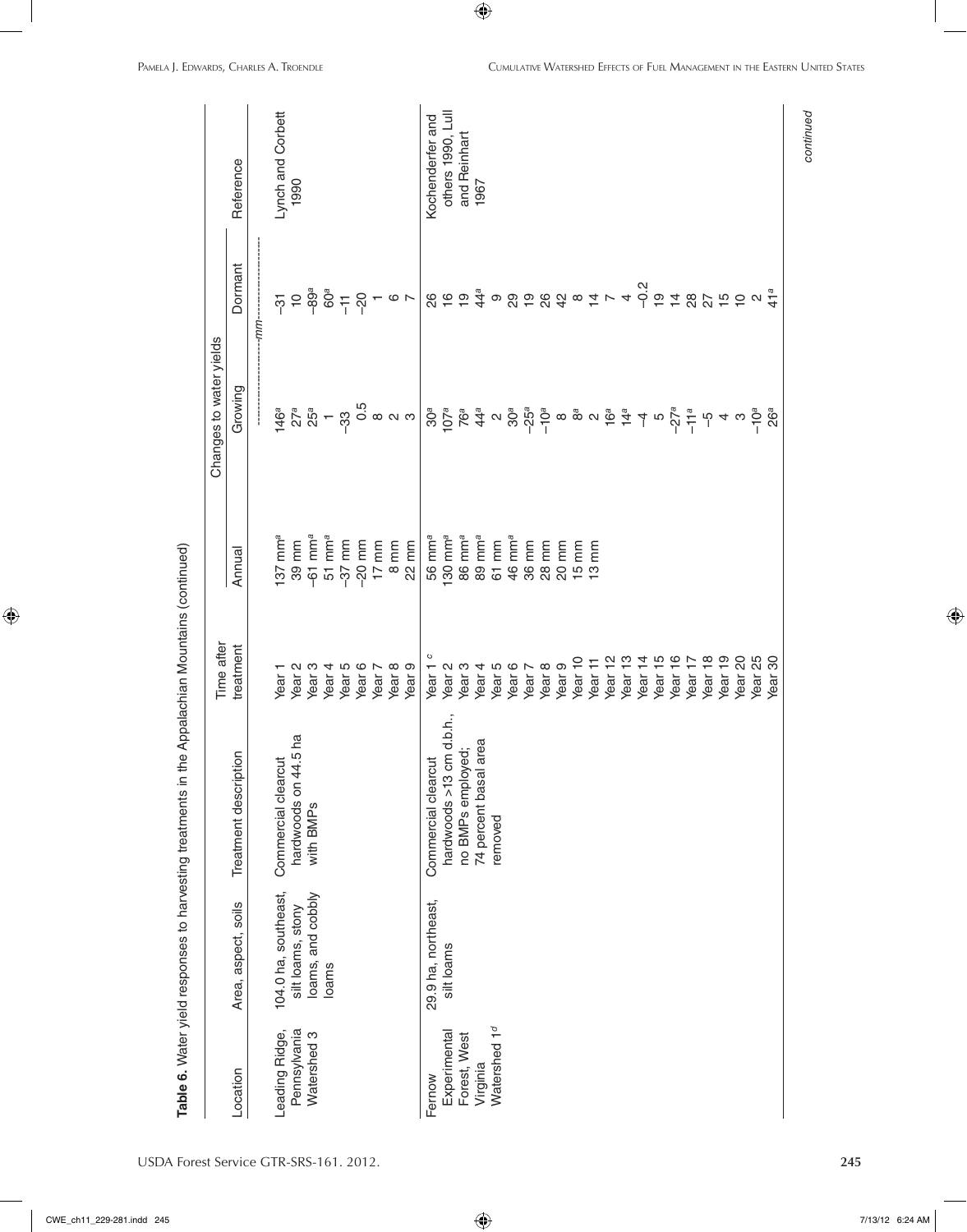$\bigoplus$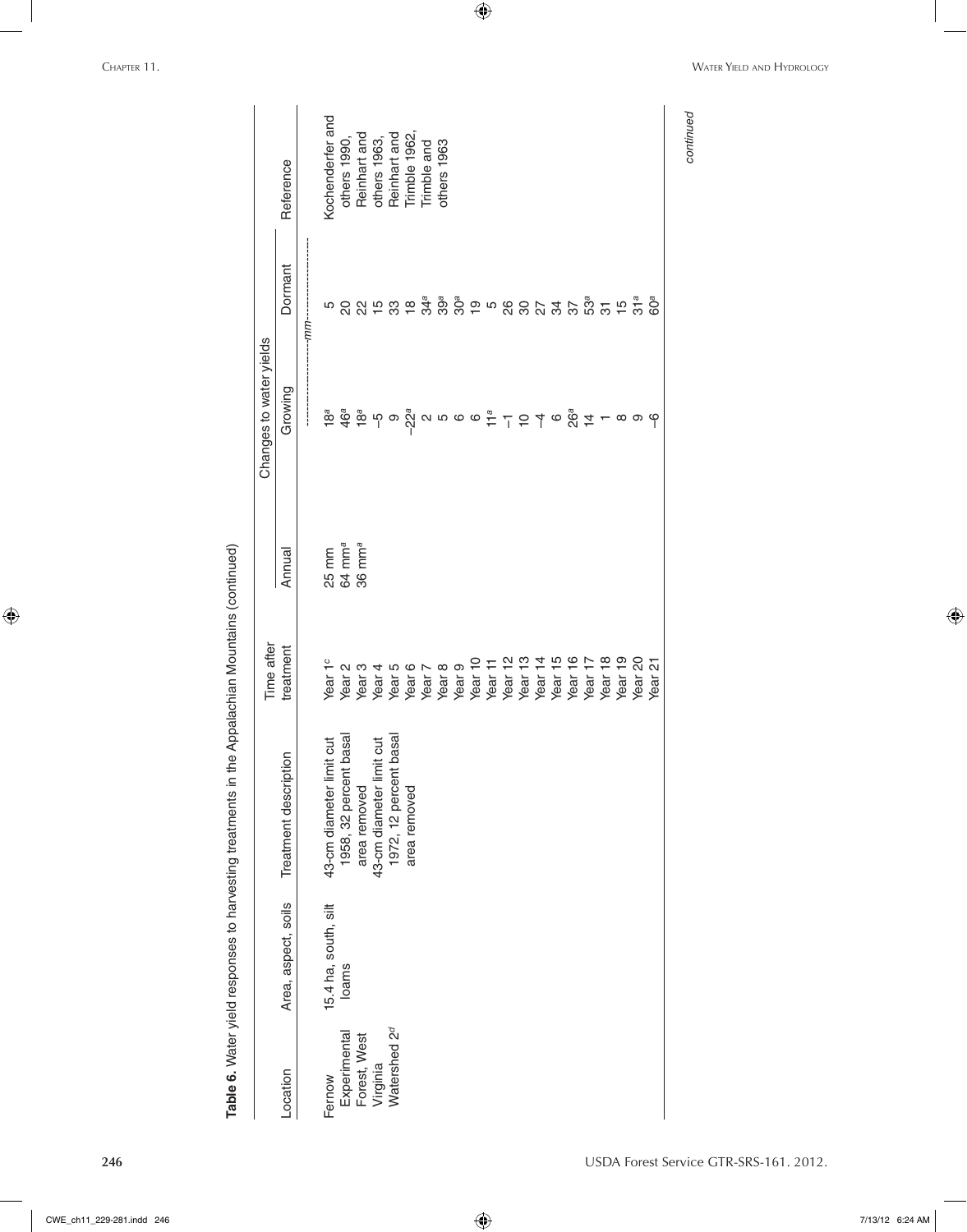| USDA Forest Service GTR-SRS-161. 2012. |  |
|----------------------------------------|--|
|----------------------------------------|--|

*continued*

continued

| , Water vield resonses to harvesting treatments in the Appalachian Mountains (continu<br>אי אייני אייני אייני אייני אייני אייני אייני אייני אייני אייני אייני אייני אייני אייני אייני אייני אייני אייני<br>אייני אייני אייני אייני אייני אייני אייני אייני אייני אייני אייני אייני אייני אייני אייני אייני אייני אייני א<br>)<br>5<br>5<br>5<br>le 6. Water vield respo |  |
|-------------------------------------------------------------------------------------------------------------------------------------------------------------------------------------------------------------------------------------------------------------------------------------------------------------------------------------------------------------------------|--|
|                                                                                                                                                                                                                                                                                                                                                                         |  |
|                                                                                                                                                                                                                                                                                                                                                                         |  |
|                                                                                                                                                                                                                                                                                                                                                                         |  |
|                                                                                                                                                                                                                                                                                                                                                                         |  |
|                                                                                                                                                                                                                                                                                                                                                                         |  |
|                                                                                                                                                                                                                                                                                                                                                                         |  |
|                                                                                                                                                                                                                                                                                                                                                                         |  |
|                                                                                                                                                                                                                                                                                                                                                                         |  |

|                          |                      |                                                | Time after          |                   | Changes to water yields                                                                                                                                                                                                                                                                                                                                                                                                                                                                                                                                                                                                                                |                                                   |                   |
|--------------------------|----------------------|------------------------------------------------|---------------------|-------------------|--------------------------------------------------------------------------------------------------------------------------------------------------------------------------------------------------------------------------------------------------------------------------------------------------------------------------------------------------------------------------------------------------------------------------------------------------------------------------------------------------------------------------------------------------------------------------------------------------------------------------------------------------------|---------------------------------------------------|-------------------|
| Location                 | Area, aspect, soils  | Treatment description                          | treatment           | Annual            | Growing                                                                                                                                                                                                                                                                                                                                                                                                                                                                                                                                                                                                                                                | Dormant                                           | Reference         |
|                          |                      |                                                |                     |                   |                                                                                                                                                                                                                                                                                                                                                                                                                                                                                                                                                                                                                                                        | -nnn-                                             |                   |
| Fernow                   | 34.4 ha, south, silt | harvests<br>Intensive selection                | Year 1 <sup>c</sup> |                   |                                                                                                                                                                                                                                                                                                                                                                                                                                                                                                                                                                                                                                                        |                                                   | Kochenderfer and  |
| Experimental             | loams                | 1958 13 percent basal area                     | Year <sub>2</sub>   | $-3$ mm<br>8 mm   | $\frac{1}{4} \omega \stackrel{\sim}{=} \omega \stackrel{\sim}{=} \omega \stackrel{\sim}{=} \omega \stackrel{\sim}{=} \omega \stackrel{\sim}{=} \omega \stackrel{\sim}{=} \omega \stackrel{\sim}{=} \omega \stackrel{\sim}{=} \omega \stackrel{\sim}{=} \omega \stackrel{\sim}{=} \omega \stackrel{\sim}{=} \omega \stackrel{\sim}{=} \omega \stackrel{\sim}{=} \omega \stackrel{\sim}{=} \omega \stackrel{\sim}{=} \omega \stackrel{\sim}{=} \omega \stackrel{\sim}{=} \omega \stackrel{\sim}{=} \omega \stackrel{\sim}{=} \omega \stackrel{\sim}{=} \omega \stackrel{\sim}{=} \omega \stackrel{\sim}{=} \omega \stackrel{\sim}{=} \omega \stackrel{\$ | ၜၣၛၟၜၜၣႍႜၣႍႜၟၛၟၣၛၟၟႍႜၟၜၟၟၜ<br>ၜၣၛၜၜၣႍၣႍႜၣၛၟၣၛၟၣၜၟ | others 1990,      |
| Forest, West             |                      | removed                                        | Year <sub>3</sub>   |                   |                                                                                                                                                                                                                                                                                                                                                                                                                                                                                                                                                                                                                                                        |                                                   | Reinhart and      |
| Virginia                 |                      | 1963 8 percent basal area                      | Year <sub>4</sub>   |                   |                                                                                                                                                                                                                                                                                                                                                                                                                                                                                                                                                                                                                                                        |                                                   | Trimble 1962      |
| Watershed 3 <sup>d</sup> |                      | removed                                        | Year <sub>5</sub>   |                   |                                                                                                                                                                                                                                                                                                                                                                                                                                                                                                                                                                                                                                                        |                                                   | Reinhart and      |
|                          |                      |                                                | Year <sub>6</sub>   |                   |                                                                                                                                                                                                                                                                                                                                                                                                                                                                                                                                                                                                                                                        |                                                   | others 1963,      |
|                          |                      | 0.2-ha patch cuts 1968<br>6 percent basal area | Year 7              |                   |                                                                                                                                                                                                                                                                                                                                                                                                                                                                                                                                                                                                                                                        |                                                   | Trimble and       |
|                          |                      |                                                | Year <sub>8</sub>   |                   |                                                                                                                                                                                                                                                                                                                                                                                                                                                                                                                                                                                                                                                        |                                                   | others 1963       |
|                          |                      | removed                                        | Year <sub>9</sub>   |                   |                                                                                                                                                                                                                                                                                                                                                                                                                                                                                                                                                                                                                                                        |                                                   |                   |
|                          |                      |                                                | Year 10             |                   |                                                                                                                                                                                                                                                                                                                                                                                                                                                                                                                                                                                                                                                        |                                                   |                   |
|                          |                      | Clearcut 1968 to                               | Year 11             |                   |                                                                                                                                                                                                                                                                                                                                                                                                                                                                                                                                                                                                                                                        |                                                   |                   |
|                          |                      | 2.5-cm d.b.h.                                  | Year <sub>12</sub>  |                   |                                                                                                                                                                                                                                                                                                                                                                                                                                                                                                                                                                                                                                                        |                                                   |                   |
|                          |                      | 91 percent basal area                          | Year <sub>13</sub>  |                   |                                                                                                                                                                                                                                                                                                                                                                                                                                                                                                                                                                                                                                                        |                                                   |                   |
|                          |                      | removed                                        | Year <sub>14</sub>  |                   |                                                                                                                                                                                                                                                                                                                                                                                                                                                                                                                                                                                                                                                        |                                                   |                   |
|                          |                      |                                                | Year 15             |                   |                                                                                                                                                                                                                                                                                                                                                                                                                                                                                                                                                                                                                                                        |                                                   |                   |
|                          |                      | 1972<br>Riparian buffer cut                    | Year 16             |                   |                                                                                                                                                                                                                                                                                                                                                                                                                                                                                                                                                                                                                                                        | 40 <sup>a</sup>                                   |                   |
|                          |                      | 9 percent basal area                           | Year 17             |                   |                                                                                                                                                                                                                                                                                                                                                                                                                                                                                                                                                                                                                                                        | 5За                                               |                   |
|                          |                      | removed                                        | Year <sub>18</sub>  |                   |                                                                                                                                                                                                                                                                                                                                                                                                                                                                                                                                                                                                                                                        | 40 <sup>a</sup>                                   |                   |
|                          |                      |                                                | Year <sub>19</sub>  |                   |                                                                                                                                                                                                                                                                                                                                                                                                                                                                                                                                                                                                                                                        | $\overline{1}$                                    |                   |
|                          |                      |                                                | Year <sub>20</sub>  |                   |                                                                                                                                                                                                                                                                                                                                                                                                                                                                                                                                                                                                                                                        | 38 <sup>a</sup>                                   |                   |
|                          |                      |                                                | Year <sub>25</sub>  |                   |                                                                                                                                                                                                                                                                                                                                                                                                                                                                                                                                                                                                                                                        | $32^a$                                            |                   |
|                          |                      |                                                | Year <sub>30</sub>  |                   |                                                                                                                                                                                                                                                                                                                                                                                                                                                                                                                                                                                                                                                        | 36 <sup>a</sup>                                   |                   |
| Fernow                   | 36.4 ha, northeast,  | harvest<br>Extensive selection                 | Year 1°             | 25 mm             |                                                                                                                                                                                                                                                                                                                                                                                                                                                                                                                                                                                                                                                        | ကု                                                | Kochenderfer and  |
| Experimental             | silt loams           | ea<br>20 percent basal ar                      | Year <sub>2</sub>   | $18 \, \text{mm}$ |                                                                                                                                                                                                                                                                                                                                                                                                                                                                                                                                                                                                                                                        | $-15$                                             | others 1990, Lull |
| Forest, West             |                      | removed 1958                                   | Year <sub>3</sub>   |                   | ဖွဳ စု ဝ                                                                                                                                                                                                                                                                                                                                                                                                                                                                                                                                                                                                                                               | $\infty$                                          | and Reinhart      |
| Virginia                 |                      |                                                | Year <sub>4</sub>   |                   |                                                                                                                                                                                                                                                                                                                                                                                                                                                                                                                                                                                                                                                        | $-18$                                             | 1967, Reinhart    |
| Watershed 5 <sup>d</sup> |                      |                                                |                     |                   |                                                                                                                                                                                                                                                                                                                                                                                                                                                                                                                                                                                                                                                        |                                                   | and others 1963   |
|                          |                      |                                                |                     |                   |                                                                                                                                                                                                                                                                                                                                                                                                                                                                                                                                                                                                                                                        |                                                   | Trimble and       |
|                          |                      |                                                |                     |                   |                                                                                                                                                                                                                                                                                                                                                                                                                                                                                                                                                                                                                                                        |                                                   | others 1963       |

 $\bigoplus$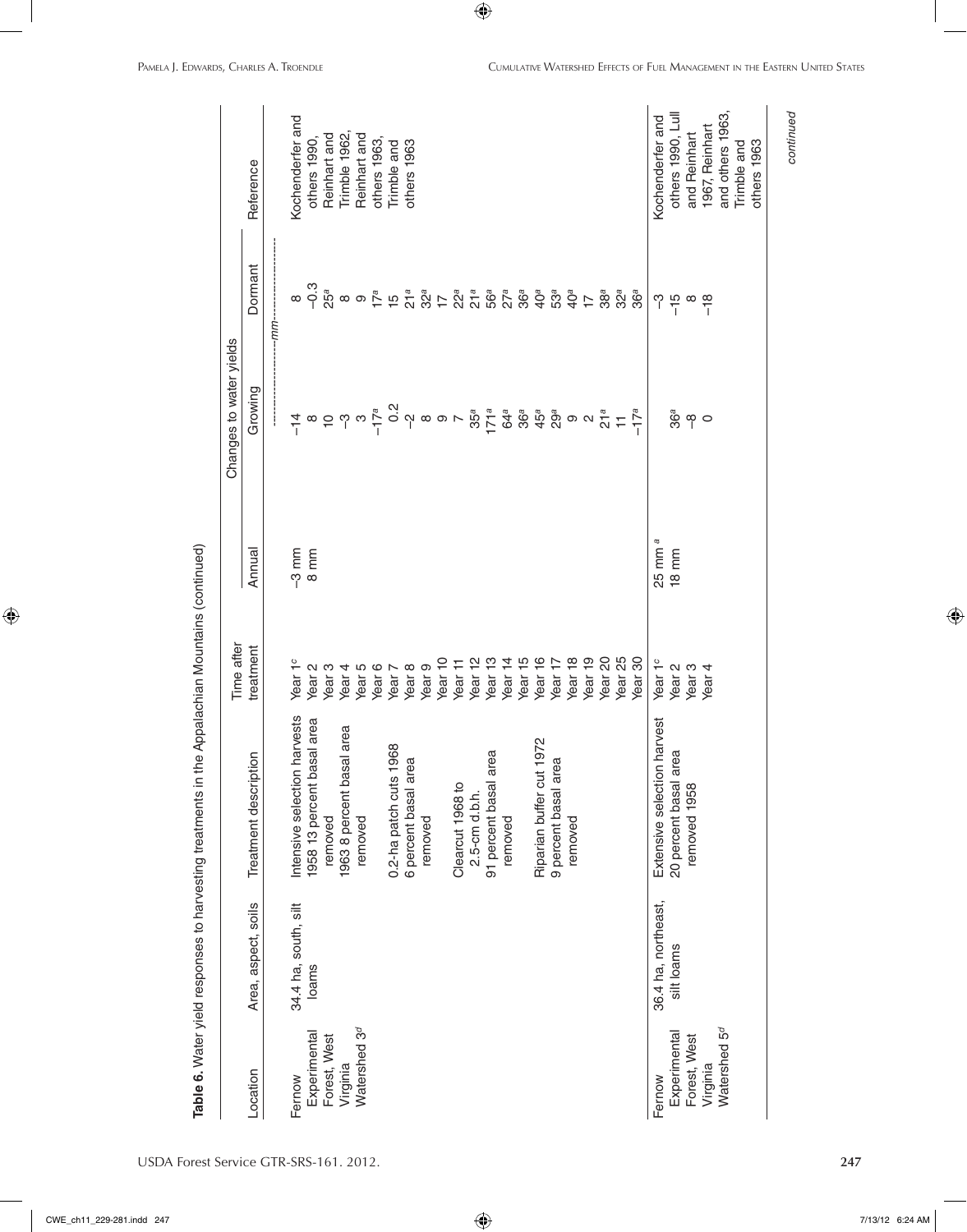|                          |                     |                           | Time after         |        | Changes to water yields                                                                                                                      |                                 |                  |
|--------------------------|---------------------|---------------------------|--------------------|--------|----------------------------------------------------------------------------------------------------------------------------------------------|---------------------------------|------------------|
| Location                 | Area, aspect, soils | Treatment description     | treatment          | Annual | Growing                                                                                                                                      | Dormant                         | Reference        |
|                          |                     |                           |                    |        |                                                                                                                                              | -mm-                            |                  |
| Fernow                   | 22.3 ha, southeast, | 1964 clearcut lower half, | Year 1°            |        | $\infty$                                                                                                                                     | $\overline{c}$                  | Hornbeck and     |
| Experimental             | silt loams          | removed 51 percent basal  | Year <sub>2</sub>  |        | 79a                                                                                                                                          | 86ª                             | others 1993      |
| Forest, West             |                     | area; herbicide through   | Year <sub>3</sub>  |        | 107a                                                                                                                                         | 36a                             | Kochenderfer     |
| Virginia                 |                     | 1969; 1967-68 clearcut    | Year <sub>4</sub>  |        | 99a                                                                                                                                          | 15 (second                      | and others       |
| Watershed 6 <sup>d</sup> |                     | upper half, removed       |                    |        |                                                                                                                                              | one-half cut)                   | 1990, Patric and |
|                          |                     | 49 percent basal area;    | Year <sub>5</sub>  |        | 201a                                                                                                                                         | 58а                             | Reinhart 1971    |
|                          |                     | herbicide through 1969    | Year <sub>6</sub>  |        | 228ª<br>130ª<br>116ª                                                                                                                         |                                 |                  |
|                          |                     |                           | Year <sub>7</sub>  |        |                                                                                                                                              |                                 |                  |
|                          |                     |                           | Year <sub>8</sub>  |        |                                                                                                                                              |                                 |                  |
|                          |                     |                           | Year <sub>9</sub>  |        | 64a                                                                                                                                          | $31a$ $31a$ $31a$               |                  |
|                          |                     |                           | Year <sub>10</sub> |        |                                                                                                                                              |                                 |                  |
|                          |                     |                           | Year 11            |        |                                                                                                                                              |                                 |                  |
|                          |                     |                           | Year 12            |        |                                                                                                                                              |                                 |                  |
|                          |                     |                           | Year <sub>13</sub> |        |                                                                                                                                              |                                 |                  |
|                          |                     |                           | Year <sub>14</sub> |        |                                                                                                                                              |                                 |                  |
|                          |                     |                           | Year <sub>15</sub> |        | $\begin{array}{cccccc} \Phi & \Phi & \Phi & \Phi & \Phi \\ \Phi & \Phi & \Phi & \Phi & \Phi \\ \Phi & \Phi & \Phi & \Phi & \Phi \end{array}$ |                                 |                  |
|                          |                     |                           | Year <sub>16</sub> |        | 90 <sup>a</sup>                                                                                                                              |                                 |                  |
|                          |                     |                           | Year <sub>17</sub> |        | 49ª                                                                                                                                          |                                 |                  |
|                          |                     |                           | Year <sub>18</sub> |        | $132^a$                                                                                                                                      |                                 |                  |
|                          |                     |                           | Year <sub>19</sub> |        | $142^a$                                                                                                                                      | $45^a$                          |                  |
|                          |                     |                           | Year 20            |        |                                                                                                                                              |                                 |                  |
|                          |                     |                           | Year <sub>21</sub> |        | 60ª<br>85ª                                                                                                                                   | $71a$<br>47a                    |                  |
|                          |                     |                           | Year <sub>22</sub> |        |                                                                                                                                              |                                 |                  |
|                          |                     |                           | Year <sub>23</sub> |        | 86ª<br>57ª<br>20                                                                                                                             | 5<br>5<br>5<br>5<br>5<br>5<br>5 |                  |
|                          |                     |                           | Year <sub>24</sub> |        |                                                                                                                                              |                                 |                  |

 $\bigoplus$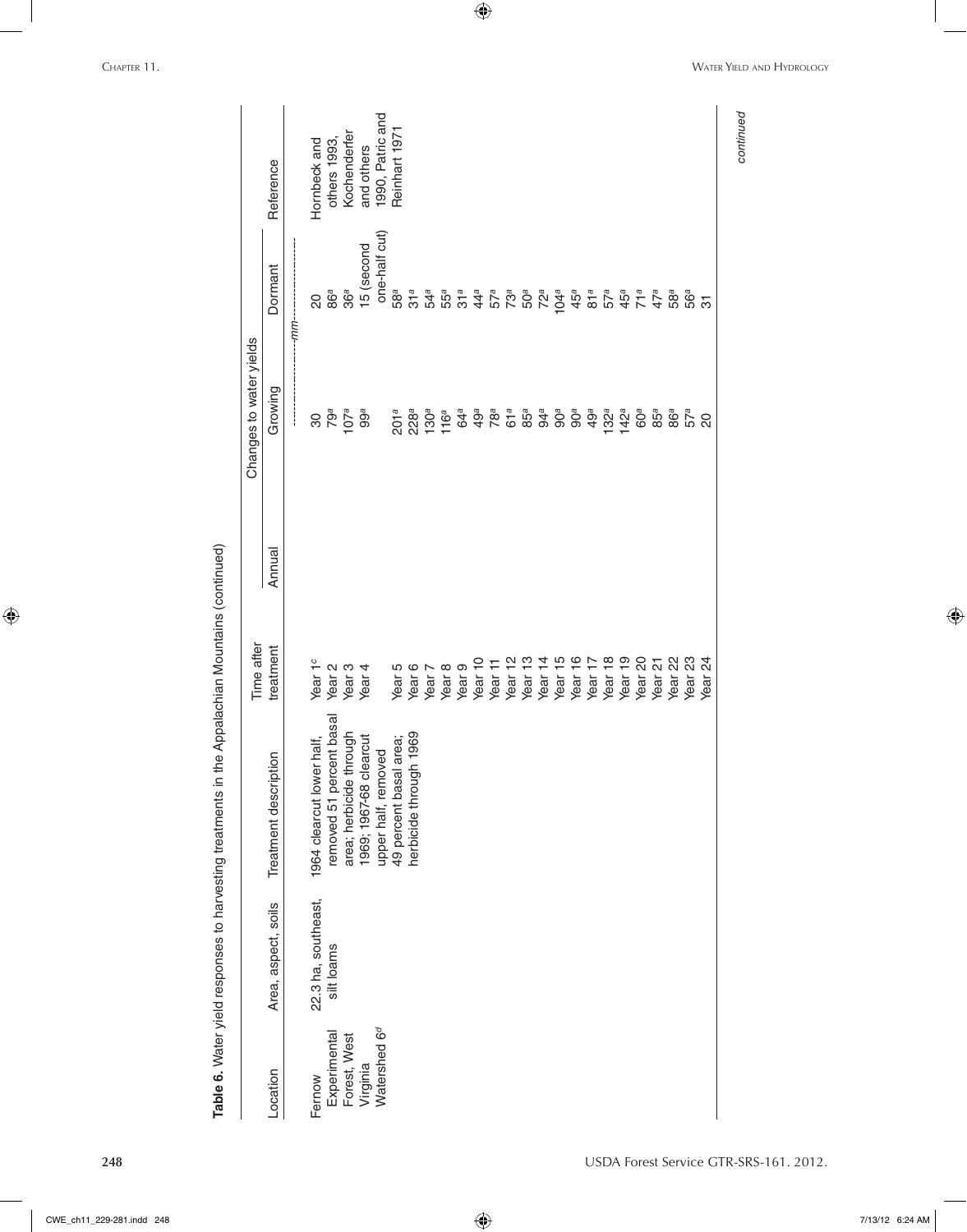|                          |                      |                               | Time after         |                                       | Changes to water yields  |                          |                     |
|--------------------------|----------------------|-------------------------------|--------------------|---------------------------------------|--------------------------|--------------------------|---------------------|
| Location                 | Area, aspect, soils  | Treatment description         | treatment          | Annual                                | Growing                  | Dormant                  | Reference           |
|                          |                      |                               |                    |                                       |                          | --mm--                   |                     |
| Fernow                   | 24.3 ha, east, silt  | 1963 clearcut upper half,     | Year 1°            | 165 mm <sup>a</sup> (23 percent)      | 91a                      | 64a                      | Hornbeck and        |
| Experimental             | loams                | 49 percent basal area         | Year <sub>2</sub>  | 142 mm <sup>a</sup> (36 percent)      | 74 <sup>a</sup>          | 71a                      | others 1993,        |
| Forest, West             |                      | removed; herbicide through    | Year <sub>3</sub>  | 157 mm <sup>a</sup> (23 percent)      | 124a                     | 25 <sup>a</sup> (second  | Kochenderfer and    |
| Virginia                 |                      | 1969                          | Year <sub>4</sub>  | mm <sup>a</sup> (38 percent)<br>251   | 218a                     | one-half cut)            | others 1990, Patric |
| Watershed 7 <sup>e</sup> |                      | 1966-67 clearcut lower half   | Year 5             | 258 mm <sup>a</sup> (40 percent)      | 191a                     | $33^a$                   | and Reinhart 1971   |
|                          |                      | 51 percent basal area         | Year 6             | 246 mm <sup>a</sup> (33 percent)      | 217a                     | 71a                      |                     |
|                          |                      | removed; herbicide through    | Year 7             | (33 percent)<br>$224$ mm <sup>a</sup> | 149a                     | $\overline{\mathcal{L}}$ |                     |
|                          |                      | 1969                          | Year 8             | 175 mm <sup>a</sup> (20 percent)      | 118a                     | 66ª                      |                     |
|                          |                      |                               | Year <sub>9</sub>  | (16 percent)<br>$164$ mm <sup>a</sup> | 93 <sup>a</sup>          | $48^a$                   |                     |
|                          |                      |                               | Year <sub>10</sub> | 157 mm <sup>a</sup> (17 percent)      | 74 <sup>a</sup>          | 69 <sup>a</sup>          |                     |
|                          |                      |                               | Year 11            | 187 mm <sup>a</sup> (20 percent)      | 81a                      | 82a                      |                     |
|                          |                      |                               | Year <sub>12</sub> | 104 mm <sup>a</sup> (17 percent)      | 36                       | 104a                     |                     |
|                          |                      |                               | Year <sub>13</sub> | 65 mm (11 percent)                    | $\overline{\mathcal{S}}$ | $80^a$                   |                     |
|                          |                      |                               | Year <sub>14</sub> | 89 mm <sup>a</sup> (12 percent)       | <b>88</b>                | 53а                      |                     |
|                          |                      |                               | Year 15            | (11 percent)<br>$112 \text{ mm}^a$    |                          | 62ª                      |                     |
|                          |                      |                               | Year 16            | 99 mm <sup>a</sup> (12 percent)       | $\overline{4}$           | 70 <sup>a</sup>          |                     |
|                          |                      |                               | Year 17            | mm <sup>a</sup> (8 percent)<br>62     | $\overline{\Omega}$      | 68ª                      |                     |
|                          |                      |                               | Year 18            | 61 mm (6 percent)                     | $\overline{5}$           | 53ª                      |                     |
|                          |                      |                               | Year <sub>19</sub> | 109 mm <sup>a</sup> (14 percent)      | 5За                      | 60 <sup>a</sup>          |                     |
|                          |                      |                               | Year <sub>20</sub> | 103 mm <sup>a</sup> (12 percent)      | $\infty$                 | 63a                      |                     |
|                          |                      |                               | Year 21            | 71 mm <sup>a</sup> (8 percent)        | 25                       | 68 <sup>a</sup>          |                     |
|                          |                      |                               | Year 22            | mm (5 percent)<br>$\overline{52}$     | $\overline{2}$           | 55а                      |                     |
|                          |                      |                               | Year <sub>23</sub> | 88 mm <sup>a</sup> (13 percent)       | ္လ ကု                    | $\rm ^{20}$              |                     |
|                          |                      |                               | Year <sub>24</sub> | 48 mm (9 percent)                     |                          | 57                       |                     |
|                          |                      |                               | Year <sub>25</sub> | 55 mm <sup>a</sup> (7 percent)        |                          |                          |                     |
|                          |                      |                               | Year 26            | 37 mm (4 percent)                     |                          |                          |                     |
|                          |                      |                               | Year <sub>27</sub> | mm (0 percent)<br>$\gamma$            |                          |                          |                     |
| Clover Run,              | 11.6 ha, south, silt | Clearcut trees >15 cm d.b.h.  | Year <sub>1</sub>  |                                       | 99a                      |                          | Kochenderfer and    |
| West Virginia            | loams                | removed; brush windrowed      | Year 2<br>Year 3   |                                       | 71a                      | <b>SSS</b>               | Helvey 1989         |
| Watershed 9              |                      | onto contoured roads          |                    |                                       | 38 <sup>a</sup>          |                          |                     |
|                          |                      | and along perimeter of        |                    |                                       |                          |                          |                     |
|                          |                      | watershed, root raking with   |                    |                                       |                          |                          |                     |
|                          |                      | stumps left intact; trees     |                    |                                       |                          |                          |                     |
|                          |                      | >2.5 cm d.b.h. on 1.2 ha of   |                    |                                       |                          |                          |                     |
|                          |                      | steep land herbicided; buffer |                    |                                       |                          |                          |                     |
|                          |                      | strip uncut                   |                    |                                       |                          |                          |                     |

USDA Forest Service GTR-SRS-161. 2012. **249**

 $\bigoplus$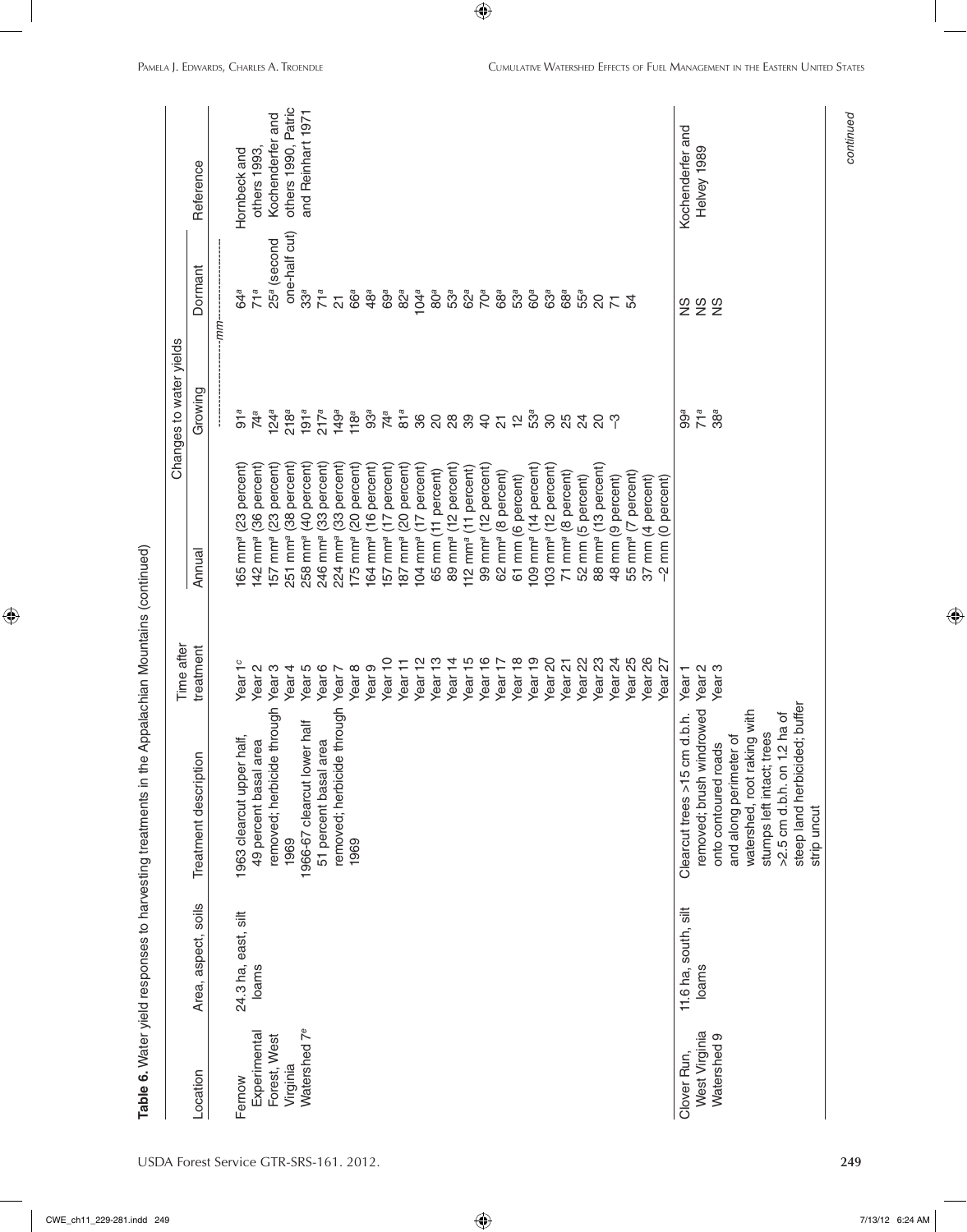| Coweeta<br>Location                                                                |                                      |                                   | Time after          |                     | Changes to water yields |         |                             |
|------------------------------------------------------------------------------------|--------------------------------------|-----------------------------------|---------------------|---------------------|-------------------------|---------|-----------------------------|
|                                                                                    | Area, aspect, soils                  | Treatment description             | treatment           | Annual              | Growing                 | Dormant | Reference                   |
|                                                                                    |                                      |                                   |                     |                     |                         | mm-     |                             |
|                                                                                    | 16.2 ha, south, deep                 | Cove hardwoods deadened           | Year 1 <sup>1</sup> | 30 mm               |                         |         | Swank and Miner             |
| Hydrologic                                                                         | and permeable,                       | 25 percent basal area             | Year <sub>2</sub>   | $25$ mm             |                         |         | 1968                        |
| Laboratory,                                                                        | (texture not                         | 1954; clearcut 100 percent        | Year <sub>3</sub>   | $25$ mm             |                         |         |                             |
| North Carolina                                                                     | reported)                            | basal area, no products           | Year 4              | 145 mm              |                         |         |                             |
| Watershed 1 <sup>b</sup>                                                           |                                      | removed, slash scattered,         | Year 5              | $18 \, \text{mm}$   |                         |         |                             |
|                                                                                    |                                      | partial control burn 1956;        | Year 6              | 58 mm               |                         |         |                             |
|                                                                                    |                                      | planted to pine 1957              | Year 7              | 41 mm               |                         |         |                             |
|                                                                                    |                                      |                                   | Year 8              | $71$ mm             |                         |         |                             |
|                                                                                    |                                      |                                   | Year <sub>9</sub>   | 69 mm               |                         |         |                             |
| North Carolina<br>Watershed 3 <sup>b</sup><br>Laboratory,<br>Hydrologic<br>Coweeta | 9 ha, south, texture<br>not reported | Clearcut                          | Year <sub>1</sub>   | 127 mm              |                         |         | Hibbert 1961<br>Hewlett and |
| Coweeta                                                                            |                                      | Riparian area 5 m from            | First 17 months     | 74 mm               |                         |         | Hibbert 1969                |
|                                                                                    | 8.9 ha, northwest,                   | stream cut 1941; clearcut         | Year 19             | $-17$ mm            |                         |         |                             |
| Laboratory,<br>Hydrologic                                                          | permeable (texture<br>deep and       | hardwoods 1958;                   | Year <sub>2</sub>   | 47 mm               |                         |         |                             |
| North Carolina                                                                     | not reported)                        | remaining vegetation cut          | Year <sub>3</sub>   | 64 mm               |                         |         |                             |
| Watershed 6 <sup>b</sup>                                                           |                                      | piled and burned; seedbed         | Year <sub>4</sub>   | 147 mm              |                         |         |                             |
|                                                                                    |                                      | prepared by burning,              | Year 5              | 149 mm              |                         |         |                             |
|                                                                                    |                                      | grubbing and harrowing;           |                     |                     |                         |         |                             |
|                                                                                    |                                      | planted to grass; foliar          |                     |                     |                         |         |                             |
|                                                                                    |                                      | herbiciding subsequent            |                     |                     |                         |         |                             |
|                                                                                    |                                      | years to control hardwood         |                     |                     |                         |         |                             |
|                                                                                    |                                      | regrowth; fertilized and<br>limed |                     |                     |                         |         |                             |
| Coweeta                                                                            | 59.0 ha, south,                      | Clearcut and yarded using         | Year <sub>1</sub>   | 260 mm (28 percent) |                         |         | Swank and others            |
| Hydrologic                                                                         | texture not                          | mobile cable system;              | Year <sub>2</sub>   | 200 mm              |                         |         | 1982, 1988                  |
| Laboratory,                                                                        | reported                             | <10 percent of watershed          | Year <sub>3</sub>   | 170 mm              |                         |         |                             |
| North Carolina                                                                     |                                      | area with soil disturbance        | Year <sub>4</sub>   | $120$ mm            |                         |         |                             |
| Watershed 7 <sup>b</sup>                                                           |                                      |                                   |                     | 40 mm               |                         |         |                             |
|                                                                                    |                                      |                                   | Year 5<br>Year 6    | 40 mm               |                         |         |                             |
| Coweeta                                                                            | 86 ha, south, texture                | Commercial clearcut               | Year <sub>1</sub>   | 25 mm               |                         |         | Hewlett and                 |
| Hydrologic                                                                         | not reported                         |                                   |                     |                     |                         |         | Hibbert 1961                |
| North Carolina<br>Laboratory,                                                      |                                      |                                   |                     |                     |                         |         |                             |
| Watershed 10 <sup>b</sup>                                                          |                                      |                                   |                     |                     |                         |         |                             |

 $\bigoplus$ 

*continued*

continued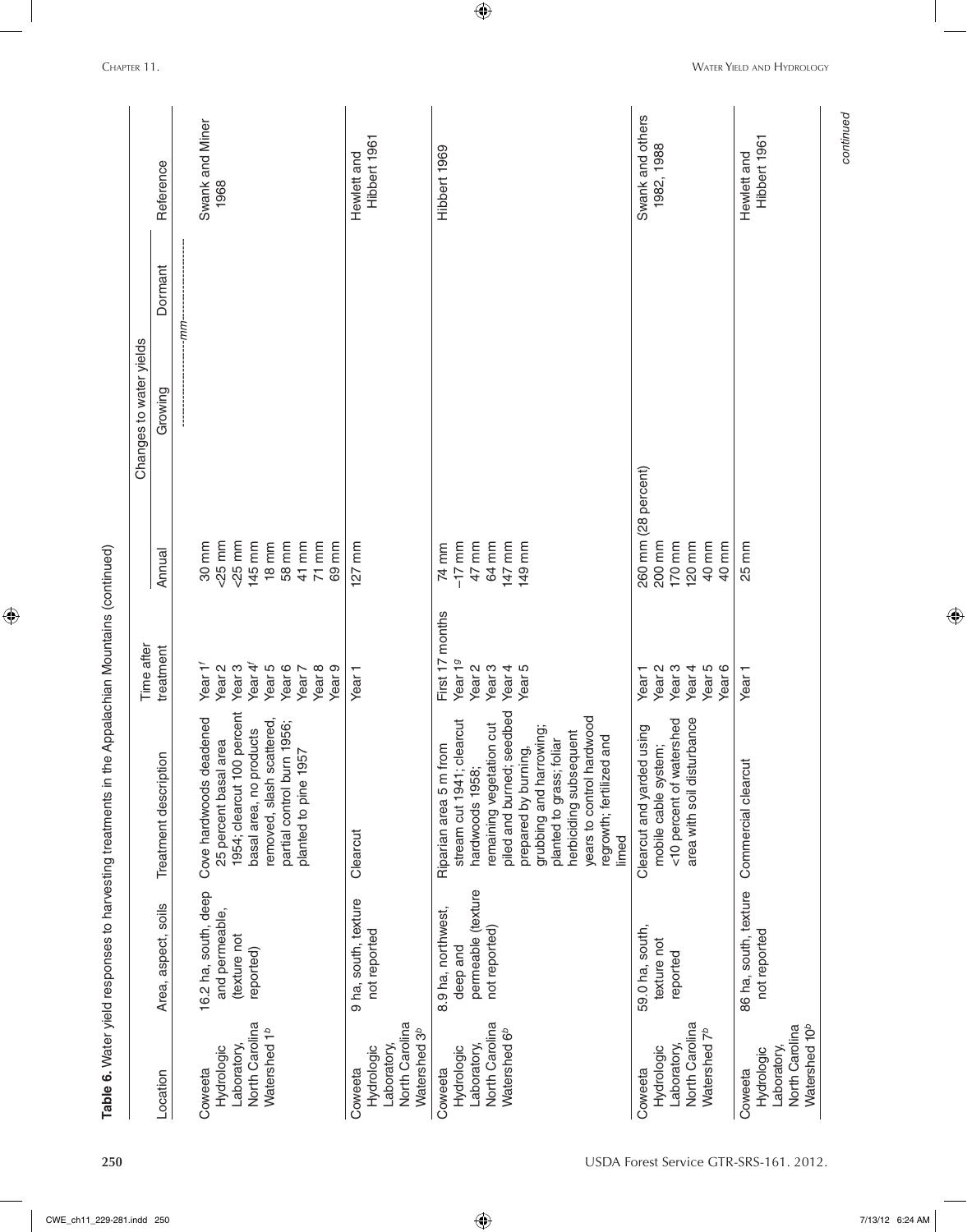|                           |                     |                              | Time after         |                                                       | Changes to water yields |               |               |
|---------------------------|---------------------|------------------------------|--------------------|-------------------------------------------------------|-------------------------|---------------|---------------|
| Location                  | Area, aspect, soils | Treatment description        | treatment          | Annual                                                | Growing                 | Dormant       | Reference     |
|                           |                     |                              |                    |                                                       |                         | -mm-          |               |
| Coweeta                   | 16.2 ha, northeast, | Clearcut trees and shrubs,   | Year <sub>1</sub>  | 367 mm (57 percent)                                   |                         |               | Johnson and   |
| Hydrologic                | deep and            | 100 percent basal area       | Year <sub>2</sub>  | percent)<br>277 mm (40                                |                         |               | Kovner 1954,  |
| Laboratory,               | permeable (texture  | cut, no products removed;    | Year <sub>3</sub>  | percent)<br>278 mm (31                                |                         |               | Kovner 1956,  |
| North Carolina            | not reported)       | allowed to regrow            | Year <sub>4</sub>  | percent)<br>(28)<br>248 mm                            |                         |               | Meginnis 1959 |
| Watershed 13 <sup>b</sup> |                     |                              | Year <sub>5</sub>  | percent)<br>(27)<br>200 mm                            |                         |               |               |
|                           |                     |                              | Year 6             | percent)<br>$\overline{28}$<br>$\overline{mn}$<br>252 |                         |               |               |
|                           |                     |                              | Year 7             | percent)<br>$\overline{24}$<br>201 mm                 |                         |               |               |
|                           |                     |                              | Year <sub>8</sub>  | percent)<br>$\overline{21}$<br>185 mm                 |                         |               |               |
|                           |                     |                              | Year <sub>9</sub>  | percent)<br>$\frac{5}{1}$<br>mm<br>132                |                         |               |               |
|                           |                     |                              | Year <sub>10</sub> | percent)<br>$\frac{5}{1}$<br>131 mm                   |                         |               |               |
|                           |                     |                              | Year 11            | percent)<br>(17)<br>145 mm                            |                         |               |               |
|                           |                     |                              | Year <sub>12</sub> | percent)<br>147 mm (15                                |                         |               |               |
|                           |                     |                              | Year <sub>13</sub> | $127$ mm                                              |                         |               |               |
| Coweeta                   | 13.4 ha, northwest, | Clearcut all stems >1.2 cm   | First 6 months     | 207 mm                                                |                         |               | Hoover 1944,  |
| Hydrologic                | deep and            | d.b.h., 100 percent          | Year <sub>1</sub>  | 425 mm (65 percent)                                   |                         |               | Johnson and   |
| Laboratory,               | permeable (texture  | basal area cut; wood         | Year <sub>2</sub>  | 271 mm                                                |                         |               | Kovner 1954   |
| North Carolina            | not reported)       | products left onsite; little | Year <sub>3</sub>  | mm<br>229                                             |                         |               |               |
| Watershed 17 <sup>b</sup> |                     | soil disturbance; recut      | Year <sub>4</sub>  | 152 mm                                                |                         |               |               |
|                           |                     | regrowth each growing        | Year 5             | mm<br>152 <sub>1</sub>                                |                         |               |               |
|                           |                     | season for most years        | Year 6             | mm<br>330 <sub>1</sub>                                |                         |               |               |
|                           |                     | during next 15 years         | Year 7             | mm<br>279                                             |                         |               |               |
|                           |                     |                              | Year <sub>8</sub>  | mm<br>279                                             |                         |               |               |
|                           |                     |                              | Year <sub>9</sub>  | 279 mm                                                |                         |               |               |
|                           |                     |                              | Year <sub>10</sub> | 254 mm                                                |                         |               |               |
|                           |                     |                              | Year 11            | 279 mm                                                |                         |               |               |
|                           |                     |                              | Year <sub>12</sub> | 279 mm                                                |                         |               |               |
| Coweeta                   | 28.3 ha, northwest, | All laurel and rhododendron  | Year <sub>1</sub>  | $71$ mm                                               | QÞ                      | 86            | Johnson and   |
| Hydrologic                | loams, sandy        | on 28.3 ha cut close to      | Year <sub>2</sub>  | 64 mm                                                 |                         | $\frac{5}{4}$ | Kovner 1956,  |
| Laboratory,               | loams, and sandy    | ground, 22 percent basal     | Year <sub>3</sub>  | 55 mm                                                 |                         |               | Meginnis 1959 |
| North Carolina            | clay loams          | area cut; slash left onsite, | Year <sub>4</sub>  | 47 mm                                                 | $-7.888$                | 28            |               |
| Watershed 19 <sup>b</sup> |                     | little soil disturbance      | Year <sub>5</sub>  | 39 mm                                                 |                         |               |               |
|                           |                     |                              | Year <sub>6</sub>  | $31$ mm                                               |                         | ၜ             |               |
|                           |                     |                              | Year 7             |                                                       | ၛ                       |               |               |
|                           |                     |                              | Years 1 to 6       | 4 percent                                             |                         |               |               |

USDA Forest Service GTR-SRS-161. 2012. **251**

 $\bigoplus$ 

*continued*

continued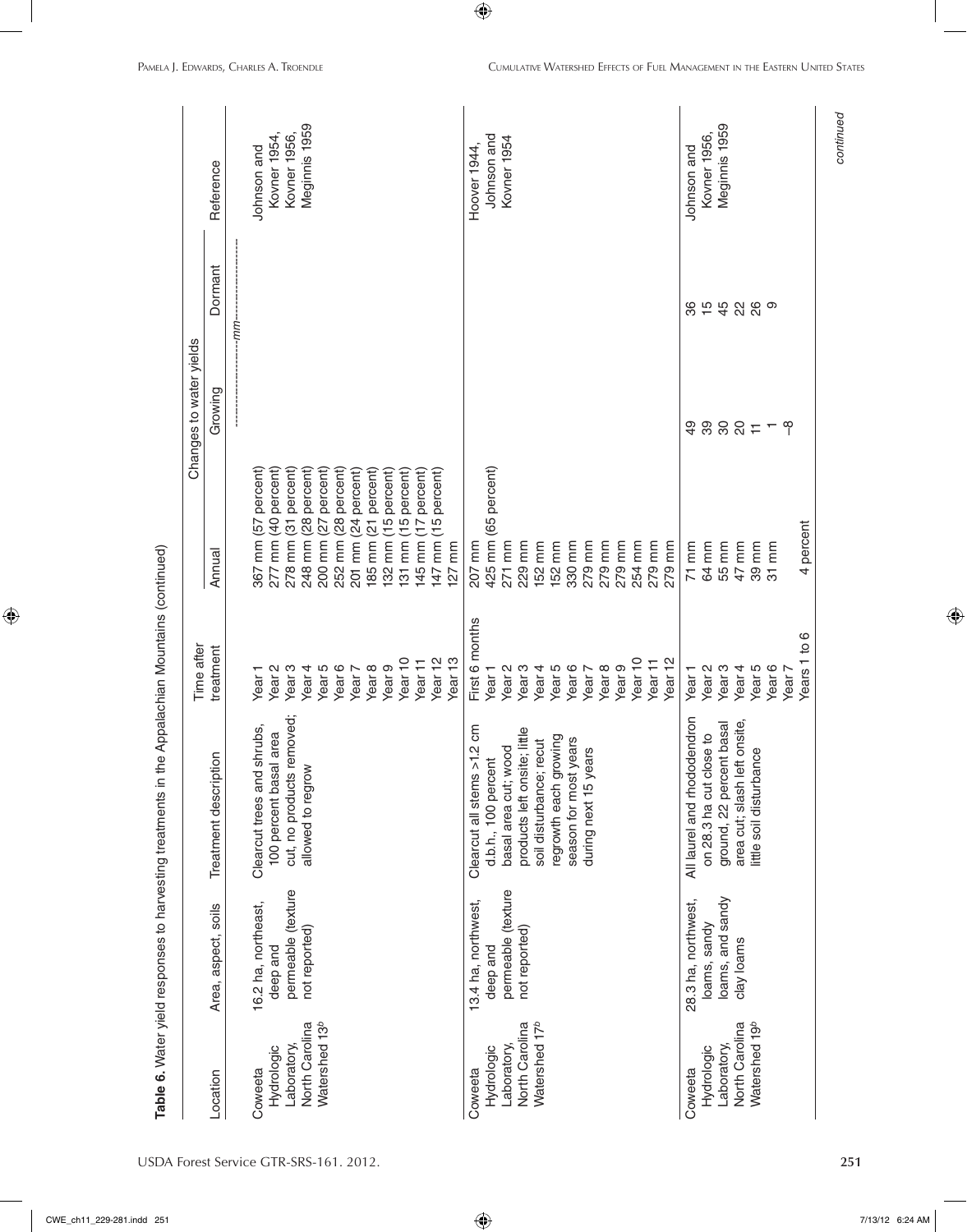|                                                                                                                  |                                                                                                                    |                                                                                                                                                                                                                                                                                                                                                                                                                                                                                                                                                                                                                                                                                                                                                           | Time after                                                                                                                |                                                                | Changes to water yields |         |                             |
|------------------------------------------------------------------------------------------------------------------|--------------------------------------------------------------------------------------------------------------------|-----------------------------------------------------------------------------------------------------------------------------------------------------------------------------------------------------------------------------------------------------------------------------------------------------------------------------------------------------------------------------------------------------------------------------------------------------------------------------------------------------------------------------------------------------------------------------------------------------------------------------------------------------------------------------------------------------------------------------------------------------------|---------------------------------------------------------------------------------------------------------------------------|----------------------------------------------------------------|-------------------------|---------|-----------------------------|
| Location                                                                                                         | Area, aspect, soils                                                                                                | $\overline{5}$<br>Treatment descripti                                                                                                                                                                                                                                                                                                                                                                                                                                                                                                                                                                                                                                                                                                                     | treatment                                                                                                                 | Annual                                                         | Growing                 | Dormant | Reference                   |
| North Carolina<br>Laboratory,<br>Hydrologic<br>Coweeta                                                           | 34.4 ha, north,<br>texture not<br>reported                                                                         | ernate<br>herbicided, 50 percent<br>cuts<br>products removed<br>basal area cut; no<br>All vegetation in alt<br>10.1-m wide strip                                                                                                                                                                                                                                                                                                                                                                                                                                                                                                                                                                                                                          | Year <sub>1</sub>                                                                                                         | 198 mm                                                         |                         | :uu-    | Hibbert 1961<br>Hewlett and |
| Watershed 22 <sup>b</sup><br>Watershed 28 <sup>b</sup><br>North Carolina<br>Laboratory,<br>Hydrologic<br>Coweeta | permeable (texture<br>144.0 ha, northeast,<br>not reported)<br>deep and                                            | clearcut on 77 ha, cove<br>t basal<br>vegetation thinned on<br>area removed, 28 ha<br>no harvest; products<br>removed; high road<br>All trees and shrubs<br>39 ha 66 percent<br>density                                                                                                                                                                                                                                                                                                                                                                                                                                                                                                                                                                   | Year 6<br>Year <sub>3</sub><br>Year <sub>4</sub><br>Year 5<br>Year <sub>2</sub><br>Year <sub>7</sub><br>Year <sub>1</sub> | 23 mm<br>28 mm<br>81 mm<br>102 mm<br>79 mm<br>165 mm<br>104 mm |                         |         | Swank 1972<br>Douglass and  |
| Watershed 37 <sup>b</sup><br>North Carolina<br>Laboratory,<br>Hydrologic<br>Coweeta                              | 43.7 ha, northeast,<br>texture not<br>reported                                                                     | no products removed, no<br>percent basal area cut,<br>Clearcut watershed, 100<br>roads constructed                                                                                                                                                                                                                                                                                                                                                                                                                                                                                                                                                                                                                                                        | Year 2<br>Year 3<br>Year <sub>1</sub>                                                                                     | 264 mm (18 percent)<br>94 mm (6 percent)<br>91 mm (6 percent)  |                         |         | Hewlett and Helvey<br>1970  |
| North Carolina<br>Watershed 40<br>Laboratory,<br>Hydrologic<br>Coweeta                                           | 20.2 ha, southeast,<br>texture not<br>reported                                                                     | selection cut, 22 percent<br>basal area removed<br>Commercial logging,                                                                                                                                                                                                                                                                                                                                                                                                                                                                                                                                                                                                                                                                                    | Year <sub>1</sub>                                                                                                         | $0 \text{ mm}$                                                 |                         |         | Hibbert 1961<br>Hewlett and |
| Watershed 41 <sup>b</sup><br>North Carolina<br>Laboratory,<br>Hydrologic<br>Coweeta                              | 28.7 ha, southeast,<br>texture not<br>reported                                                                     | selection cut, 35 percent<br>basal area removed<br>Commercial logging,                                                                                                                                                                                                                                                                                                                                                                                                                                                                                                                                                                                                                                                                                    | Year <sub>1</sub>                                                                                                         | $51$ mm                                                        |                         |         | Hibbert 1961<br>Hewlett and |
| g After grass establishment.                                                                                     | 'Year 1 includes deadening, year 4 includes clearcutting.<br>c Includes the harvesting or first harvesting period. | e Significance/nonsignificance information for published growing and dormant season data for this watershed after year 5 was obtained from U.S. Forest Service records.<br>a Indicates a statistically significant change at the alpha level used by the original authors. Unless otherwise indicated, values without an <sup>a</sup> are nonsignificant.<br>d Significance/nonsignificance information for published data for this watershed was obtained from U.S. Department of Agriculture Forest Service records.<br>d.b.h. = diameter at breast height; BPMs = best management practices; NS = nonsignificant change indicated, but no value was given.<br><sup>b</sup> Significance/nonsignificance for this result or watershed was not provided. |                                                                                                                           |                                                                |                         |         |                             |

 $\bigoplus$ 

**252** USDA Forest Service GTR-SRS-161. 2012.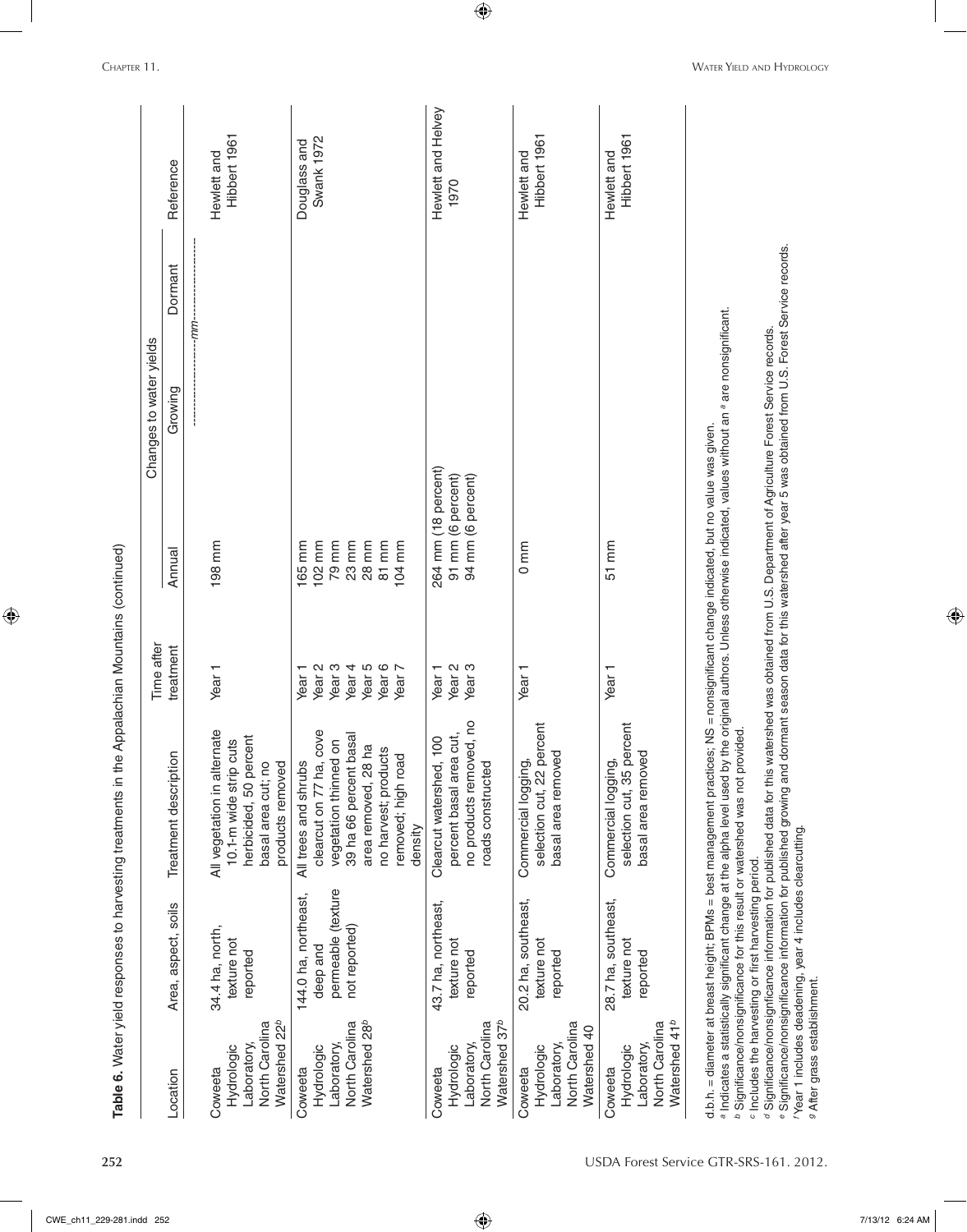clearcut catchments at Coweeta were similar to those from clearcut watersheds at Fernow (table 6) and were typically 100 to 200 mm less than north-facing Coweeta watersheds the first year or two after clearcutting. Complete reduction of the forest on north-facing slopes yielded an average of 400 mm of discharge the first year following harvest. Removing half of the basal area correspondingly reduced yields by about half (200 mm) on Coweeta watershed 22 (Hewlett and Hibbert 1961). South-facing Coweeta watershed 7 was the exception to the aspect differences. For unknown reasons, it had first- and second-year increases that were similar to those of north-facing watersheds at Coweeta (Swank and others 1982, 1988). Aspect responses could not be evaluated from the Pennsylvania or Kentucky data because harvesting was not performed on multiple aspects in either location.

⊕

The causes for the differences in runoff between north- and south-facing aspects at Coweeta have not been definitively identified. Hewlett and Hibbert (1961) initially suggested that they might be due at least partially to soil depth, watershed configuration, and aquifer characteristics. However, a more likely reason is that substantially different solar energy inputs affect north- and south-facing slopes (Douglass 1983). First-year streamflow yield increases from the Appalachian Mountains are explained primarily by basal area removed—positively related—and incoming energy—negatively related (Douglass 1983, Douglass and Swank 1975). South-facing hillsides receive more radiation year round than north-facing ones, so that changes in ET, and subsequently discharge, after harvesting on the south-facing slopes may not be as dramatic as on north-facing slopes. Sites in the Central Appalachian Mountains may not experience aspect differences because the watersheds are not as steep and do not have as large elevational ranges (Hibbert 1966), so all aspects may receive more similar energy inputs.

Aspect differences at Coweeta also influence the way that water-yield increases are expressed seasonally. Clearcuts on north-facing watersheds tend to have their largest quantitative augmentation of flow during the late dormant season—such as January to April (Hewlett and Hibbert 1961)—because of the lag that results from the time needed for these deep soils to recharge (Kovner 1956, Meginnis 1959). South-facing clearcut watersheds at Coweeta tend to express the majority of their water-yield increases during the late growing season (Hewlett and Hibbert 1961) because reductions in ET caused by harvesting elevate soil moisture, which subsequently becomes streamflow (Swank and others 2001). Lower intensity treatments at Coweeta tend to display associated water-yield increases during the growing season (Hewlett and Hibbert 1961), but seasonal expression of flow is less consistent and predictable. Riparian clearing in Coweeta watershed 6 created only small water-yield increases restricted to the growing season (Dunford and Fletcher 1947); understory removal on watershed 19 produced small increases distributed throughout the year (Johnson and Kovner 1956).

At both Leading Ridge and Fernow (table 6), water-yield increases during the first 1 to 3 years after clearcutting predominantly occur during the growing season (Kochenderfer and others 1990, Lynch and others 1972, Reinhart and Trimble 1962, Reinhart and others 1963). Significant dormant season increases also can occur during those first years, but the magnitude of increase is usually substantially less than during the growing season. Typically growing season yields return to preclearcut levels after only 5 to 7 years at both Leading Ridge and Fernow (table 6), but dormant season increases at Fernow tend to last much longer (Kochenderfer and others 1990). For example, growing season yields for Fernow watershed 3 returned to preharvest conditions in about 5 years, but dormant season yields remained elevated for all but 2 years during 18 years of postharvest monitoring (Kochenderfer and others 1990). Delaying regrowth with herbicides following clearcutting extended the duration of both growing and dormant season responses on Fernow watersheds 6 and 7. On watershed 6 significant increases for both growing and dormant seasons lasted about 20 years, reaching similar levels during both seasons 8 years after the first-half clearcutting. On Fernow watershed 7, most of the growing season increase disappeared after 10 years, but the dormant season increase lasted at least another 15 years (Kochenderfer and others 1990).

Low-intensity thinnings on Fernow watersheds 2 and 5 had small but significant effects on augmenting growing season flows, but these lasted only a year or two (table

CWE\_ch11\_229-281.indd 253 7/13/12 6:24 AM

⊕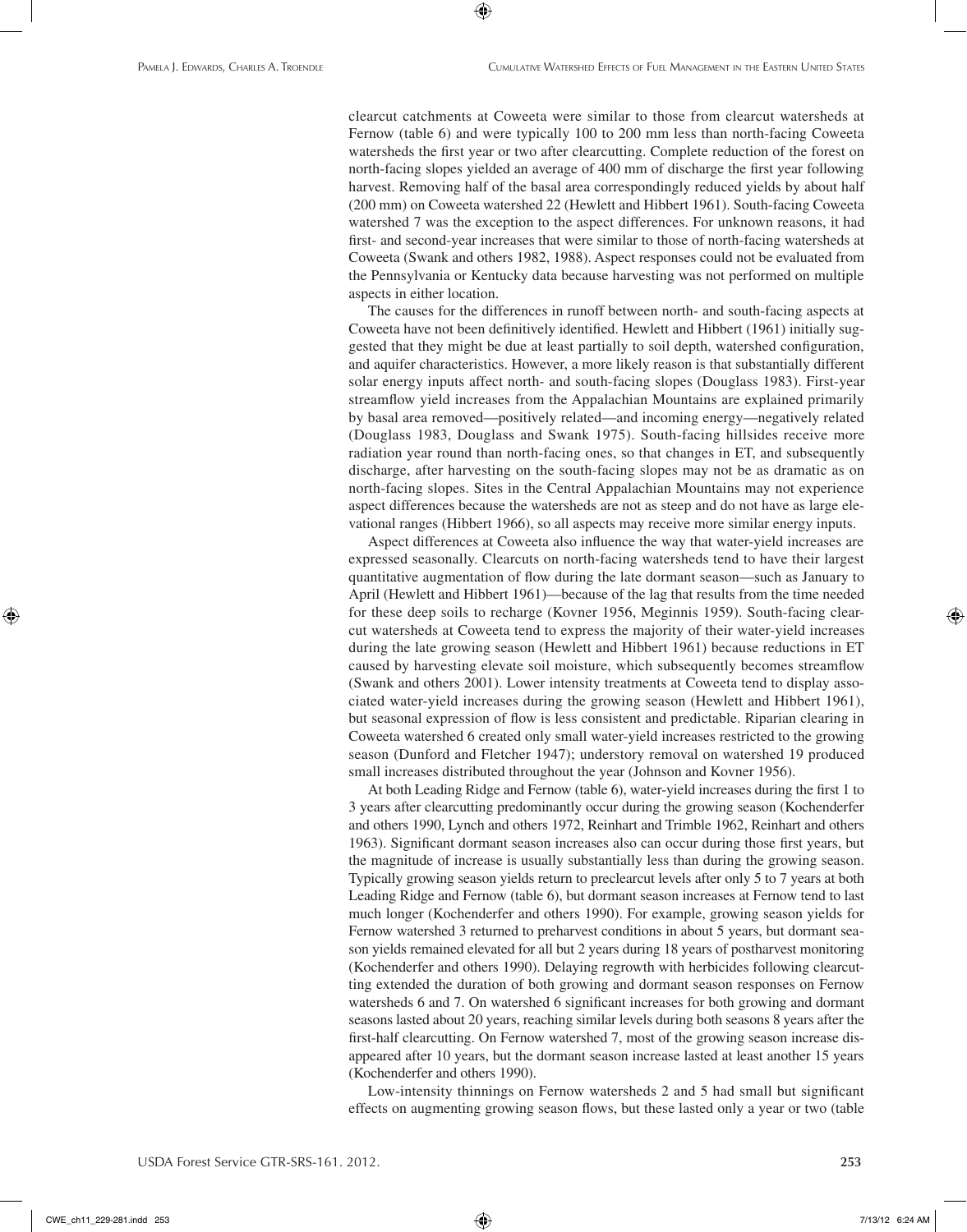6). Even the second thinning on watershed 2 that removed only 12 percent of the basal area increased growing and dormant season streamflow significantly for 2 years. However, dormant season flow behavior became somewhat erratic in subsequent years, so it is unknown if the changes from such a light thinning actually were attributable to the treatment (Kochenderfer and others 1990).

⊕

Regardless of location and seasonality of streamflow increases, most measurable increases in water yields occur during periods of low flow in the Appalachian Mountains (Douglass and Swank 1975). Flow frequency curves show shifts in the position of the curves in the low-to-moderate ranges of average daily flow after treatment compared to preharvest conditions at Fernow, Coweeta, and Leading Ridge (Johnson and Kovner 1954, Johnson and Meginnis 1960, Lynch and others 1972, Patric and Reinhart 1971, Reinhart and Trimble 1962), indicating these lower end flows occurred more frequently after harvesting (table 7). Changes in high-end flows were much smaller or nonexistent. For clearcut Coweeta watersheds 13 and 17, there were no significant shifts in the flow frequency curves for flows >50 L/second/km2 (Johnson and Meginnis 1960). Curve positions for flows ≥55 L/second/km2 were not shifted during either half or total watershed clearcutting and herbiciding on Fernow watersheds 6 or 7 (Patric and Reinhart 1971). Following riparian clearcutting and control of sprouting at Leading Ridge watershed 2, flow frequencies during growing and dormant seasons were not changed for flows >8.7 L/second/km<sup>2</sup> (Lynch and others 1972). The actual changes in the volumes associated with the low flows are each relatively small (table 6), but because these flows occur so frequently, their accumulated totals over a year or a season are quite sizable and much larger than the small increases to moderate or higher flows. In general, the higher intensity of vegetation removed, the larger the shift in the frequency curve (Reinhart and Trimble 1962) for a given site.

Excluding clearcut watershed 3, table 7 shows that all of the other harvested Fernow watersheds had much higher percentage increases of low flows than Coweeta—this is

| Location                  | Time period                | Flow level<br>equaled or<br>exceeded <sup>a</sup> | Average<br>increase | Volume<br>increase          | Reference                                             |
|---------------------------|----------------------------|---------------------------------------------------|---------------------|-----------------------------|-------------------------------------------------------|
|                           |                            | ------------percent------------                   |                     | $L/$ second/km <sup>2</sup> |                                                       |
| Fernow Watershed 1        | First 2 growing<br>seasons | 84<br>50<br>16                                    | 1700<br>500<br>132  | 0.9<br>4.9<br>22.3          | Reinhart and others 1963b                             |
| Fernow Watershed 2        | First 2 growing<br>seasons | 84<br>50<br>16                                    | 200<br>221<br>84    | 0.7<br>3.4<br>15.7          | Reinhart and others 1963b                             |
| <b>Fernow Watershed 3</b> | First 2 growing<br>seasons | 84<br>50<br>16                                    | 20<br>33<br>0       | 0.1<br>0.3<br>0             | Reinhart and others 1963b                             |
| Fernow Watershed 5        | First 2 growing<br>seasons | 84<br>50<br>16                                    | 100<br>38<br>20     | 0.4<br>1.4<br>6.5           | Reinhart and others 1963 <sup>b</sup>                 |
| Coweeta Watershed 13      | First 7 years              | 84<br>50<br>16                                    | 62<br>41<br>17      | 7<br>8                      | Johnson and Kovner 1954,<br>Johnson and Meginnis 1960 |
| Coweeta Watershed 17      | First 7 years              | 84<br>50<br>16                                    | 124<br>50<br>35     |                             | Johnson and Kovner 1954                               |

**Table 7.** Flow frequency curve results for the Appalachian Mountains (refer to table 6 for watershed and treatment descriptions)

*<sup>a</sup>* A flow level of 50 percent represents median flow; 84 percent represents the median flow plus one standard deviation; 16 percent represents the median flow minus one standard deviation.

*<sup>b</sup>* Volume data were determined from contemporary reconstruction of flow frequency curves presented in Reinhart and others (1963).

⊕

**254** USDA Forest Service GTR-SRS-161. 2012.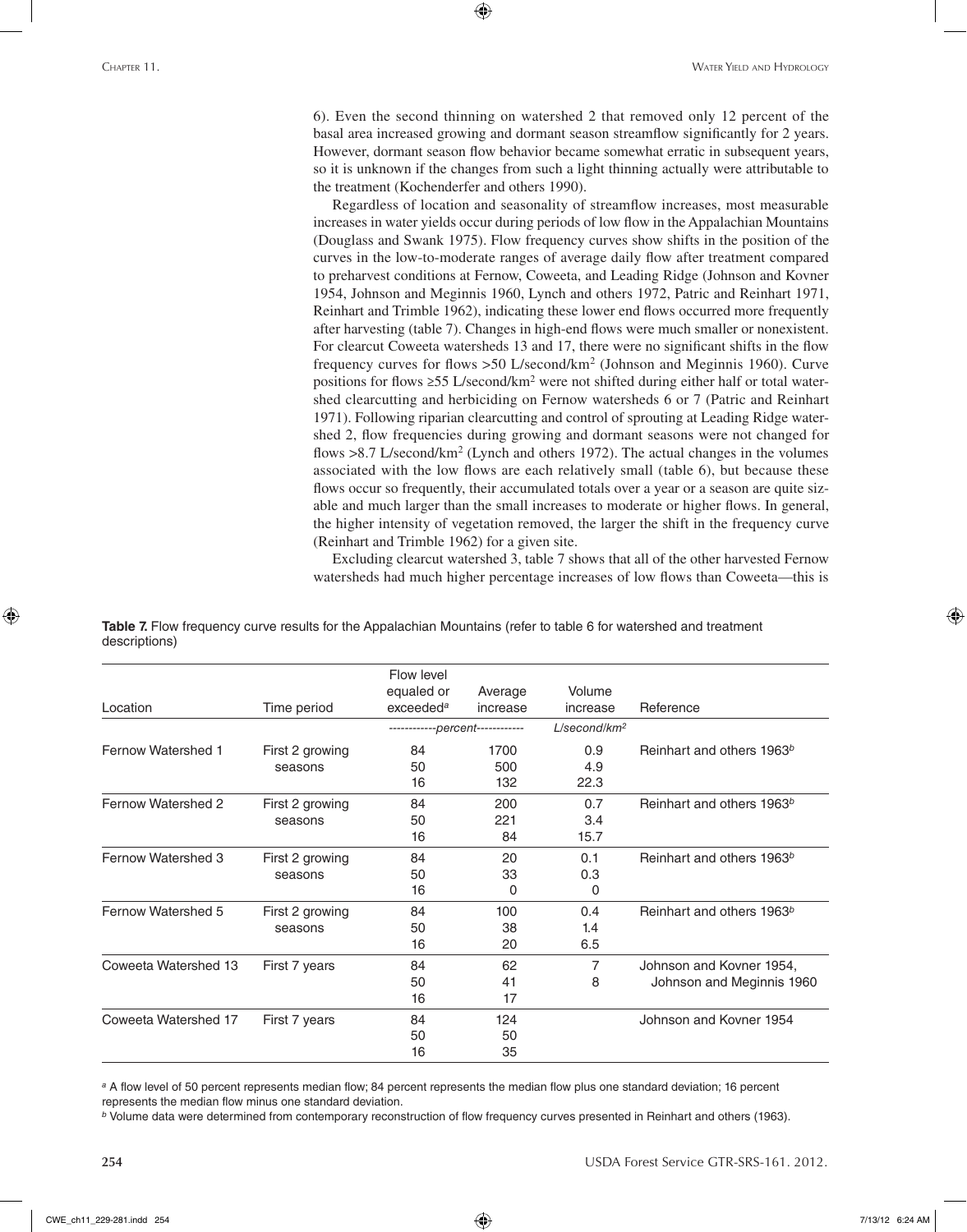true even for thinned Fernow watersheds 2 and 5, which were cut much less heavily and treated less intensively than clearcut Coweeta watersheds 13 and 17. However, the data are not fully comparable, as the Coweeta values represent average responses over 7 years and the Fernow data are average responses over only the first two growing seasons. Even with this longer "averaging time," the median absolute increase from Coweeta watershed 13 was about double that from the Fernow watersheds (table 7). This is expected because of the lower absolute increases observed across the Fernow compared to north-facing Coweeta watersheds.

Supplements to low flows can measurably decrease the number of low-flow or noflow days in Appalachian headwater channels (table 8). Streams on clearcut and herbicided Fernow watersheds 6 and 7 always dried up for at least a month each year before deforestation; but when each was only half deforested, streamflow never dropped <0.55 L/second/km2. When each was fully deforested, flows were always ≥3.3 L/second/km2 (Patric and Reinhart 1971). Clearcutting on Fernow watersheds 1 and 3 and thinning on Fernow watersheds 2 and 5 reduced the number of days that streamflow was <0.55 L/second/km<sup>2</sup> (Troendle 1970). Discharge was doubled on clearcut Coweeta watershed 7 during low-flow months (Swank and others 2001). Cutting only the riparian zone on Coweeta watershed 6 added 10 to 13  $\text{m}^3$  of extra water daily to the stream during rainless days the first growing season after treatment and 4 to 8  $\mathrm{m}^3$ during the second growing season (Johnson and Kovner 1954). More intensive harvests tend to result in a larger reduction in the number of low-flow days (Trimble and others 1963) and greater loss of the diurnal fluctuations in streamflow that are typically observed during low flows (Dunford and Fletcher 1947). A reduction in low-flow days contributes to prolonging ground-water depletion rates during baseflow hydrographs, at least for watersheds subject to intensive harvests (table 9). For example, clearcutting Coweeta watershed 17 resulted in lengthening the time needed for flow to decrease from 20 to 4.7 L/second/km2 by 25 days (Johnson and Meginnis 1960).

Fewer years of stormflow data and analyses are available for the Appalachian Mountains compared to annual and seasonal analyses. However, the available results

> 5 13*<sup>a</sup>* 5

Location **Flow level** Time period Decrease in number of days during which low flow occurred Reference *L/second/km2* Leading Ridge Watershed 2 <7.34 Year 1 Year 2 Year 3 Year 4 40*<sup>a</sup>* 5 61*<sup>a</sup>* 46*<sup>a</sup>* Lynch and others 1972 Fernow Watershed 1 <3.67 Year 1 Year 2 Year 3 Year 4 72*<sup>a</sup>* 38*<sup>a</sup>* 63*<sup>a</sup>* 39*<sup>a</sup>* Reinhart and others 1963, Trimble and others 1963 Fernow Watershed 2  $<$ 3.67 Year 1 Year 2 Year 3 22*<sup>a</sup>* 47*<sup>a</sup>* 27*<sup>a</sup>* Reinhart and others 1963, Trimble and others 1963 Fernow Watershed 3  $<$ 3.67 Year 1 Year 2 21*<sup>a</sup>* 14*<sup>a</sup>* Reinhart and others 1963, Trimble and others 1963

**Table 8.** Decreases in the number of days during which designated low-flow levels occurred following harvesting in the Appalachian Mountains (refer to table 6 for watershed and treatment descriptions)

 $\textcolor{black}{\textcircled{\footnotesize{1}}}$ 

*<sup>a</sup>* Indicates a statistically significant change at the alpha level used by the original authors. Unless otherwise indicated, values without an *<sup>a</sup>* are nonsignificant.

Year 2 Year 3

USDA Forest Service GTR-SRS-161. 2012. **255**

Fernow Watershed 5  $<$ 3.67 Year 1

Reinhart and others 1963, Reinhart and Trimble 1962, Trimble and others 1963

 $\textcircled{\scriptsize{+}}$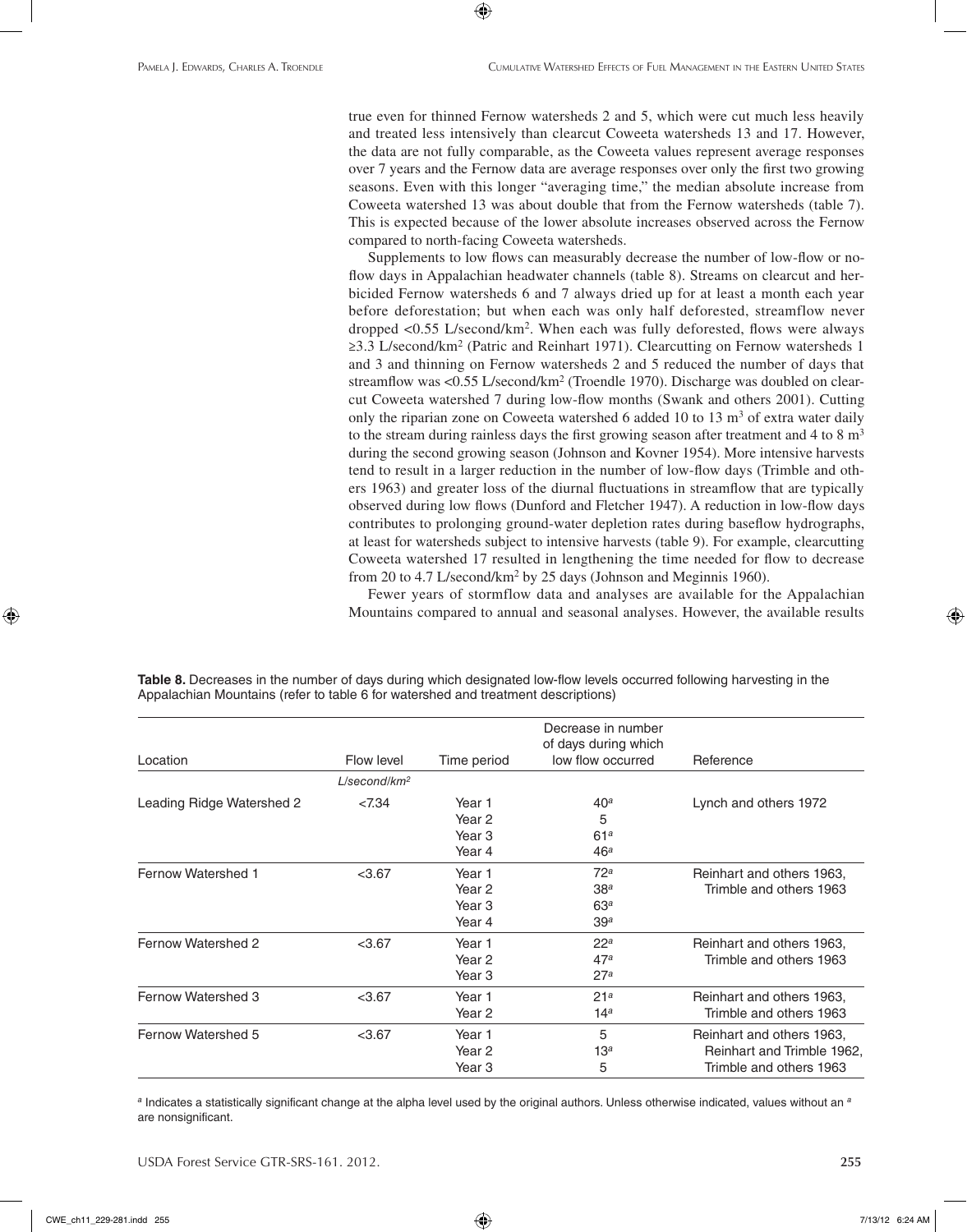are consistent, showing that changes to most hydrograph components are small and nonsignificant (tables 10 and 11). Even though clearcut Coweeta watersheds 13 and 17 had the largest annual augmentation of streamflow of any watersheds shown in table 6, neither experienced significant annual changes to peakflow rates or stormflow volumes (table 10); thus, streamflow increases were almost entirely from baseflow (Kovner 1956). Coweeta watershed 37 had only a 7-percent increase in average annual peakflows and an 11-percent increase in average annual stormflow for the 30 largest storms during the first 4 years after clearcutting (Hewlett and Helvey 1970), so even more extreme events were affected little. The largest increase in stormflow volume for a single storm on watershed 37 was 25 percent (Hewlett and Helvey 1970). Generally changes to stormflows at Coweeta only occur for larger storms, as the moisture storage associated with the deep soils prohibits changes to stormflow volumes that are <25 mm (Hewlett and Helvey 1970). Clearcut Coweeta watershed 7 had the most consistent responses to larger precipitation events across all variables, although the increases to stormflow components were fairly small (tables 10 and 11). The small magnitudes of the change were attributable to the lack of disturbance to the soil surface during harvesting and low road density resulting from preplanning (Swank and others 1982, 2001). The principal changes to Coweeta watershed 7 hydrographs were to the recession limbs (Swank and others 2001).

⊕

The largest percentage changes to peakflow and stormflow at Coweeta were on watershed 28 (table 10), which was conventionally clearcut to remove 66 percent of the basal area but had a high density of roads, to which these changes were attributed (Swank and others 1988). Clearcut Fernow watershed 1 also had a high density of poorly located roads (Reinhart and others 1963), but only responses for the runoff events that were in the top 23 percent of events were examined. For these highflow events, growing season peakflows increased 21 percent, and stormflows increased 24 percent; change was minimal annually and almost nonexistent during the dormant season (table 10). Although changes to Fernow watershed 1 storm hydrographs were not large, Reinhart (1964) observed sharp, short- duration peaks at the start of some larger storm hydrographs. These first peaks were attributed to contributions of overland flow directly to the stream from the poor road layout and drainage from the road, which was exacerbated by road interception of subsurface flows. Trimble and others (1963) noted that the location and number of roads in a watershed can affect stormflow responses, as roads can direct concentrated flow directly to stream channels. The higher the road density and closer the roads are to streams, the more that hydrograph components—including peakflow—can be expected to change. However, even with the presence of roads, total streamflow increases in Fernow watershed 1 primarily were caused by decreased soil moisture deficiencies from harvesting, and road-induced changes were small (Reinhart 1964).

The greatest absolute and percentage changes to stormflow occurred on Leading Ridge watershed 2 (riparian clearcut) and on Fernow watersheds 3 (clearcut) and 6 (clearcut+herbicide). On each of these catchments, average peak discharge during the growing season increased by >300 percent (table 10). Although the 300-percent

**Table 9.** Changes in depletion times during low flows following basal area reductions in the western North Carolina highlands of the Appalachian Mountains (refer to table 6 for watershed and treatment descriptions)

|                      |                             | Before clearcut                                | After clearcut |                               |
|----------------------|-----------------------------|------------------------------------------------|----------------|-------------------------------|
| Location             | Flow depletion              | Requirement for depletion to occur             |                | Resulting streamflow increase |
|                      | $L/$ second/km <sup>2</sup> | ----------------number of days---------------- |                | mm                            |
| Coweeta watershed 13 | $20$ to $6$                 | 65                                             | 82             | 10                            |
| Coweeta watershed 17 | 20 to 4.7                   | 38                                             | 63             | 14                            |
| Coweeta watershed 19 | 14 to $9$                   | 12                                             | 27             |                               |

Source: Johnson and Meginnis (1960).

⊕

**256** USDA Forest Service GTR-SRS-161. 2012.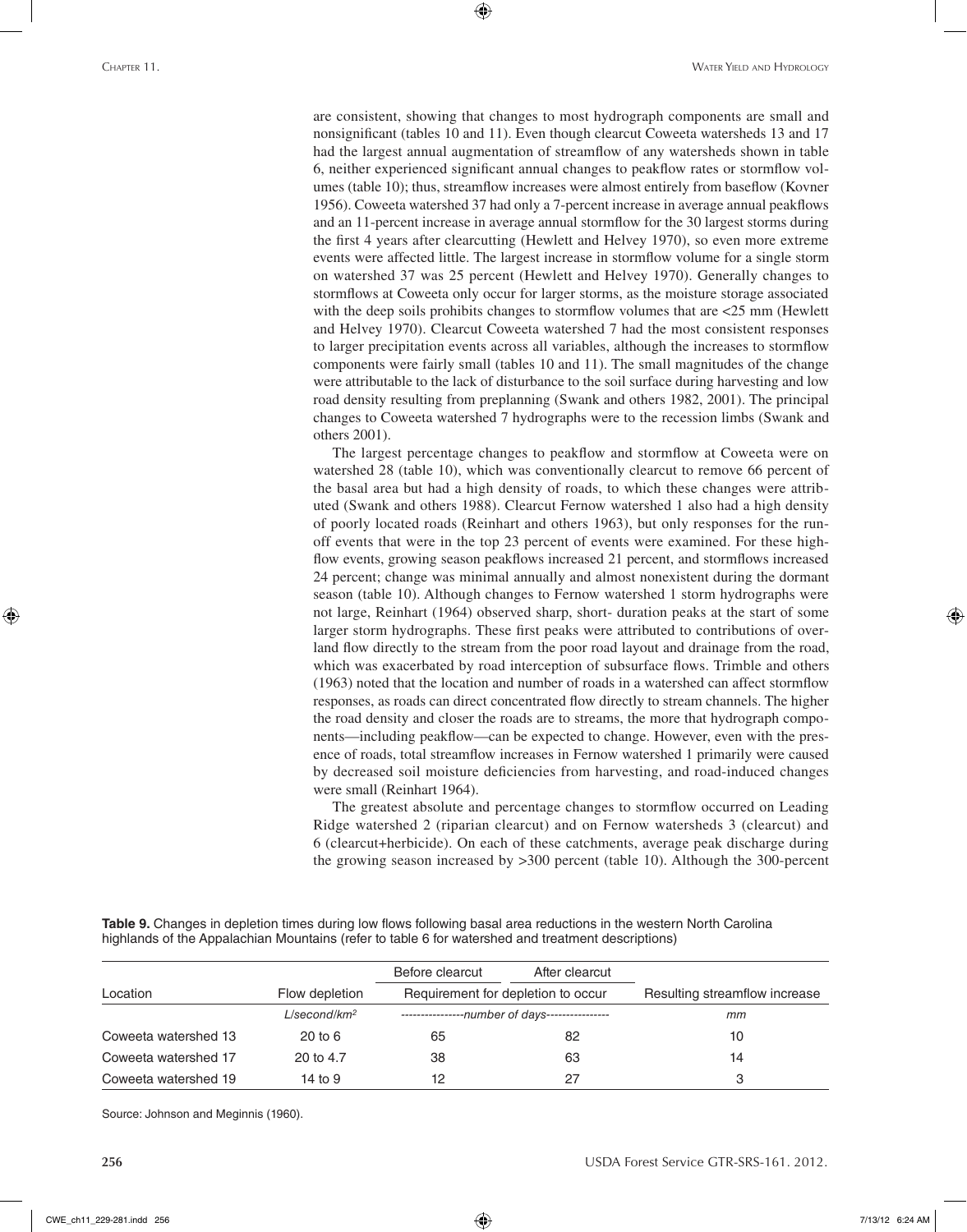| Meginnis 1959<br>Trimble 1962<br>Meginnis 1959<br>Patric 1980<br>Reference<br>2001<br>Dormant<br>2.5 percent<br>Mean stormflow change<br>(171 percent)<br>Growing<br>24 percent<br>$1.7$ mm <sup>a</sup><br>(32 percent)<br>(10 percent)<br>(10 percent)<br>(11 percent)<br>Annual<br>17 percent <sup>a</sup><br>7 percent<br>$0.3$ mm $^a$<br>5.8 mm <sup>a</sup><br>$0.5$ mm <sup>a</sup><br>$0.3$ mm <sup>a</sup><br>SN<br>SN<br>SN<br>SZ<br>Dormant<br>-4 percent<br>SN<br>SN<br>SN<br>discharge change<br>L/second/km <sup>2a</sup><br>(351 percent)<br>Growing<br>percenta<br>percenta<br>21 percent<br>280<br>300<br>400<br>Mean peak<br>SN<br>65.6 L/second/km <sup>2a</sup><br>115 L/second/km <sup>2a</sup><br>17 L/second/km <sup>2a</sup><br>19 L/second/km <sup>2a</sup><br>(118 percent)<br>Annual<br>(15 percent)<br>(15 percent)<br>(7 percent)<br>30 percent <sup>a</sup><br>4 percent<br>SZ<br>SN<br>Years 1 to 3.5 <sup>b</sup><br>Years 1 to 49<br>Years 1 to 4 <sup>d</sup><br>Years 1 to 39<br>Years 1 to 4 <sup>h</sup><br>Time period<br>Years 1 to 2<br>Years 1 to 9<br>Years 1 to 2<br>Year 1 <sup>d</sup><br>Year 1 <sup>e</sup><br>Year 1'<br>Year 1 <sup>f</sup><br>Year <sub>1</sub><br>Year<br>$\frac{8}{2}$<br>Watershed 13<br>Watershed 17<br>Watershed 19<br>Watershed 1 <sup>c</sup><br>Watershed 37<br>S<br>Watershed 6<br>Leading Ridge<br>Watershed <sub>2</sub><br>$\overline{ }$<br>Watershed 7<br>Watershed<br>Watershed<br>Watershed<br>Coweeta<br>Coweeta<br>Coweeta<br>Coweeta<br>Coweeta<br>Coweeta<br>Location<br>Fernow<br>Fernow<br>Fernow<br>Fernow |  |  | Hydrologic changes |  |                                                        |
|------------------------------------------------------------------------------------------------------------------------------------------------------------------------------------------------------------------------------------------------------------------------------------------------------------------------------------------------------------------------------------------------------------------------------------------------------------------------------------------------------------------------------------------------------------------------------------------------------------------------------------------------------------------------------------------------------------------------------------------------------------------------------------------------------------------------------------------------------------------------------------------------------------------------------------------------------------------------------------------------------------------------------------------------------------------------------------------------------------------------------------------------------------------------------------------------------------------------------------------------------------------------------------------------------------------------------------------------------------------------------------------------------------------------------------------------------------------------------------------------------------------------------------------------------------------------------------------------------|--|--|--------------------|--|--------------------------------------------------------|
|                                                                                                                                                                                                                                                                                                                                                                                                                                                                                                                                                                                                                                                                                                                                                                                                                                                                                                                                                                                                                                                                                                                                                                                                                                                                                                                                                                                                                                                                                                                                                                                                      |  |  |                    |  |                                                        |
|                                                                                                                                                                                                                                                                                                                                                                                                                                                                                                                                                                                                                                                                                                                                                                                                                                                                                                                                                                                                                                                                                                                                                                                                                                                                                                                                                                                                                                                                                                                                                                                                      |  |  |                    |  |                                                        |
|                                                                                                                                                                                                                                                                                                                                                                                                                                                                                                                                                                                                                                                                                                                                                                                                                                                                                                                                                                                                                                                                                                                                                                                                                                                                                                                                                                                                                                                                                                                                                                                                      |  |  |                    |  | Lynch and others 1972                                  |
|                                                                                                                                                                                                                                                                                                                                                                                                                                                                                                                                                                                                                                                                                                                                                                                                                                                                                                                                                                                                                                                                                                                                                                                                                                                                                                                                                                                                                                                                                                                                                                                                      |  |  |                    |  | Reinhart 1964, Reinhart and<br>Lull and Reinhart 1966, |
|                                                                                                                                                                                                                                                                                                                                                                                                                                                                                                                                                                                                                                                                                                                                                                                                                                                                                                                                                                                                                                                                                                                                                                                                                                                                                                                                                                                                                                                                                                                                                                                                      |  |  |                    |  |                                                        |
|                                                                                                                                                                                                                                                                                                                                                                                                                                                                                                                                                                                                                                                                                                                                                                                                                                                                                                                                                                                                                                                                                                                                                                                                                                                                                                                                                                                                                                                                                                                                                                                                      |  |  |                    |  | Patric and Reinhart 1971                               |
|                                                                                                                                                                                                                                                                                                                                                                                                                                                                                                                                                                                                                                                                                                                                                                                                                                                                                                                                                                                                                                                                                                                                                                                                                                                                                                                                                                                                                                                                                                                                                                                                      |  |  |                    |  | Patric and Reinhart 1971                               |
|                                                                                                                                                                                                                                                                                                                                                                                                                                                                                                                                                                                                                                                                                                                                                                                                                                                                                                                                                                                                                                                                                                                                                                                                                                                                                                                                                                                                                                                                                                                                                                                                      |  |  |                    |  | Swank and others 1982, 1988,                           |
|                                                                                                                                                                                                                                                                                                                                                                                                                                                                                                                                                                                                                                                                                                                                                                                                                                                                                                                                                                                                                                                                                                                                                                                                                                                                                                                                                                                                                                                                                                                                                                                                      |  |  |                    |  |                                                        |
|                                                                                                                                                                                                                                                                                                                                                                                                                                                                                                                                                                                                                                                                                                                                                                                                                                                                                                                                                                                                                                                                                                                                                                                                                                                                                                                                                                                                                                                                                                                                                                                                      |  |  |                    |  | Hoover 1944, Meginnis 1959                             |
|                                                                                                                                                                                                                                                                                                                                                                                                                                                                                                                                                                                                                                                                                                                                                                                                                                                                                                                                                                                                                                                                                                                                                                                                                                                                                                                                                                                                                                                                                                                                                                                                      |  |  |                    |  | Johnson and Kovner 1956,                               |
|                                                                                                                                                                                                                                                                                                                                                                                                                                                                                                                                                                                                                                                                                                                                                                                                                                                                                                                                                                                                                                                                                                                                                                                                                                                                                                                                                                                                                                                                                                                                                                                                      |  |  |                    |  | Swank and others 1988, 2001                            |
|                                                                                                                                                                                                                                                                                                                                                                                                                                                                                                                                                                                                                                                                                                                                                                                                                                                                                                                                                                                                                                                                                                                                                                                                                                                                                                                                                                                                                                                                                                                                                                                                      |  |  |                    |  | Hewlett and Helvey 1970,<br>Swank and others 2001      |

ª Indicates a statistically significant change at the alpha level used by the original authors. Unless otherwise indicated, values without an ª are nonsignificant.<br>▷ For events with stormflow >0.025 cm. Annual extends fro

*c* Significance/nonsignificance information was not provided for this watershed.

*d* For storms >109 L/second/km2. *e*<sup>e</sup> After clearcutting. After clearcutting.

After full deforestation. *f* After full deforestation.

For precipitation ≥2 cm.<br>For 30 largest events. *g* For precipitation ≥2 cm.

*h* For 30 largest events.

 $\bigoplus$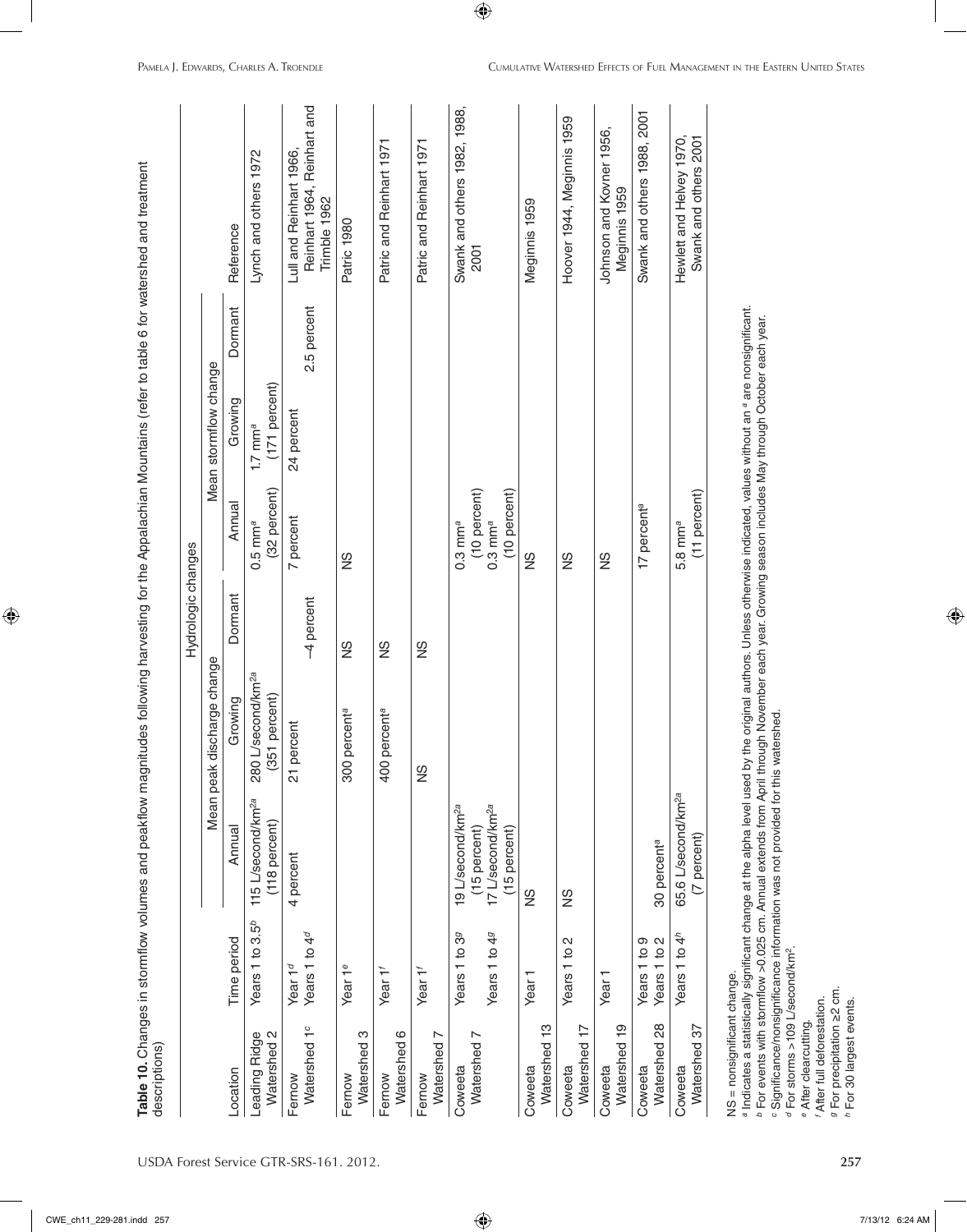**Table 11.** Changes in hydrograph parameters following harvesting in the Appalachian Mountains (refer to table 10 for information about changes to peakflow magnitudes and total stormflow volumes; refer to table 6 for watershed and treatment descriptions)

| Location                            | Time<br>period       | Time to<br>peak                                             | Recession<br>time                                                                     | Stormflow<br>duration | Stormflow<br>before peak | Stormflow<br>after peak | Initial flow                                                                                                                                                                 | Reference                                                     |
|-------------------------------------|----------------------|-------------------------------------------------------------|---------------------------------------------------------------------------------------|-----------------------|--------------------------|-------------------------|------------------------------------------------------------------------------------------------------------------------------------------------------------------------------|---------------------------------------------------------------|
|                                     |                      | percent                                                     |                                                                                       |                       | --percent--              |                         |                                                                                                                                                                              |                                                               |
| Coweeta<br>Watershed 7 <sup>a</sup> | Years 1<br>to $4$    | 0                                                           | 10 percent <sup>b</sup>                                                               | 5 <sup>b</sup>        | 6 <sup>b</sup>           | 11                      | 14 percent <sup>b</sup>                                                                                                                                                      | Swank and<br>others<br>2001                                   |
| Coweeta<br>Watershed<br>37          | Years 1<br>to $4$    | <b>NS</b>                                                   | <b>NS</b>                                                                             | <b>NS</b>             |                          |                         |                                                                                                                                                                              | Hewlett and<br>Helvey<br>1970,<br>Swank<br>and others<br>1988 |
| Leading Ridge<br>Watershed 2        | Years 1<br>to $3.5c$ | $-3$ during<br>both<br>growing<br>and<br>dormant<br>seasons | 4.2 hr (33<br>percent) $b$<br>growing<br>season;<br>no<br>change<br>dormant<br>season |                       |                          |                         | 2.54 mm <sup>d</sup><br>(12 percent)<br>annually;<br>5.08 mm <sup>d</sup><br>(123 percent)<br>growing<br>season;<br>1 percent <sup><math>d</math></sup><br>dormant<br>season | Lynch and<br>others<br>1972                                   |

NS = nonsignificant change indicated, but no value was given.

*<sup>a</sup>* For precipitation ≥2 cm.

⊕

*<sup>b</sup>* Indicates a statistically significant change at the alpha level used by the original authors. Unless otherwise indicated, values without a *<sup>b</sup>* are nonsignificant.

*<sup>c</sup>* April through November events with stormflow >0.0.25 cm; annual period extends from April through November; growing season includes May through October; dormant season includes only April and November.

*<sup>d</sup>* Significance/nonsignificance information was not provided for this result.

increase on Fernow watershed 3 was significant, it represented only moderate peakflow increases (Patric 1980). Growing season stormflow on Leading Ridge watershed 2 also increased by 171 percent but the increases were associated with storms that produced relatively low initial flow rates (Lynch and others 1972).

Activities applicable to fuels reduction in the Appalachian Mountains have primarily involved mechanical actions, and few investigations have examined the hydrologic effects of controlled fires. This may be partially attributable to the fact that the Appalachian Mountains are fairly moist (Swift and others 1993), supporting ground conditions that make the severity of fires relatively light even when the burn is high intensity (Van Lear and Kapeluck 1989). After commercial clearcutting—followed by application of high-intensity burning of standing residuals on one plot and felled residuals on another—in South Carolina, soil infiltration rate was not different from the unburned clearcut plots (179 cm/hour): 183 cm/hour for the standing-residual plot and 157 cm/hour for the felled-residual plot (Van Lear and Danielovich 1988). Even though the burn was intense, a substantial amount of organic matter remained on the surface, and soil macropores in the deep soils were not changed by the burning; thus, soil infiltration rates remained high (Van Lear and Danielovich 1988) and soils hydrophobicity did not develop (Van Lear and Kapeluck 1989).

Swift and others (1993) also found that soils did not become hydrophobic after a low-intensity fire that followed felling (both overstory and understory) and burning on a poor-quality site in western North Carolina. Humus as well as some charred litter was present over much of the area after burning, so relatively little soil became exposed.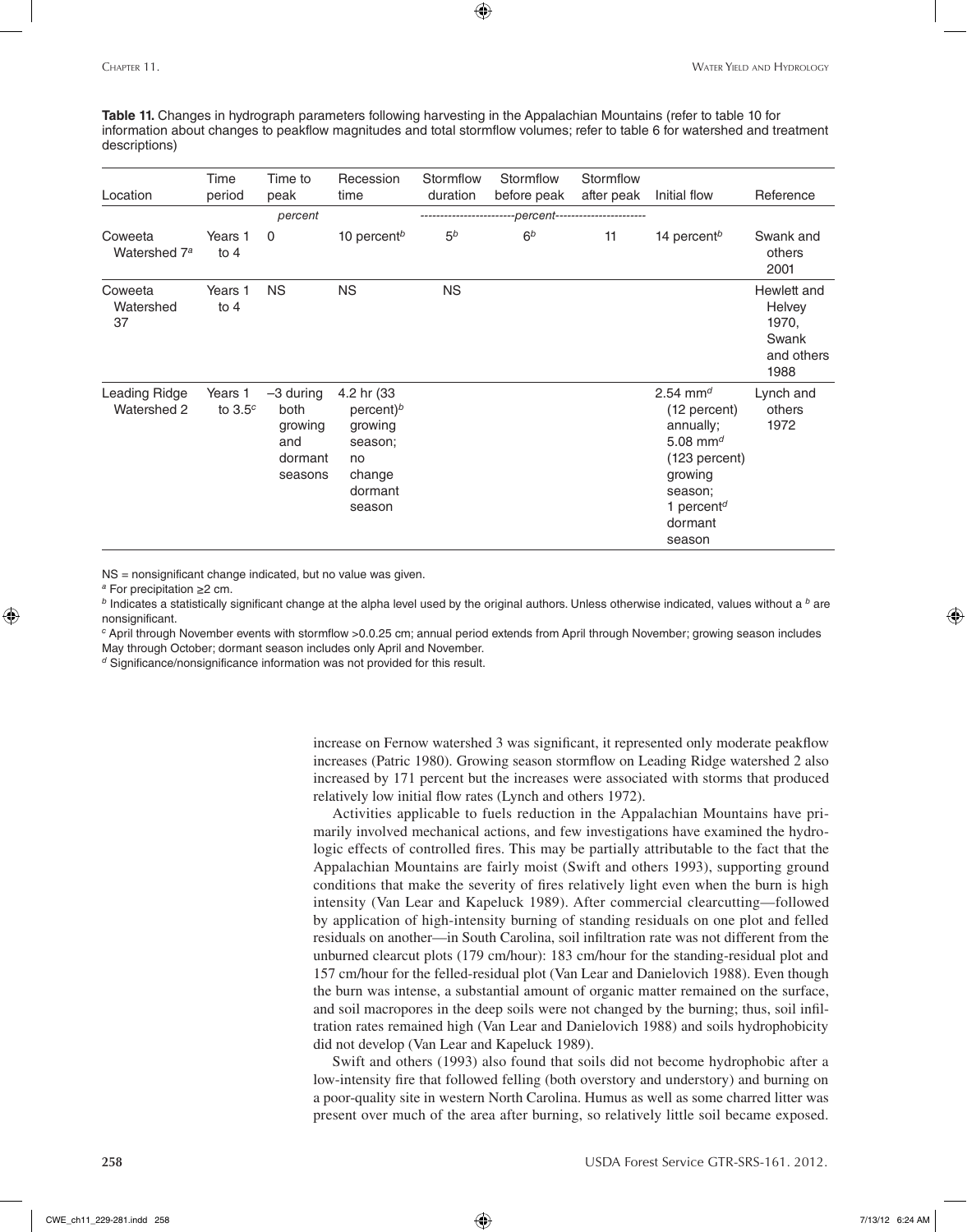Consequently, although infiltration rates were not measured, they apparently were not changed much as overland flow showed no evidence of increasing. The lack of change to soil infiltration allowed soil moisture levels to increase in late summer immediately after harvesting in the top 60 cm of soil and even somewhat farther in autumn after burning. Soil moisture increases were present consistently during the second growing season in the top 30 cm of soil, but they were only about half what they had been the previous summer and autumn. Most of the soil moisture increases were attributed to reductions in transpiration from the combination of cutting and burning, and augmentations were greatest in the headwaters of ephemeral channels, making it likely that stormflow increased (Swift and others 1993).

⊕

## *Piedmont*

The history of the Piedmont includes widespread agricultural activities that have resulted in extensive and often severe erosion. The current expressions of this past erosion are shallow soils, incised stream channels, and gullies that also serve as channels for runoff (Hewlett 1979, Van Lear and others 1985). Shallow soils and denser and incised channel networks reduce the potential for soil-moisture storage by increasing the potential for soil moisture to reach channels, and allow channels to intersect water tables at deeper levels (Hewlett 1979). These characteristics mean that streamflow in Piedmont watersheds can be highly responsive to even moderate changes in the other variables of the water balance equation (equation 1).

Hewlett (1979) found that clearcutting 32 ha of loblolly pine (*Pinus taeda*) in the Georgia Piedmont followed by double roller chopping increased water yields by 254 mm the first year after harvest and site preparation, and 126 mm the second year (table 12). Similarly, after harvesting and site preparation using a KG blade and discing in North Carolina, average runoff increased 345 mm the first year and >200 mm in both the second and third years (table 12). Replanting with grass following those same treatments apparently influenced infiltration and ET substantially, because runoff was 6 to 7.5 times less during those same 3 years on planted plots (Douglass and Goodwin 1980). Employing shearing without discing resulted in runoff values that were between the other two treatments, but generally closer to the lower end values for planted grass.

For considerably less intensive, short-term treatments, annual water yields do not change. In the upper Piedmont of South Carolina, water yields did not change when one low-intensity controlled fire was applied annually for 3 years in each of three pine stands before harvesting (Van Lear and others 1985). However, harvesting coupled with a high-severity burn in Georgia is believed to have increased runoff, even though it was not measured directly (Van Lear and Kapeluck 1989). After treatment the 0.35-ha watershed developed a network of gullies, which acted as channels. These apparently were intercepting and conveying significant amounts of soil water or local ground water or both, because the gully sides were eroding—in part, because of flowing water. The gullies were expected to continue to grow in length and width for several years. Although infiltration also was not measured, the authors discounted the probability that a hydrophobic layer had formed based on other fire/soil research results.

By contrast, very temporary hydrophobic conditions—only a few minutes in duration—were observed during simulated rain applications to plots that were cut and burned (Shahlaee and others 1991). The hydrophobicity was present only when unburned organic material at the soil surface was dry. However, elevated runoff attributable to hydrophobicity was observed only on the steepest plots (30 percent slope) and for only the higher of the two rainfall application rates  $(\sim 102 \text{ mm/hour})$ . Plots with 10- and 20-percent slopes also displayed hydrophobicity, but the runoff from the same rain intensity during the initial period of water repellency was much less. Average depth of runoff across all slopes for a 30-minute period averaged 1.11 mm for high-intensity applications and only 0.78 mm for low-intensity applications (71 mm/hour), and the maximum runoff for any plot was 5.97 mm over 30 minutes. So even with initial hydrophobic conditions, actual runoff volumes were low because the forest floor was not fully consumed by burning.

CWE\_ch11\_229-281.indd 259 7/13/12 6:24 AM

⊕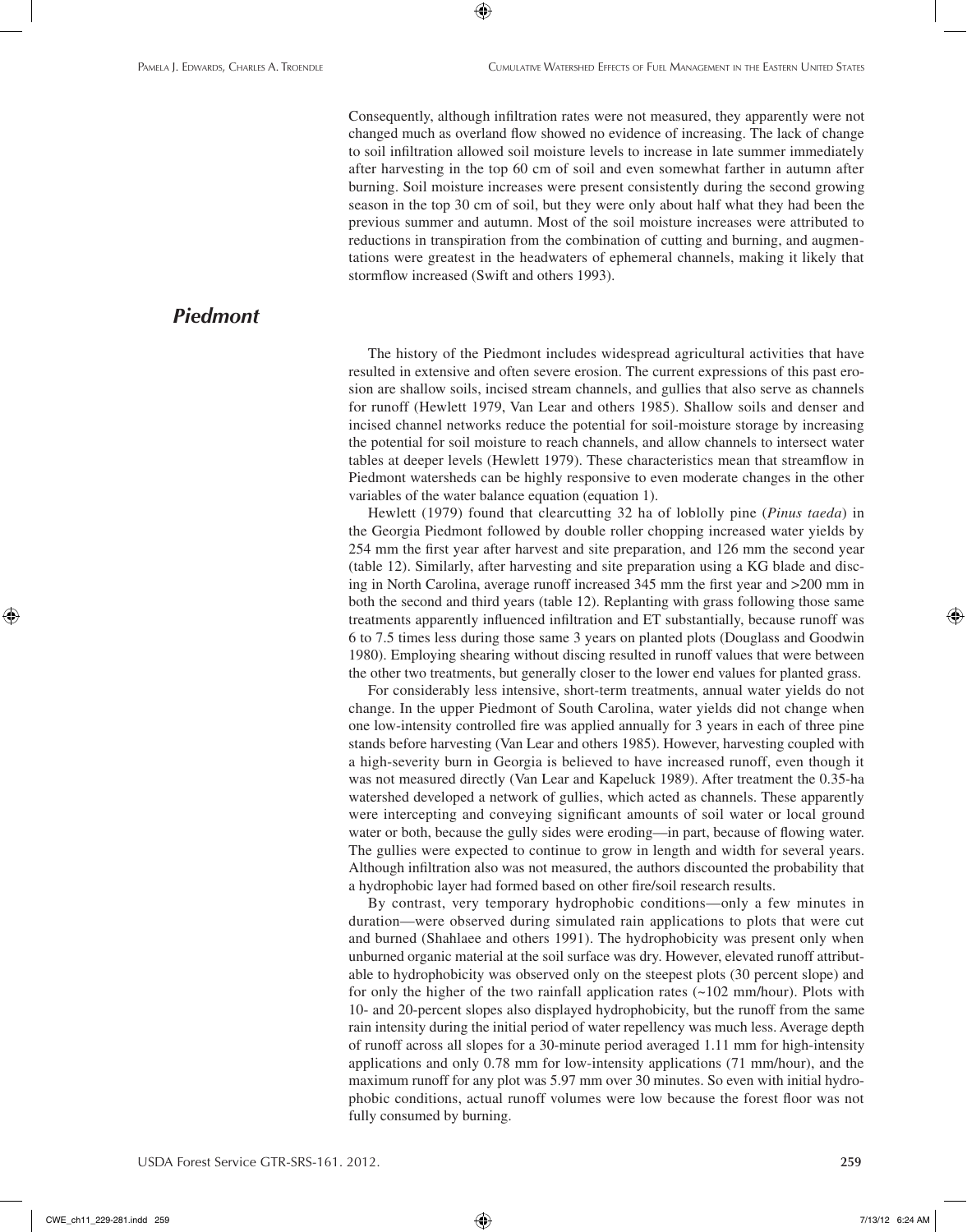| Location                       | Area, aspect, soils                                                                                       | <b>Treatment description</b>                                                                                                   | Time<br>period                        | Discharge<br>change | Reference                                |
|--------------------------------|-----------------------------------------------------------------------------------------------------------|--------------------------------------------------------------------------------------------------------------------------------|---------------------------------------|---------------------|------------------------------------------|
|                                |                                                                                                           |                                                                                                                                |                                       | mm                  |                                          |
| North<br>Carolina <sup>a</sup> | $0.25$ to 0.75 ha, aspect<br>not given, sandy clay<br>loams, sandy clays,<br>clay loams                   | Site preparation using KG<br>blade shearing, windrowing,<br>burning, and disking;<br>4 replicated watersheds                   | Year 1<br>Year 2<br>Year 3            | 345<br>242<br>223   | Douglass and Goodwin<br>1980             |
|                                | $0.43$ to $0.62$ ha, aspect<br>not given, sandy<br>clays, sandy clay<br>loams, clay loams,<br>sandy loams | Site preparation using KG<br>blade shearing, windrowing,<br>burning; 4 replicated<br>watersheds                                | Year 1<br>Year <sub>2</sub><br>Year 3 | 70<br>142<br>71     |                                          |
|                                | $0.33$ to $0.53$ ha, aspect<br>not given, clay, sandy<br>clay loams                                       | Site preparation using KG<br>blade shearing, windrowing,<br>burning, discing, planting<br>to grass; 4 replicated<br>watersheds | Year 1<br>Year 2<br>Year <sub>3</sub> | 46<br>40<br>35      |                                          |
| Georgia <sup>a</sup>           | 32.4 ha, southwest,<br>loam overlaying<br>sandy loam                                                      | Harvest, roller chop twice                                                                                                     | Year 1<br>Year 2                      | 254<br>126          | Hewlett 1979, Hewlett<br>and others 1984 |

**Table 12.** Changes to annual stream discharge following site preparation and harvesting in the Piedmont

*<sup>a</sup>* Significance/nonsignificance information was not provided for these sites.

The degree of disturbance similarly influences the extent to which storm hydrographs are affected by treatments. Clearcutting alone increased peakflow by 55 to 60 percent and increased stormflow significantly in South Carolina, but blading the slash increased average peak discharge by 150 percent and doubled average stormflow (table 13). Stormflow volumes before and after the peak increased, but time to peak and event length did not change. Clearcutting with road construction, roller chopping, and machine planting increased stormflow by only 27 percent, but peakflows <1.1 m3/second/km2 increased by 100 percent (Hewlett 1979). Peakflow changes were attributed largely to channel extension during storms by reactivation of old gullies and rills (Hewlett and Doss 1984). Peakflows in wet antecedent conditions were most susceptible to change, increasing as much as 35 to 50 percent during large events (Hewlett 1979), whereas stormflows in moderate-to-dry antecedent conditions were

**Table 13.** Changes in stormflow volumes and peakflow magnitudes to harvesting treatments in the South Carolina Piedmont (Douglass and others 1983)

|                                                                         |                                                                                                                          |                |                        | Hydrologic change           |                                                                     |
|-------------------------------------------------------------------------|--------------------------------------------------------------------------------------------------------------------------|----------------|------------------------|-----------------------------|---------------------------------------------------------------------|
| Area, aspect, soils                                                     | Treatment description                                                                                                    | Time<br>period | Mean peak<br>discharge | Mean<br>stormflow           | Other parameters                                                    |
|                                                                         |                                                                                                                          | months         | -------------------    | -percent------------------- |                                                                     |
| 0.65 and 1.25 ha.<br>aspect not given,<br>sandy loam<br>overlaying clay | Two watersheds with 3<br>consecutive years of<br>control burns, then clearcut<br>pine, slash left in place               | First 21       | 55 to 60 $a$           | Increased<br>significantly  | Nonsignificant<br>change in time<br>to peakflow and<br>event length |
| 1.1 ha, aspect not<br>given, sandy loam<br>overlaying clay              | One watershed with 3<br>consecutive years of<br>control burns, then clearcut<br>pine, slash bladed off with<br>bulldozer | First 21       | 150 $a$                | 100 $a$                     |                                                                     |

*<sup>a</sup>* Indicates a statistically significant change at the alpha level used by the original authors.

⊕

**260** USDA Forest Service GTR-SRS-161. 2012.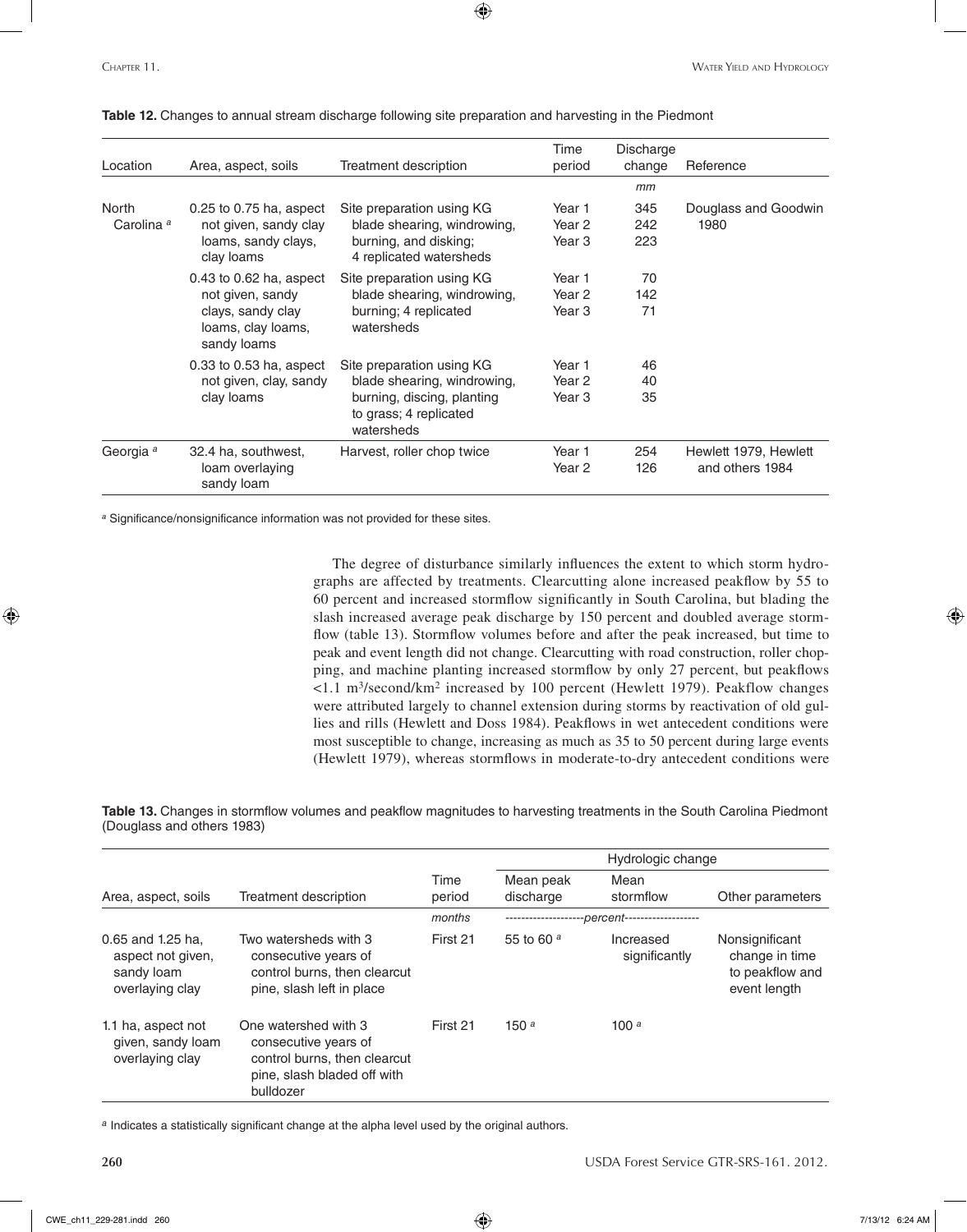most commonly changed (Hewlett and Doss 1984). The percentage of precipitation that became stormflow during the first year after clearcutting, roller chopping, and machine planting was 31 percent, compared to 22 percent during pretreatment (Hewlett and Doss 1984). On four 1-ha watersheds in the upper Piedmont of northern Georgia, clearcutting overstory vegetation after ground herbiciding approximately doubled average stormflow for 2.5 years (Neary and others 1986). Controlled fires applied in the absence of other disturbances or treatments have had little effect on hydrograph responses in South Carolina. Three consecutive years of controlled burning did not change average peak discharges or stormflow (Douglass and others 1983).

 $\textcolor{black}{\textcircled{\footnotesize{1}}}$ 

## *Coastal Plain*

The Coastal Plain covers a large area, with a fairly broad range of precipitation and temperature regimes. The Southeastern States tend to have more rain in the growing season than in the dormant season, and the Midsouth States (Arkansas, Texas, Mississippi, and Louisiana) generally are wetter in the dormant season and drier in the growing season (Langdon and Trousdell 1978). Hydrology is expressed in terms of water-table levels or surface flows or both. Water-table measurements are most common in the flatter terrain of the lowlands (Grace and others 2003), although surface flows also can be present—particularly in artificial structures, such as drainage ditches, dikes, and canals with single outlets. Water is present and can be measured using weirs and other devices in these ditches when water tables rise and intersect the bottoms of these structures (Riekerk 1983a). In these situations, outflows are very strongly dependent on precipitation events; so total annual water yields may be close approximations of total annual stormflow. Streamflow, in its traditional sense, primarily occurs in some areas of the Upper Coastal Plain in which more topographic relief exists.

Increases in water-table levels are the most common hydrologic responses reported following harvesting of the forests growing on soils with shallow water tables (Aust and Lea 1992, Bliss and Comerford 2002, Lockaby and others 1997a, Sun and others 2001, Trousdell and Hoover 1955, Williams and Lipscomb 1981, Van Lear and Douglass 1982, Xu and others 2000). Although typically short lived (Lockaby and others 1997c; Xu and others 2000, 2002), average annual water-table increases of at least 100 mm can be expected during the first 2 to 3 years after harvesting or longer (table 14). They are short lived (table 14) because revegetation is very rapid in these warm, long growing seasons (Beasely and others 1986) and reductions in ET control water-table fluctuations (Amatya and others 2006b, Aust and Lea 1992, Riekerk 1989, Xu and others 1999). ET is the dominant output term in the hydrologic budget throughout most Coastal Plain forests, making up 60 to 80 percent of the annual hydrologic budget (Amatya and others 2002, 1996, 1997; Chescheir and others 2003; Skaggs and others 1991; Sun and others 1998). As a result, water-table augmentation from harvesting most often is expressed during the growing season when changes to ET would be most marked (Grace and others 2006; Lockaby and others 1997c; Xu and others 1999, 2000).

Even though ET reductions are responsible for creating postharvest water-table increases, antecedent water-table levels and precipitation characteristics are the most important factors in determining the amount of change that ultimately occurs (Langdon and Trousdell 1978, Williams and Lipscomb 1981). Water-table increases are highest and most easily detectable during dry years or periods when they have space to rise in the soil column (Amatya and others 2006b, Langdon and Trousdell 1978, Riekerk 1989). In four studies in the Lower Coastal Plain of South Carolina in which longleaf (*Pinus palustris*) or loblolly pine and mixed hardwoods were harvested, Williams and Lipscomb (1981) reported that the longleaf and loblolly dominated plots had similar average first-year water-table rises (table 14) after the lightest cuts (18 percent of basal area) and the heaviest cuts (67 percent of basal area). Not much water-table rise was detected because the heavy cut was made when the water table was near the ground surface. Thus, only small rises could occur before the water reached the soil surface and was no longer ground water (Riekerk 1983a, Williams and Lipscomb 1981). The presence of more wet days in winter and early spring of one year resulted in only half the water-table increase (61 mm),

⊕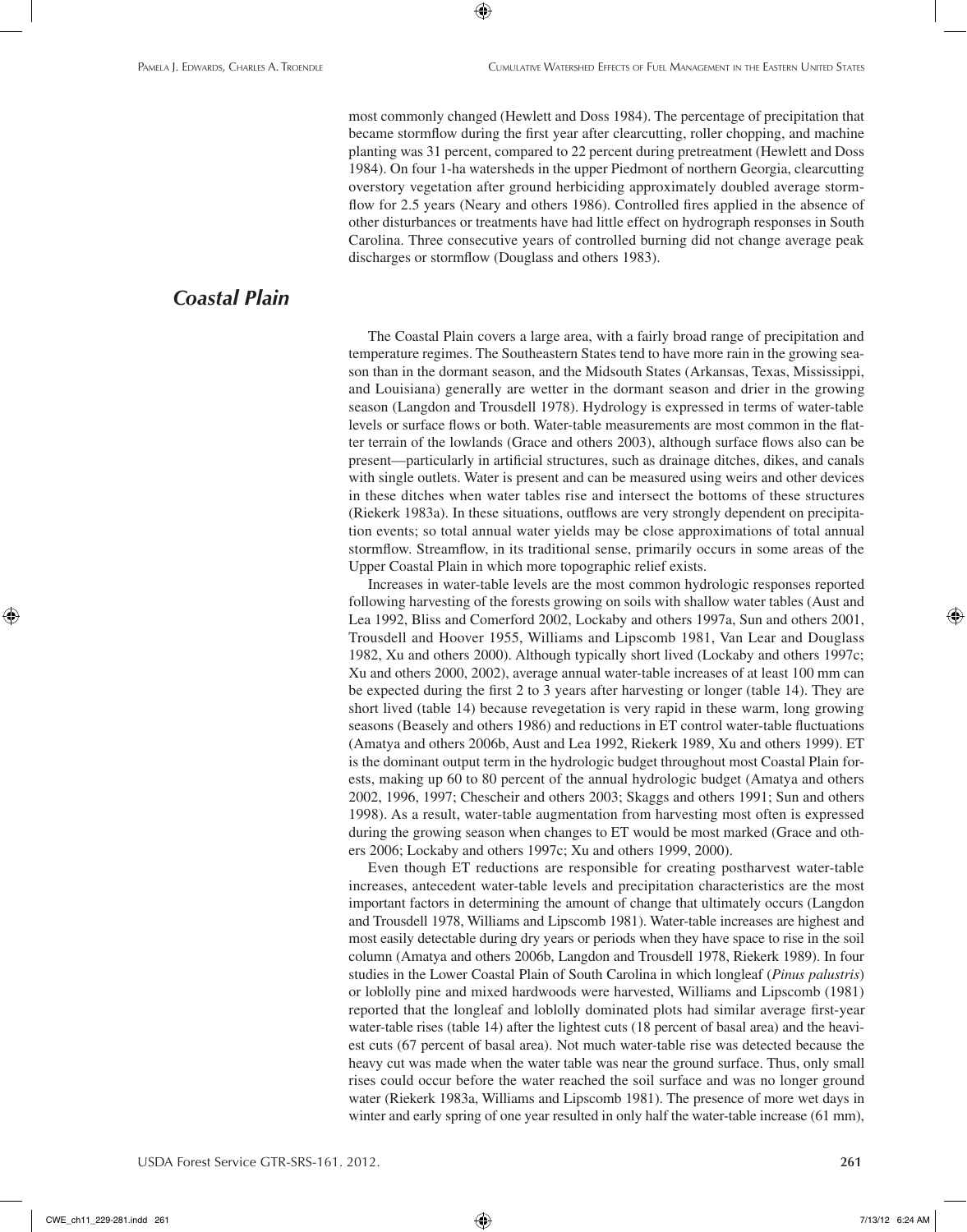**Table 14.** Average changes to water table elevations following harvesting or harvesting plus site preparation in the Coastal Plain

 $\bigoplus$ 

|                                                              | Area, aspect,                                        |                                                                                           |                                                                                                                                    |                                                                       | Average changes to<br>water tables |                                  |
|--------------------------------------------------------------|------------------------------------------------------|-------------------------------------------------------------------------------------------|------------------------------------------------------------------------------------------------------------------------------------|-----------------------------------------------------------------------|------------------------------------|----------------------------------|
| Location                                                     | soils                                                | Treatment description                                                                     | Time period                                                                                                                        | Annual                                                                | Growing                            | Reference                        |
|                                                              |                                                      |                                                                                           |                                                                                                                                    |                                                                       | -------------mm------------        |                                  |
| <b>Lower Coastal</b><br>Plain South<br>Carolina <sup>a</sup> | Area not<br>given, flat<br>topography,<br>sandy      | Dry weather harvest,<br>no bedding, plant                                                 | First year after cut<br>1.75 years after cut<br>2.75 years after cut<br>3.75 years after cut                                       | 140<br>430<br>280<br>140                                              |                                    | Xu and others<br>2000            |
|                                                              | loams over<br>sandy<br>clays                         | Wet weather harvest,<br>no bedding, plant                                                 | First year after cut<br>1.75 years after cut<br>2.75 years after cut<br>3.75 years after cut                                       | 210<br>450<br>360<br>210                                              |                                    |                                  |
|                                                              |                                                      | Dry weather harvest,<br>conventional bedding,<br>plant                                    | After bedding<br>Year 1<br>Year <sub>2</sub>                                                                                       | 280<br>250<br>130                                                     |                                    |                                  |
|                                                              |                                                      | Wet weather harvest,<br>conventional bedding,<br>plant                                    | After bedding<br>Year 1<br>Year <sub>2</sub>                                                                                       | 270<br>280<br>160                                                     |                                    |                                  |
|                                                              |                                                      | Wet weather<br>harvest, mole<br>plowing+conventional<br>bedding, plant                    | After bedding<br>Year 1<br>Year <sub>2</sub>                                                                                       | 270<br>300<br>180                                                     |                                    |                                  |
| <b>Lower Coastal</b><br>Plain South<br>Carolina <sup>a</sup> | Area not<br>given, flat<br>topography,<br>fine sands | Seed tree cut in pine<br>stand<br>67 percent basal area<br>removed                        | Year 1                                                                                                                             | $100 \pm 37$ <sup>b</sup>                                             | $119+43^{b}$                       | Williams and<br>Lipscomb<br>1981 |
|                                                              |                                                      | Selection cut in pine<br>stand<br>18 percent basal area<br>removed                        | Year 1                                                                                                                             | $146 \pm 70^b$                                                        | $155 + 116^{b}$                    |                                  |
|                                                              |                                                      | Selection cut in pine<br>stand<br>56.9 percent basal area<br>removed                      | Year 1                                                                                                                             | $226 \pm 46^{b}$                                                      | $171 \pm 91^{b}$                   |                                  |
|                                                              |                                                      | Commercial clearcut<br>of pine and mixed<br>hardwoods<br>41 percent basal area<br>removed | Year <sub>1</sub>                                                                                                                  | $323 \pm 61^{b}$                                                      | $219 \pm 88^{b}$                   |                                  |
| Coastal Plain<br>North<br>Carolina <sup>a</sup>              | 25 ha, flat<br>topography,<br>fine sandy<br>loam     | Clearcut pine, site<br>preparation, bedding                                               | Year 1<br>Year <sub>2</sub><br>Year <sub>3</sub><br>Year 4<br>Year 5<br>Year 6<br>Year 7<br>Year <sub>8</sub><br>Year 9<br>Year 10 | 74<br>107<br>146<br>30<br>22<br>$-8$<br>40<br>$-14$<br>$-50$<br>$-42$ |                                    | Amatya and<br>others 2006b       |

*<sup>a</sup>* Significance/nonsignificance information was not provided for these sites.

*<sup>b</sup>* Plus one standard deviation.

 $\bigoplus$ 

**262** USDA Forest Service GTR-SRS-161. 2012.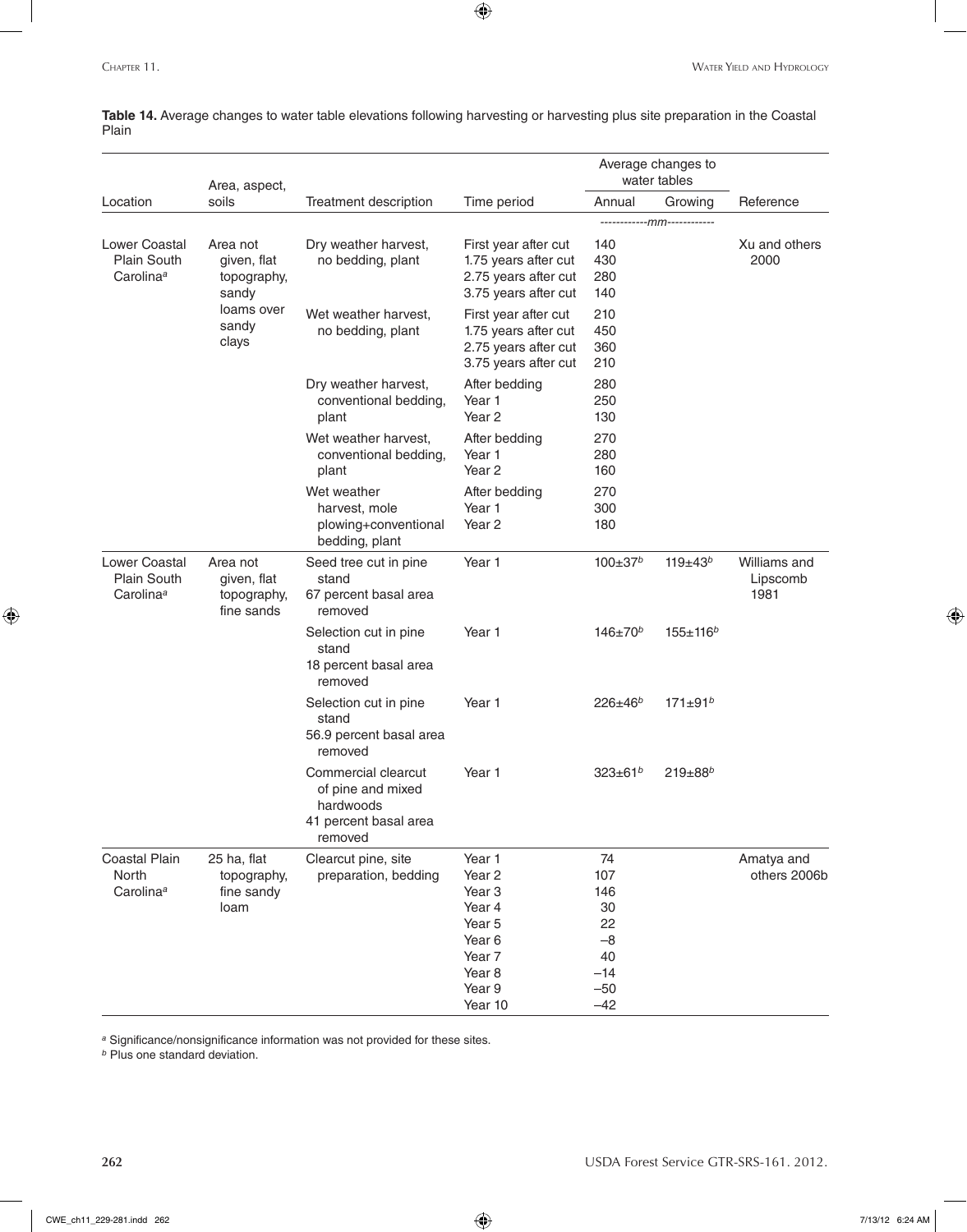compared to drier conditions of the same time period a year earlier (133 cm) in a harvested and site-prepared watershed in North Carolina (Amatya and others 2006b).

⊕

Small-to-moderate water-table rises can result from soil damage, such as compaction and/or rutting by skidder operation in wet conditions, although the changes are usually short lived (Aust and others 1993, 1995; Blanton and others 1998; Grace and others 2007; Perison and others 1997; Xu and others 1999). The average water-table increase (table 14) during the year after harvesting in wet conditions was 210 mm, compared to only 140 mm for dry weather harvesting; but most of the increase was confined to the growing season (Xu and others 2000). The mechanism for water-table increases is typically an increase in bulk density, particularly through losses of larger soil pores, which reduces saturated hydraulic conductivities and drainable porosities and disrupts lateral or vertical subsurface drainage (Grace and others 2007, Skaggs and others 2006, Sun and others 2004). Thinning alone reduced saturated hydraulic conductivities from 100 to 32 cm/hour in an organic soil in North Carolina (Grace and others 2007). Because water drainage or movement is retarded, water-table levels remain elevated (Grace and others 2007, Skaggs and others 2006, Sun and others 2004), at least within the local area of soil damage (Aust and others 1993, 1995). Aust and others (1995) and Xu and others (2000) suggested that better drained soils may be more vulnerable to soil damage than poorly drained soils; so that changes to water-table levels may be much larger on damaged, better drained soils than on damaged, poorly drained soils. However, better drained soils typically have longer periods of drier conditions and shallower damage, making any needed mitigation easier to accomplish (Aust and others 1995).

Some forest management practices have resulted in lowering water-table levels. Both conventional bedding and mole-plow bedding site preparation in poorly drained soils in South Carolina reduced water-table depths by nearly equal amounts (~150 to 180 mm) for about 2 years following site preparation, compared to nonbedded harvested sites (Xu and others 2000). There also was little difference in effects to water-table levels or duration of effects whether the initial harvesting occurred during wet or dry conditions. Lockaby and others (1994, 1997b) observed similar water-table reductions from clearcutting bottomland hardwoods in the Upper Coastal Plain of Alabama using two types of systems helicopter and feller buncher-skidder. Water-table elevations were significantly lower (for example,  $\sim 0.2$  m) beneath harvest blocks than outside the harvest boundaries in July; but data were not separated by harvest type, so it is impossible to determine if soil disturbance from the feller buncher-skidder operation influenced the water-table response. In this study, water-table lowering was attributed to increased evaporation caused by increased wind speeds or higher temperatures (or both) in cut areas, even though only modest soil temperature increases of 2 °C to 4 °C have been reported in clearcuts elsewhere in the Coastal Plain (Aust and Lea 1991, Messina and others 1997).

Outflow and streamflow increases after harvesting in the Coastal Plain are related to the amount of forest vegetation harvested (Beasley and others 2000), again because these increases are largely controlled by reductions in ET (Amatya and others 2006b, Riekerk 1989, Sun and others 2000). Neary and others (1982) found that first-year water-yield increases in the Coastal Plain typically were <0.4 mm for every 1 percent of basal area removed. However, at least some of the sites included in that analysis also involved site preparation, which may affect measured changes. It often is difficult to separate harvesting and site preparation effects, especially in the Coastal Plain, because very few harvest-only studies have been conducted. Summer and others (2006) noted that streamflow increased significantly after clearcutting and thinning of the streamside zone in two watersheds in southwestern Georgia, but the amount of increases were not specified. Studies in which harvesting and site preparation are separated sufficiently in time provide evidence that water-yield increases originate primarily from harvesting. For example, Swindel and others (1981) did not observe a secondary increase in outflows after intensive site preparation following mechanized logging. But because harvest-only studies are lacking for the Coastal Plain, it is probably more correct to state that changes in discharges are related to the level of devegetation and site disturbance (Riekerk 1983b).

Clearcutting followed by intensive mechanical site preparation that included shearing on three watersheds in southeastern Arkansas increased first-year water yields by

CWE\_ch11\_229-281.indd 263 7/13/12 6:24 AM

⊕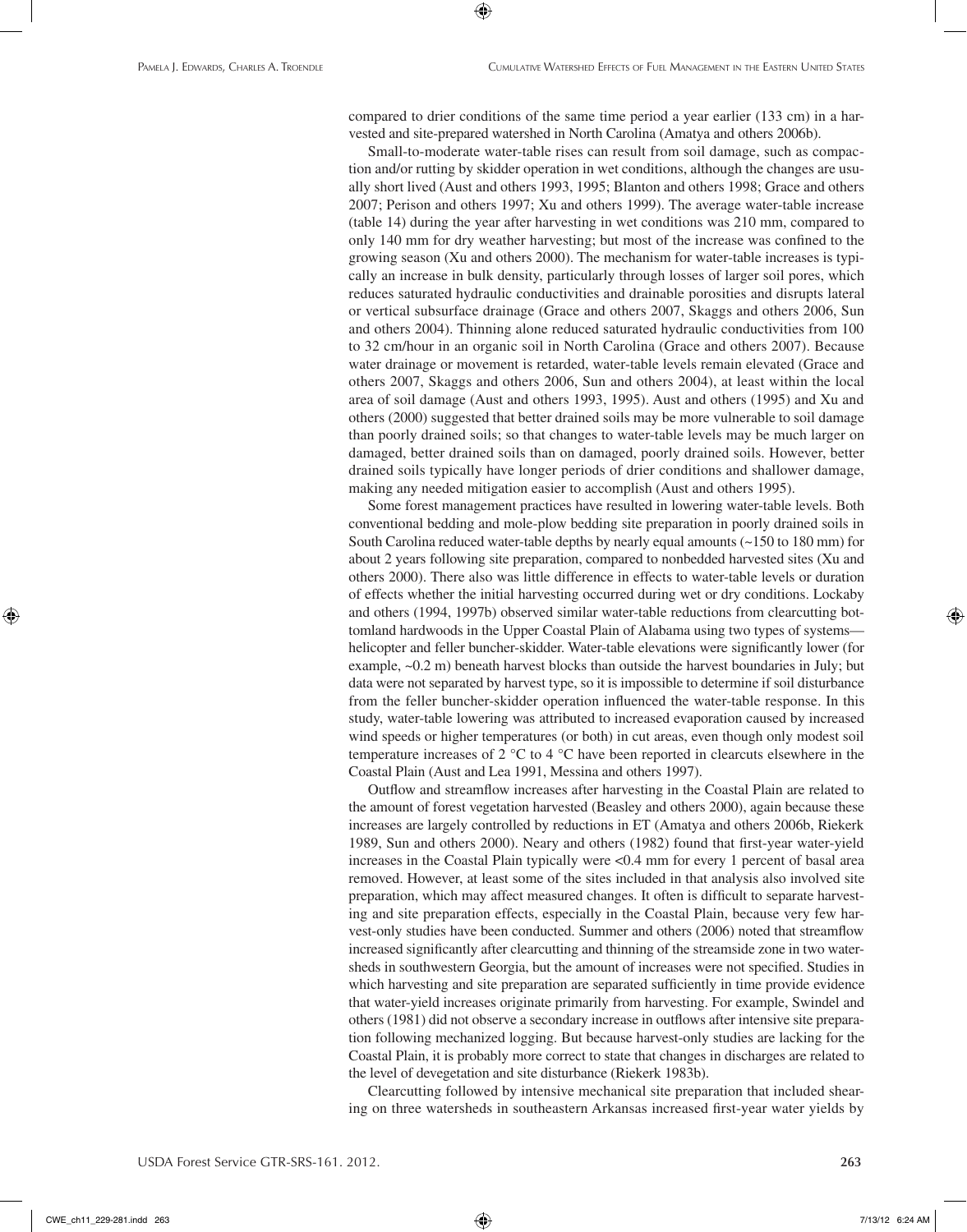122 mm (table 15)—a thirteenfold increase (Beasley and Granillo 1988, Grace 2005). Outflow increases did not extend beyond that first year (Beasley and Granillo 1988). Much less intensive selection harvests and deadening of the residual hardwoods on three other watersheds increased average annual water yields fivefold, but the absolute increase was only about 41 mm, which was not significant (Beasley and Granillo 1988, Grace and others 2003). Beasley and others (2000) reported similar first-year increases (120 mm) from harvesting and shearing in eastern Texas; harvesting with roller chopping at the same Texas site resulted in outflows, 57 mm, that were only slightly larger than outflows from harvesting and deadening in Arkansas (41 mm) (table 15). In an analysis of harvesting followed by two levels of site preparation—minimum disturbance (clearcutting pine, roller chopping, bedding, and planting) and maximum disturbance (clearcutting pine, stump removal, burning, windrowing, harrowing, bedding, and planting)—in Florida, the maximum intensity treatment resulted in significant

**Table 15.** Changes to annual outflow or stream discharge following harvesting and site preparation in the Coastal Plain

 $\bigoplus$ 

| Location                                                | Area, aspect,<br>soils                                         | Treatment description                                                                                                                                                | Time<br>period                                                                                                                                           | Outflow or<br>discharge change                                                                                                                                                                         | Reference                       |
|---------------------------------------------------------|----------------------------------------------------------------|----------------------------------------------------------------------------------------------------------------------------------------------------------------------|----------------------------------------------------------------------------------------------------------------------------------------------------------|--------------------------------------------------------------------------------------------------------------------------------------------------------------------------------------------------------|---------------------------------|
|                                                         |                                                                |                                                                                                                                                                      |                                                                                                                                                          | mm                                                                                                                                                                                                     |                                 |
| <b>Lower Coastal</b><br>Plain,<br>Florida               | 67 ha, flat<br>topography,<br>sands<br>overlaying clay         | 33-ha clearcut pine, chop, bed,<br>plant (low-disturbance level)                                                                                                     | Year 1<br>Year <sub>2</sub><br>Year <sub>3</sub><br>Year 4<br>Year <sub>5</sub><br>Year <sub>6</sub><br>Year <sub>7</sub>                                | 30<br>40<br>$\mathbf 0$<br>$-100^a$<br>$-180a$<br>30<br>$-130^a$                                                                                                                                       | Riekerk 1989                    |
|                                                         | 49 ha, flat<br>topography,<br>sands<br>overlaying clay         | 36-ha clearcut pine, stump<br>removal, burn, windrow,<br>harrow, bed, plant (high-<br>disturbance level)                                                             | Year 1<br>Year <sub>2</sub><br>Year <sub>3</sub><br>Year 4<br>Year <sub>5</sub><br>Year <sub>6</sub><br>Year 7                                           | $150a$ (150 percent)<br>$-60$<br>30<br>$-130^a$<br>80<br>100 <sup>a</sup><br>130 <sup>a</sup>                                                                                                          |                                 |
| West Gulf<br>Coastal<br>Plain,<br>Arkansas              | 2.3 to 4.0 ha, flat<br>topography,<br>silt loams, and<br>clays | Three replicates, clearcut mixed<br>hardwoods and pine, shearing,<br>windrowing, burning, hand<br>plant (high-disturbance level)                                     | Year 1<br>Year <sub>2</sub><br>Year <sub>3</sub><br>Year 4                                                                                               | 122 <sup>a</sup><br>137<br>153<br>120                                                                                                                                                                  | Beasley and<br>Granillo<br>1988 |
|                                                         |                                                                | Three replicates, selective<br>harvest of pine, harvest of<br>all commercial hardwoods,<br>herbiciding all remaining<br>hardwoods, plant (low-<br>disturbance level) | Year 1<br>Year <sub>2</sub><br>Year <sub>3</sub><br>Year 4                                                                                               | 41<br>28<br>$-30$<br>$-36$                                                                                                                                                                             |                                 |
| Coastal Plain,<br><b>North</b><br>Carolina <sup>b</sup> | 25 ha, flat<br>topography,<br>fine sandy<br>loam               | Clearcut pine, site preparation,<br>bedding                                                                                                                          | Year 1<br>Year <sub>2</sub><br>Year <sub>3</sub><br>Year 4<br>Year <sub>5</sub><br>Year 6<br>Year <sub>7</sub><br>Year <sub>8</sub><br>Year 9<br>Year 10 | 91 (99 percent)<br>260 (38 percent)<br>207 (54 percent)<br>98 (13 percent<br>56 (10 percent)<br>$-31$ ( $-4$ percent)<br>8 (18 percent)<br>21 (5 percent)<br>116 (9 percent)<br>$-2$ ( $-0.5$ percent) | Amatya and<br>others<br>2006b   |

*<sup>a</sup>* Indicates a statistically significant change at the alpha level used by the original authors. Unless otherwise indicated, values without an *<sup>a</sup>* are nonsignificant.

*<sup>b</sup>* Significance/nonsignificance information was not provided for this site.

⊕

**264** USDA Forest Service GTR-SRS-161. 2012.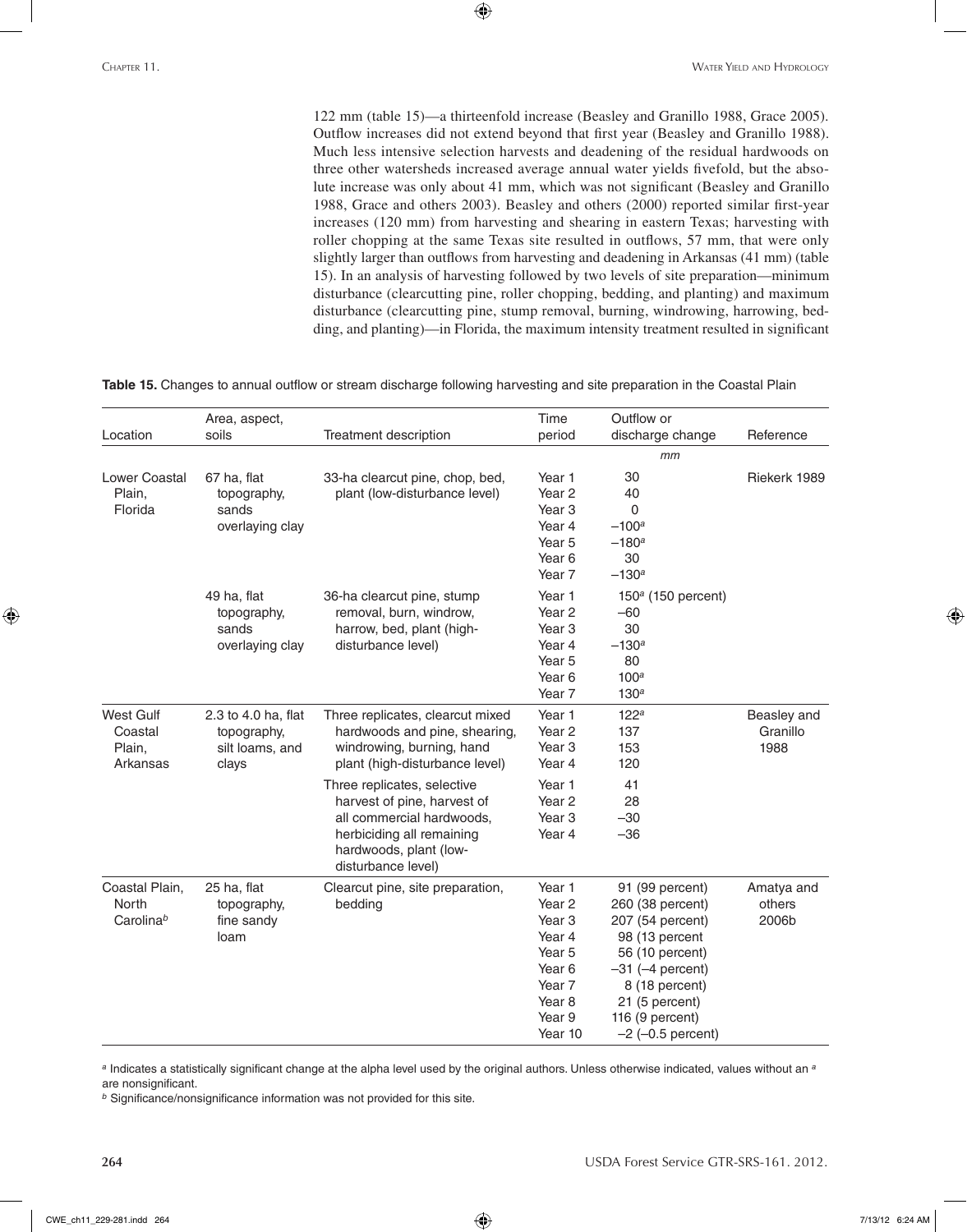first-year outflow increases of 150 mm (150 percent) compared to a nonsignificant 30-mm increase (23 percent) from the minimum intensity treatment (table 15). The maximum treatment left almost no residual vegetation, but the minimum left some intact vegetation and allowed sprouting (Riekerk 1983b). Overall, increases to first-year outflows for the maximum-disturbance watershed were exhibited soon after treatment was completed, and they were well distributed over all seasons and weather conditions. Subsequent changes to outflows from the maximum-disturbance watershed diminished in the second year (Riekerk 1983a, 1983b). By contrast, most of the first-year increase in outflows from the minimum-disturbance watershed was primarily from precipitation during one wet month; other increases that contributed to the first-year augmentation were small, intermittent, and strongly dependent on precipitation and season (Swindel and others 1981, 1982). Lebo and Herrmann (1998) reported that increases in outflows in several drained watersheds in North Carolina lasted only about a year after site preparation—shearing, burning, and bedding—applied within a year of clearcutting the pine overstory. The outflow increases were seasonal—mostly during the summer. The largest summer increases ranged from 70 to 110 mm (56 to 95 percent) but still represented only about 33 percent of precipitation totals for the same time period. Amatya and others (2006b) reported longer lived outflow increases from harvesting followed by site preparation and bedding activities in coastal North Carolina. Increased outflow in a drained watershed was measurable for 4 to 5 years (table 15) until planted regeneration sufficiently reestablished ET rates, which reduced soil moisture storage.

⊕

Prescribed burning, regardless of whether it is done before or after harvesting, is the one site-preparation technique that generally has little or no effect on surface flows. One reason may be that controlled burns may not completely combust the organic layer, so soil infiltration rates are retained (Mohering and others 1966, Shahlaee and others 1991). Burning 20 percent of a watershed in the Santee Experimental Forest in South Carolina did not increase streamflow (Amatya and others 2006a). Burning an additional 60 percent of the watershed over the next 3 years also did not increase streamflow. A later prescribed fire covering 84 percent of the watershed was followed by an increase in outflow of 64 percent in the first year and 70 percent in the second year after burning, suggesting a delayed increase in flow from the burn. However, this burn followed salvage harvesting after Hurricane Hugo and understory mowing, so some of the effect may have been caused by the combination of reduced ET from burning understory vegetation and those previous disturbances rather than just the fire (Amatya and others 2006a). Even long-term applications of burning have had limited effects on watershed hydrology. Neither the time required for surface runoff to begin nor the soil infiltration capacity was changed by 20 years of biennial burning on sandy loam plots, or by biennial burning for 10 years, or annual burning for 10 years in silt loams plots supporting longleaf pine (Dobrowolski and others 1992).

Augmentation of streamflow and outflow volumes that result from harvesting and site preparation can increase the number of days in which flow is present in nonperennial systems. In a 23-ha hardwood-dominated clearcut in North Carolina, flow began 2 weeks earlier than in an adjacent control, and the duration of surface flow was extended (Grace and others 2003). Over the 16-month period after clearcutting, the number of days during which streamflow occurred (190 days) was nearly double that of the control (99 days). Little analysis of flow frequencies has been done in the South because surface flows tend to be ephemeral or intermittent at best, and typically storm driven. However, examination of flow frequencies from a study of harvesting plus maximum site preparation (Riekerk 1983b) showed that the resulting water-yield increases, which were only 2.54 mm of daily flow, came primarily from intermediate-sized storms that occurred about 2 percent of the time.

Like overall water yields, storm hydrograph components also are affected differentially by various combinations of harvesting and site-preparation operations. In flatter portions of the Coastal Plain, operations that involved clearcutting, shearing, and windrowing had larger increases in stormflow and peakflow compared to other clearcutting and site-preparation techniques (table 16). In eastern Texas, the first-year increase was 49 L/second for peakflow and 146 mm for stormflow (Blackburn and others 1986), compared to

CWE\_ch11\_229-281.indd 265 7/13/12 6:24 AM

⊕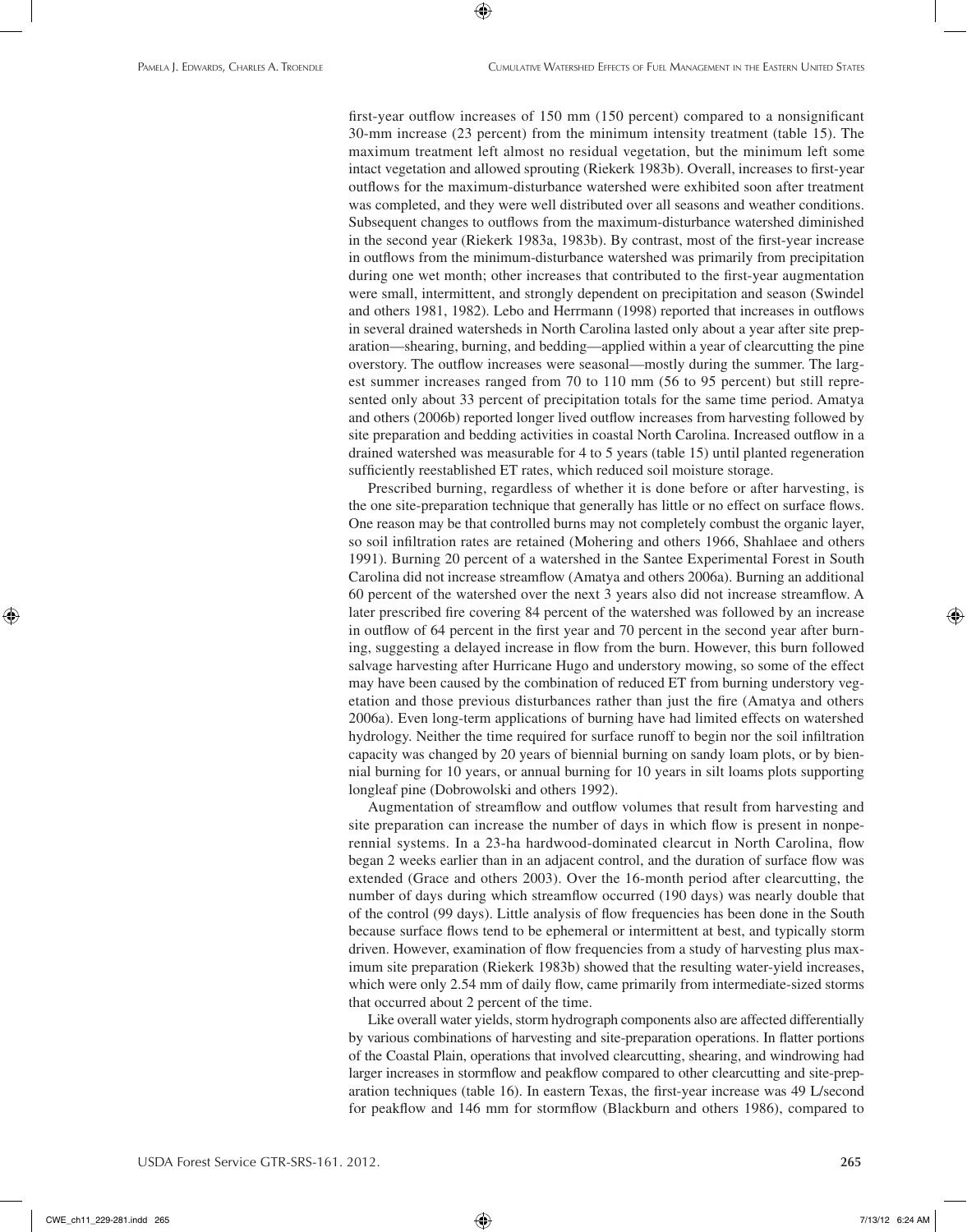|                           |                                   |                                                                                                |                         | Hydrologic change          |                            |                         |
|---------------------------|-----------------------------------|------------------------------------------------------------------------------------------------|-------------------------|----------------------------|----------------------------|-------------------------|
| Location                  | Area, aspect, soils               | Treatment description                                                                          | Time period             | Mean peak discharge        | Mean stormflow             | Reference               |
| Coastal Plain             | 2.57 to 2.72 ha,                  | Three replicates, clearcut pine                                                                | Year <sub>1</sub>       | 14 L'second <sup>e</sup>   | $57$ mm $^{\circ}$         | Blackburn and           |
| eastern                   | aspects not given,                | and mixed hardwoods, roller                                                                    | Year <sub>2</sub>       | 1 L/second                 | $24$ mm <sup>a</sup>       | others 1986             |
| Texas                     | fine sandy loam                   | chopping and burning, plant                                                                    | Year <sub>3</sub>       | 2 L/second                 | 23 mm                      |                         |
|                           | overlaying clay                   | (low-disturbance level)                                                                        | Year <sub>4</sub>       | 1 L/second                 | $21$ mm <sup>a</sup>       |                         |
|                           |                                   | Three replicates, clearcut pine and                                                            | Year <sub>1</sub>       | 38 L/second <sup>a</sup>   | 120 mm <sup>a</sup>        |                         |
|                           |                                   | mixed hardwoods, shearing,                                                                     | Year <sub>2</sub>       | 11 L/second <sup>a</sup>   | $38 \text{ mm}^a$          |                         |
|                           |                                   | windrowing, and burning, plant                                                                 | Year <sub>3</sub>       | 10 L/second <sup>a</sup>   | $41$ mm <sup>a</sup>       |                         |
|                           |                                   | (high-disturbance level)                                                                       | Year <sub>4</sub>       | 2 L/second <sup>a</sup>    | 47 mm <sup>a</sup>         |                         |
| Coastal Plain<br>Virginia | 7.9 ha, southeast,<br>sandy loams | Clearcut pine and hardwoods with<br>no BMPs, herbicide, moderate                               | postharvest<br>38 month | 3 percent                  | $-12$ percent <sup>a</sup> | Wynn and others<br>2000 |
|                           |                                   | intensity burn, hand plant                                                                     |                         |                            |                            |                         |
|                           |                                   |                                                                                                | After site prep.        | -6 percent <sup>a</sup>    | -31 percent <sup>a</sup>   |                         |
|                           | 8.5 ha, southeast,<br>sandy loams | with BMPs, herbicide, moderate<br>hardwoods<br>intensity burn, hand plant<br>Clearcut pine and | postharvest<br>38 month | 15 percent <sup>a</sup>    | -21 percent <sup>a</sup>   |                         |
|                           |                                   |                                                                                                | After site prep.        | 4 percent                  | -6 percent <sup>a</sup>    |                         |
| Gulf Coastal              | 2.3 to 4.0 ha, flat               | Three replicates, clearcut mixed                                                               | Year <sub>1</sub>       | 14.1 L/second <sup>a</sup> | $125$ mm <sup>a</sup>      | Beasley and             |
| Plain                     | topography, silt                  | pine, shearing<br>hardwoods and                                                                | Year <sub>2</sub>       | 8.5 L/second               |                            | Granillo 1983,          |
| Arkansas                  | oams and clays                    | windrowing, burning, hand                                                                      | Year <sub>3</sub>       | 8.5 L/second               |                            | 1988                    |
|                           |                                   | pine (high-<br>disturbance level)<br>planting loblolly                                         | Year <sub>4</sub>       | 4.1 L/second               |                            |                         |
|                           |                                   | Three replicates, selective harvest                                                            | Year <sub>1</sub>       | 0L/second                  | 41 mm                      |                         |
|                           |                                   | of pine, harvest of all commercial                                                             | Year <sub>2</sub>       | 2.8 L/second               |                            |                         |
|                           |                                   | hardwoods, herbiciding all                                                                     | Year <sub>3</sub>       | 0L/second                  |                            |                         |
|                           |                                   | remaining hardwoods (low-                                                                      | Year <sub>4</sub>       | 1.4 L/second               |                            |                         |
|                           |                                   | disturbance level)                                                                             |                         |                            |                            |                         |

 $\bigoplus$ 

**266** USDA Forest Service GTR-SRS-161. 2012.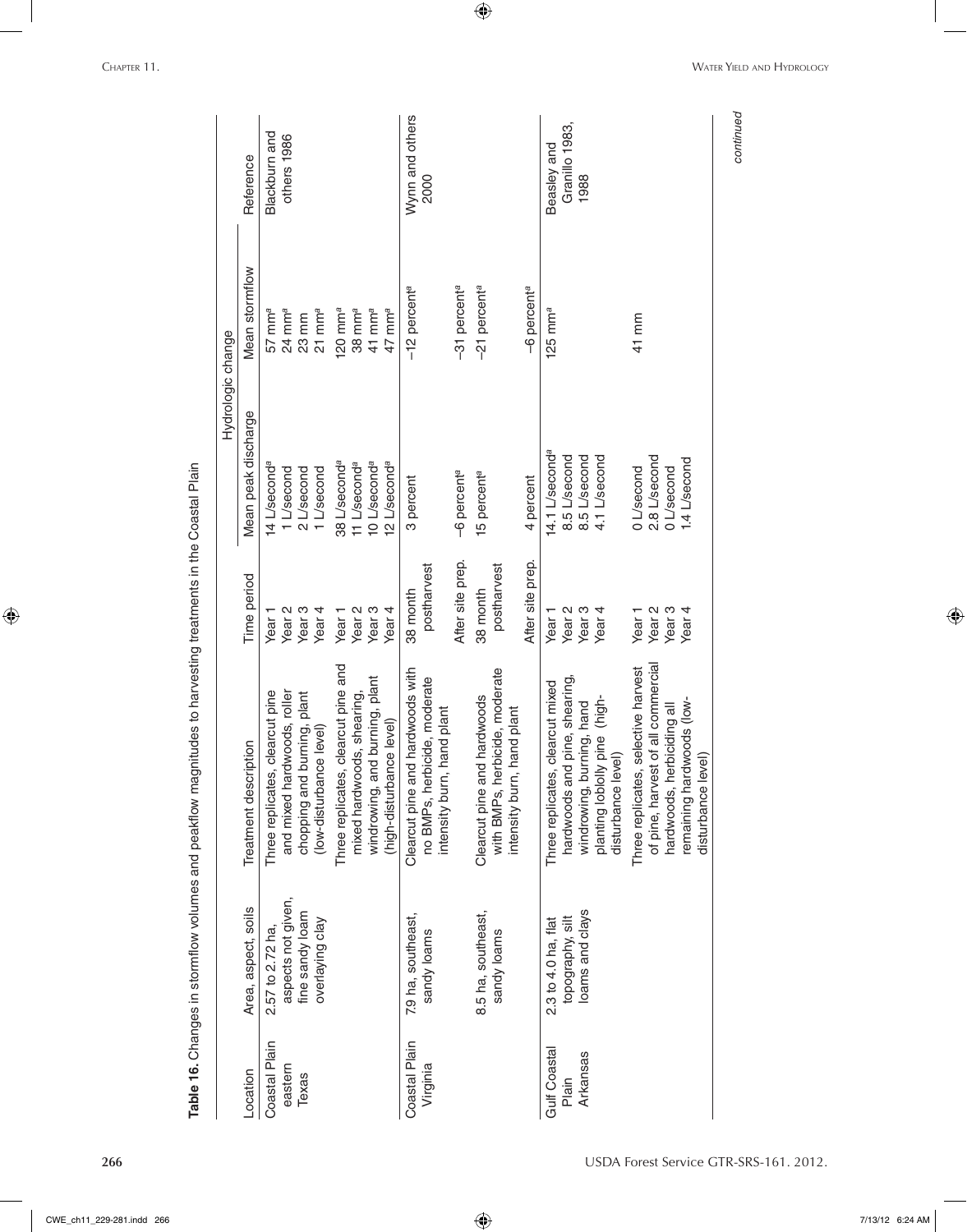|                                       |                                                                           |                                                                                                            |                                                             | Hydrologic change                                                                                          |                                                                                                       |                  |
|---------------------------------------|---------------------------------------------------------------------------|------------------------------------------------------------------------------------------------------------|-------------------------------------------------------------|------------------------------------------------------------------------------------------------------------|-------------------------------------------------------------------------------------------------------|------------------|
| Location                              | Area, aspect, soils                                                       | Treatment description                                                                                      | Time period                                                 | Mean peak discharge                                                                                        | Mean stormflow                                                                                        | Reference        |
| م<br>Mississippi<br>Northern          | sandy loams, silt<br>0.8 ha, northwest,<br>loams                          | chopping<br>Harvest, brush                                                                                 | Year <sub>2</sub><br>Year <sub>1</sub>                      |                                                                                                            | 479 mm<br>316 mm                                                                                      | Beasley 1979     |
|                                       | loams, silty clay,<br>1 ha, west, sandy<br>silty clay loams               | Harvest, shearing and windrowing                                                                           | Year <sub>2</sub><br>Year <sub>1</sub>                      |                                                                                                            | 422 mm<br>252 mm                                                                                      |                  |
|                                       | loam, silty clay, silty<br>southwest, sandy<br>0.7 ha, west-<br>clay loam | Harvest, bedding on the contour                                                                            | Year <sub>2</sub><br>Year <sub>1</sub>                      |                                                                                                            | 478 mm<br>208 mm                                                                                      |                  |
| Upper Coastal<br>Mississippi<br>Plain | 0.86 ha, aspect not<br>given, silt loam,<br>sandy loam                    | Upland hardwoods, slow burned,<br>overstory >2.54 cm d.b.h. with<br>hand plant pines, deaden<br>herbicides | Year <sub>3</sub><br>Year <sub>2</sub><br>Year <sub>1</sub> | 94 L/second <sup>a</sup> (53 percent)<br>38 L/second <sup>ª</sup> (31 percent)<br>14 L/second (13 percent) | 31 mm <sup>a</sup> (22 percent)<br>26 mm <sup>a</sup> (22 percent)<br>47 mm <sup>a</sup> (54 percent) | Ursic 1970, 1982 |
|                                       | 0.86 ha, aspect not<br>given, silt loam                                   | Upland hardwoods, slow burned,<br>overstory >2.54 cm d.b.h. with<br>hand plant pines, deaden<br>herbicides | Year <sub>3</sub><br>Year <sub>2</sub><br>Year <sub>1</sub> | 83 L/second <sup>ª</sup> (33 percent)<br>24 L/second <sup>a</sup> (15 percent)<br>46 L/second (34 percent) | 69 mm <sup>a</sup> (22 percent)<br>34 mm (16 percent)<br>75 mm <sup>a</sup> (46 percent)              |                  |

Significance/nonsignificance information was not provided for these sites.

 $\bigoplus$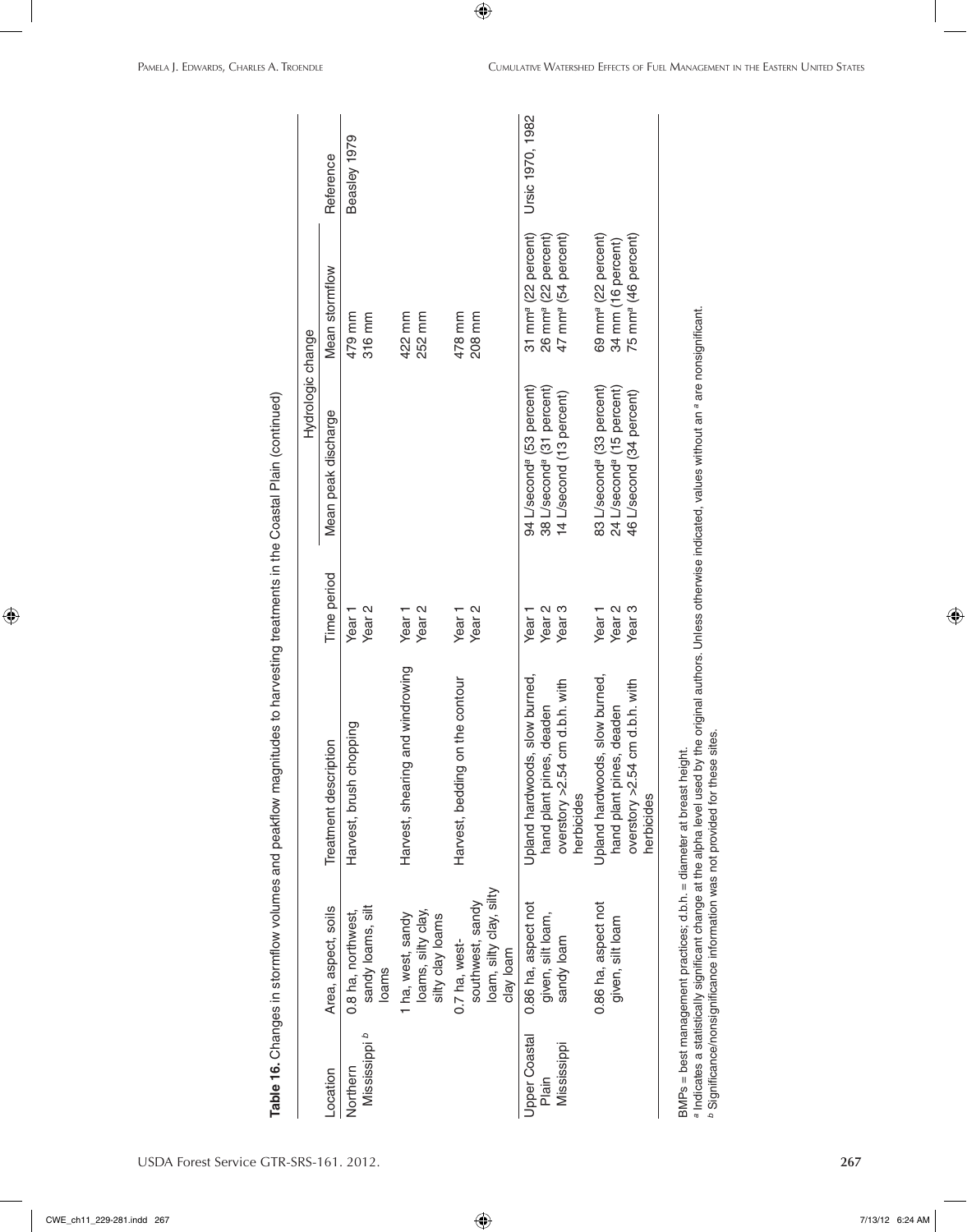14 L/second for peakflow and 125 mm for stormflow in southeastern Arkansas (Beasley and Granillo 1983, 1988). Peakflows and stormflow volumes remained somewhat elevated for several more years, but these later year increases typically were much less than the first-year increases (table 16). Although the shearing component of site preparation apparently was important to increasing annual yields, windrowing was the most important variable related to the changes in peakflow when windrows were oriented toward the stream (Swindel and others 1983). Presumably the windrows directed surface runoff to the drainages (Riekerk 1989).

⊕

By contrast, in steep Coastal Plain terrain (30 to 50 percent slope) various sitepreparation techniques produced minimal differences in stormflow (Beasley 1979). Regardless of whether the site preparation involved brush chopping, shearing and windrowing, or bedding on the contour, first-year average increases in stormflow were well over 400 mm, and even second-year values in steep terrain remained above first-year increases in flat terrain (table 16). Topographic influences controlled storm runoff and overrode any effects of site preparation (Beasley 1979).

Herbiciding to kill the overstory in the Upper Coastal Plain in Mississippi (Ursic 1970, 1982) had larger effects on peakflow the first 3 years than did harvests with intensive site preparation (Beasley and Granillo 1983, 1988, Blackburn and others 1986; table 16). However, the watersheds on which the herbicides were applied were very small (each ~0.86 ha), and small watersheds have less moisture storage capacity, particularly if the soils are shallow; this can result in large responses to a given disturbance (Douglass and others 1983, Van Lear and others 1985). Where clearcutting was followed by herbiciding on 7.9- and 8.5-ha watersheds, the peakflow and stormflow responses were small or were (most often) less than predicted (Wynn and others 2000), particularly from the combination of herbiciding and burning (table 16).

Regardless of location, increases in stormflow translate to increases in the percentage of precipitation that becomes stormflow. In flat Coastal Plain areas, 11 to 12 percent of precipitation became stormflow after clearcutting plus shearing, compared to 5 to 6 percent after clearcutting with roller chopping and selective harvesting with herbiciding (Beasley and Granillo 1983, Blackburn and others 1986). In steeper Coastal Plain terrain, 33 to 37 percent of precipitation became stormflow during the first year after harvesting with various mechanical site preparation techniques, and second-year values ranged from 19 to 28 percent (Beasley 1979). In the absence of treatment in all of these Coastal Plain watersheds, only 1 to 3 percent of precipitation became stormflow (Beasley 1979, Beasley and Granillo 1983, Blackburn and others 1986).

## **Comparisons among Physiographic Areas**

Forest hydrology research related to stream responses from harvesting has been ongoing for at least a half century in parts of the Eastern United States (Ice and Stednick 2004). By contrast, investigations into how wetland water tables are affected by harvesting or similar activities are relatively new, so much less information has been compiled from wetland-dominated watersheds (Shepard and others 1993). One of the oldest wetland studies focusing on harvesting effects on water-table levels in the Eastern United States is from the Marcell Experimental Forest in northern Minnesota (Verry 1981). Studies of wet, flatlands in the South are much more recent—rarely present before the 1980s and increasing markedly beginning in the 1990s (Sun and others 2001).

Even with these vastly different amounts of available information, one characteristic common to both wetland and stream systems is that augmentation of water-table levels and water yields occurs primarily because ET losses from the watershed have decreased. Because forest ET is greatest during the growing season, hydrologic changes caused by reducing vegetation generally are expressed during the growing season. However, changes to streamflow or water-table levels may not be measurable during the growing season if soil moisture deficits are large due to dry antecedent conditions. Most precipitation inputs will go toward fulfilling soil moisture storage needs before water is released to aquifers or streamwater. Conversely, if soil moisture is very high in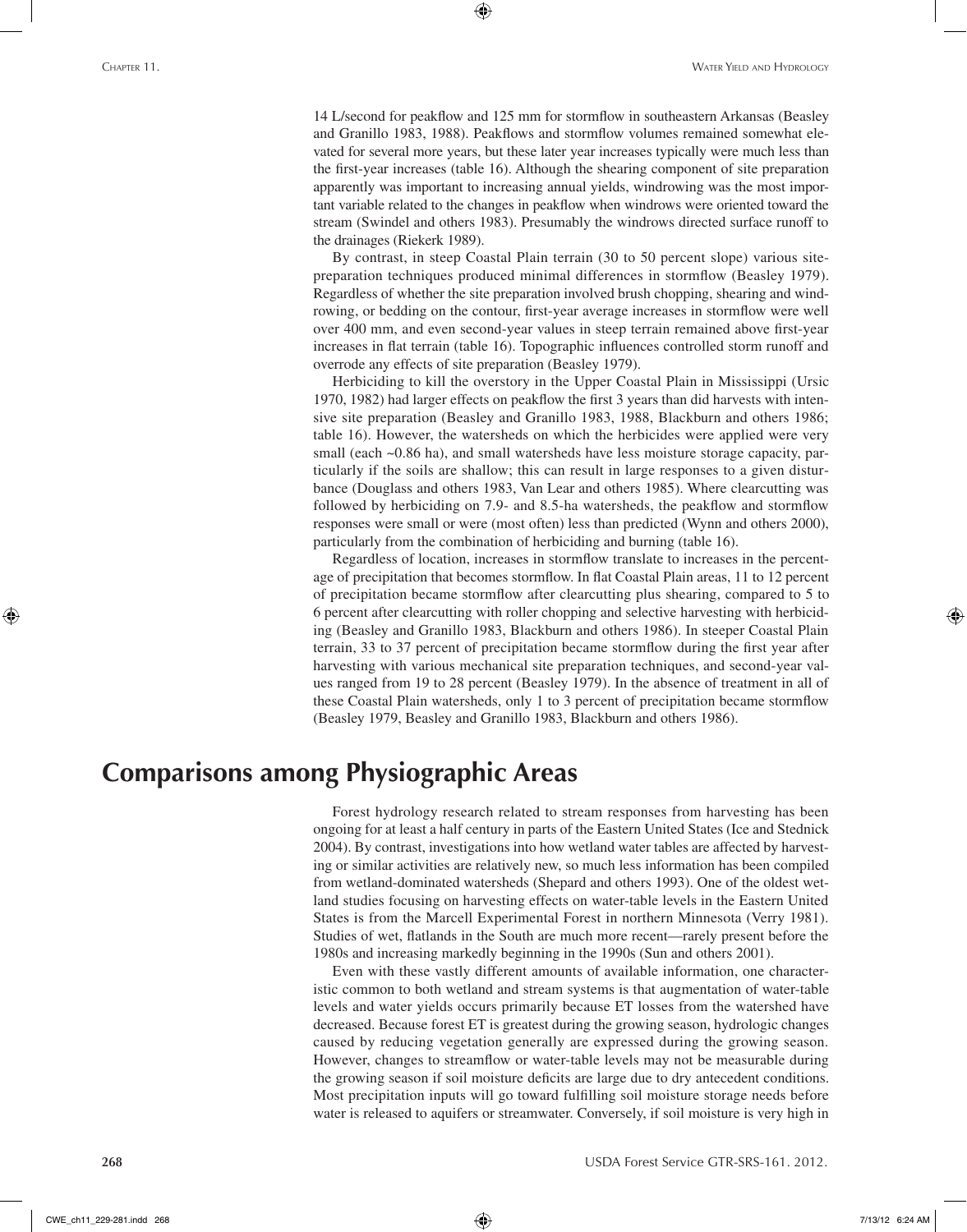the growing season and precipitation remains above normal, water yields or water-table levels on harvested and unharvested sites may not differ much, and treatment effects may be undetectable.

⊕

Hydrologic changes from treating only a small percentage of the vegetation on a watershed are more difficult to detect than from larger reductions. Overstory vegetation treatments also typically result in larger hydrologic changes than understory removals, probably because the higher leaf area indexes of overstory trees promote faster transpiration and more interception of water. But when understory vegetation comprises a substantial percentage of the basal area removed (Johnson and Kovner 1956, Meginnis 1959), hydrologic changes are observable, although they tend to be much smaller and shorter lived than those occurring with heavy or complete reductions in overstory vegetation. Overall, literature on eastern landscapes most commonly is focused on more intensive harvest and soil disturbance practices, which have the most potential for creating the most extreme hydrologic changes. The vastly larger number of hydrologic studies involving clearcutting or clearcutting+site preparation makes these the most useful for comparing responses across landscapes.

Although data from the North Central States are limited (table 2), they suggest that water-table elevations increase much less in response to harvesting than in the Coastal Plain (table 14); although in the Coastal Plain, additional disturbances associated with site preparation often accompany harvesting. The difference is attributable to the higher ET rates in the Coastal Plain. Net radiation is low in northern latitudes because cold soils act as sinks for heat. Because ET is dependent on net radiation, transpiration rates are lower in the North (Verry 1997), which contributes to smaller water-table changes from harvesting. ET from peatlands in the Marcell Experimental Forest averaged 63 percent (50.5 cm) of precipitation (Verry and Timmons 1982), compared to as much as 60 to 80 percent in the Coastal Plain, and overall rainfall levels tended to be higher in the Coastal Plain (Amatya and others 2002, 1996, 1997; Chescheir and others 2003; Skaggs and others 1991; Sun and others 1998).

In the South, when water-table responses were measured, harvesting almost always led to an increase in water-table elevations. Lockaby and others (1994, 1997b) and Xu and others (2000) were the exceptions to this finding. They reported decreases in watertable elevations in the Coastal Plain, which they attributed to increasing wind exposure and ground temperatures after harvesting. In wetlands of the North Central States, Verry (1981) reported similar decreases in water tables during dry years following harvesting, which was attributed to higher evaporation from increased wind exposure and solar radiation and elevated transpiration by understory vegetation. In wet years, water-table levels could increase because higher precipitation inputs offset any changes in these other losses.

Aspect played a major role in affecting runoff from harvesting only at the Coweeta studies in the Southern Appalachian Mountains. In general, discharges from northern aspects following clearcutting exceeded those found elsewhere in the Eastern United States. However, despite the colder climate and lower ET rates (450 mm) in the Northeastern States (Likens and Bormann 1995) compared to 704 mm in the Southern Appalachian Mountains (Kovner 1957), runoff from whole-tree harvesting (table 3) rivaled some of the more moderate increases associated with northern aspects at Coweeta (table 6). Annual discharges after clearcutting from south-facing watersheds in the southern mountains were similar to those from clearcutting watersheds in the central mountains and clearcutting uplands in the North Central States (tables 6 and 2). Northeastern responses were similar to these levels (tables 2 and 6) only when partial cutting was employed (table 3).

Annual discharges from clearcutting and site preparation in the Ozark Mountains and Ouachita Plateau(which used stormflow totals because the monitored streams are ephemeral) are comparable to those from the Central Appalachian Mountains, southfacing slopes in the Southern Appalachian Mountains, and the North Central States (tables 2, 5, and 6). However, because streamflow comes as stormflow in this area, the increases are expressed during much shorter periods than in the Appalachian Mountains and elsewhere, where the dominant expression of harvest effects is during growing

CWE\_ch11\_229-281.indd 269 7/13/12 6:24 AM

⊕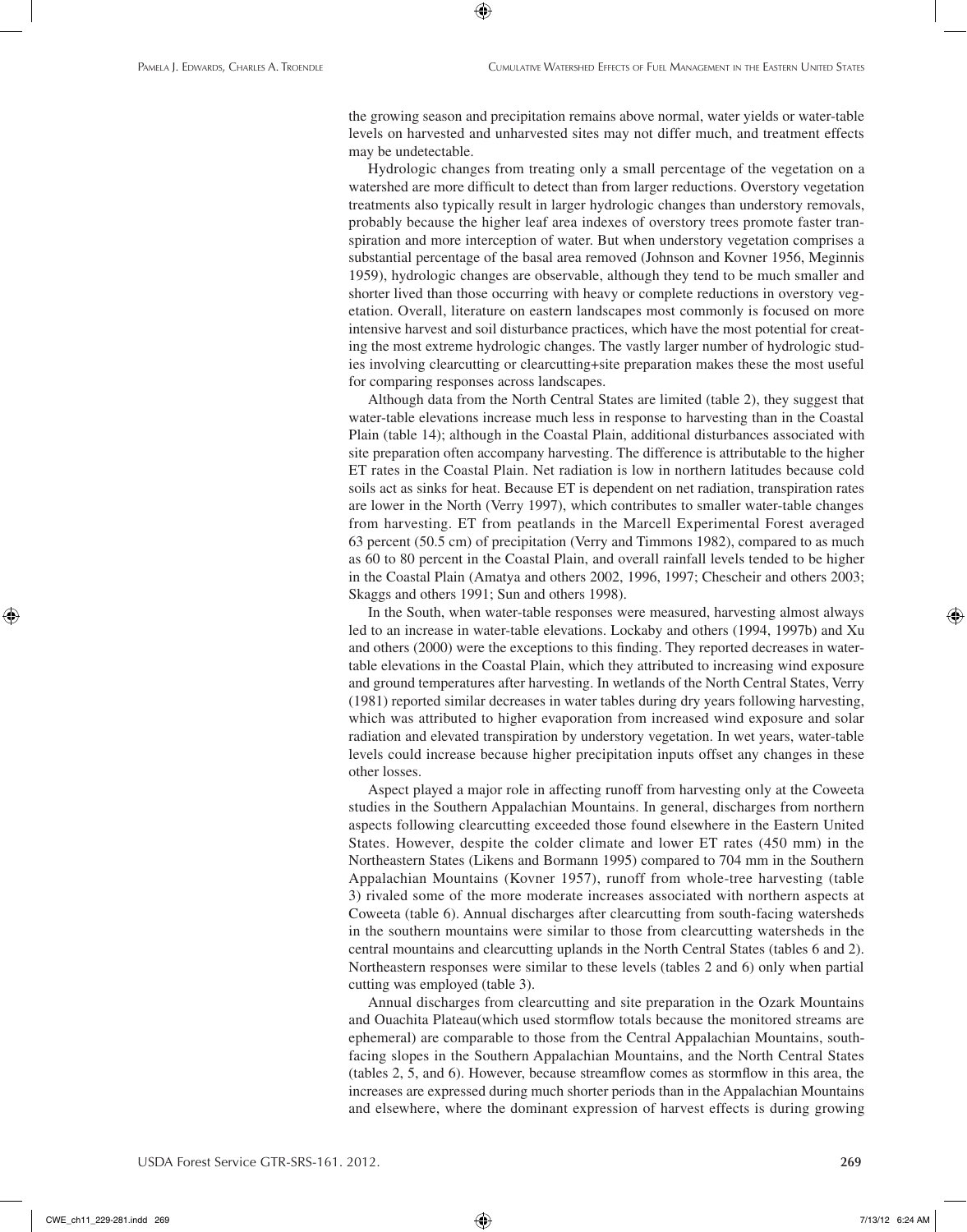season baseflow. That harvesting effects are expressed over vastly different time periods and during different flow regimes is evident in the magnitude of stormflow responses (table 5) compared to those for the Appalachian Mountains (table 10). Note that the watersheds treated in Ozark and Ouachita studies tend to be much smaller than those elsewhere in mountainous areas; thus, although depth (mm) is comparable across sites, the total annual runoff volumes (L) from the Ozark Mountains and Ouachita Plateau are much smaller.

⊕

In the few available Piedmont studies that involved site preparation following clearcutting, annual discharge varied tremendously (table 12). Runoff ranged from values similar to high-end values in the Southern Appalachian Mountains to low-end values reported elsewhere in the Central Appalachian Mountains (table 6). By comparison, the Piedmont is generally more susceptible to streamflow changes from disturbances than the Coastal Plain, even if the disturbance is more extensive in the Coastal Plain. For example, harvesting without site preparation in the Piedmont resulted in first-year flow increases (table 12) that exceeded those with even the most intensive site preparation in the Coastal Plain (table 14). And even though roller chopping is considered less disturbing to a site than shearing (Blackburn and others 1986), first-year increases in water yield in the Piedmont (table 12) were substantially more than those associated with clearcutting and shearing in the Coastal Plain (table 14). The more deeply incised/ gullied channels and thinner eroded soils of the Piedmont account for these differences (Hewlett 1979) and probably explain much of the hydrologic variability observed after harvesting across various sites. The contrasting responses between the Coastal Plain and Piedmont provide good examples of how secondary factors—such as physical channel characteristics and land management practices—interact with the primary drivers of hydrologic responses (precipitation, antecedent soil moisture conditions, ET, land cover, and topography) in the Eastern United States to influence outflow and streamflow responses (Amatya and others 2006a, Douglass and others 1983, Grace 2005, Miwa and others 2003, Riekerk 1983b, Young and Klawitter 1968).

# **Application to Fuel-Reduction Practices**

The vast majority of literature reviewed in this chapter involves activities in which fuel sources were reduced for purposes other than reduction of hazardous fuels for wildfire suppression. However, the results still are applicable to fuel reductions because hydrologic responses are a result of on-the-ground activities, not the purpose of the activities. As noted previously, the majority of available studies have involved harvesting intensities that far exceed what would be done during typical fuel management in forests, with the exception of large-scale salvage harvests. If harvesting follows soon after the event that led to salvage logging, the total change in annual, seasonal, and/ or storm hydrology will be similar to what would be expected from clearcutting. If salvage logging is done in stands where much of the overstory is already dead, most of the hydrologic changes will be associated with the decline, not the removal of that dead, standing fuel (Douglass and Van Lear 1983, Van Lear and others 1985). Overstory removal will reduce only the interception component of ET, which has been reported to range between 10 and 26 percent of annual precipitation in eastern landscapes, depending on species and stand age (Helvey 1967, Lull and Reinhart 1966, Swank and others 1972). But because these data are for trees with leaves, the crown condition of the overstory prior to removal (such as salvage logging) will determine the importance of interception. Interception will not go to zero after harvesting, however, because slash on the ground, residual vegetation, and litter all intercept precipitation (Helvey 1967, Lull and Reinhart 1966).

Eastwide, a minimum of 20 to 30 percent of a watershed's basal area must be removed before removals produce measurable changes in annual water yields (Hornbeck and Kochenderfer 2001, Hornbeck and others 1997). Fuel reductions for the sole purpose of fire suppression (other than salvage logging) normally would affect a small percentage of basal area in a watershed and be widely dispersed, thereby retaining a substantial

⊕

CWE\_ch11\_229-281.indd 270 7/13/12 6:24 AM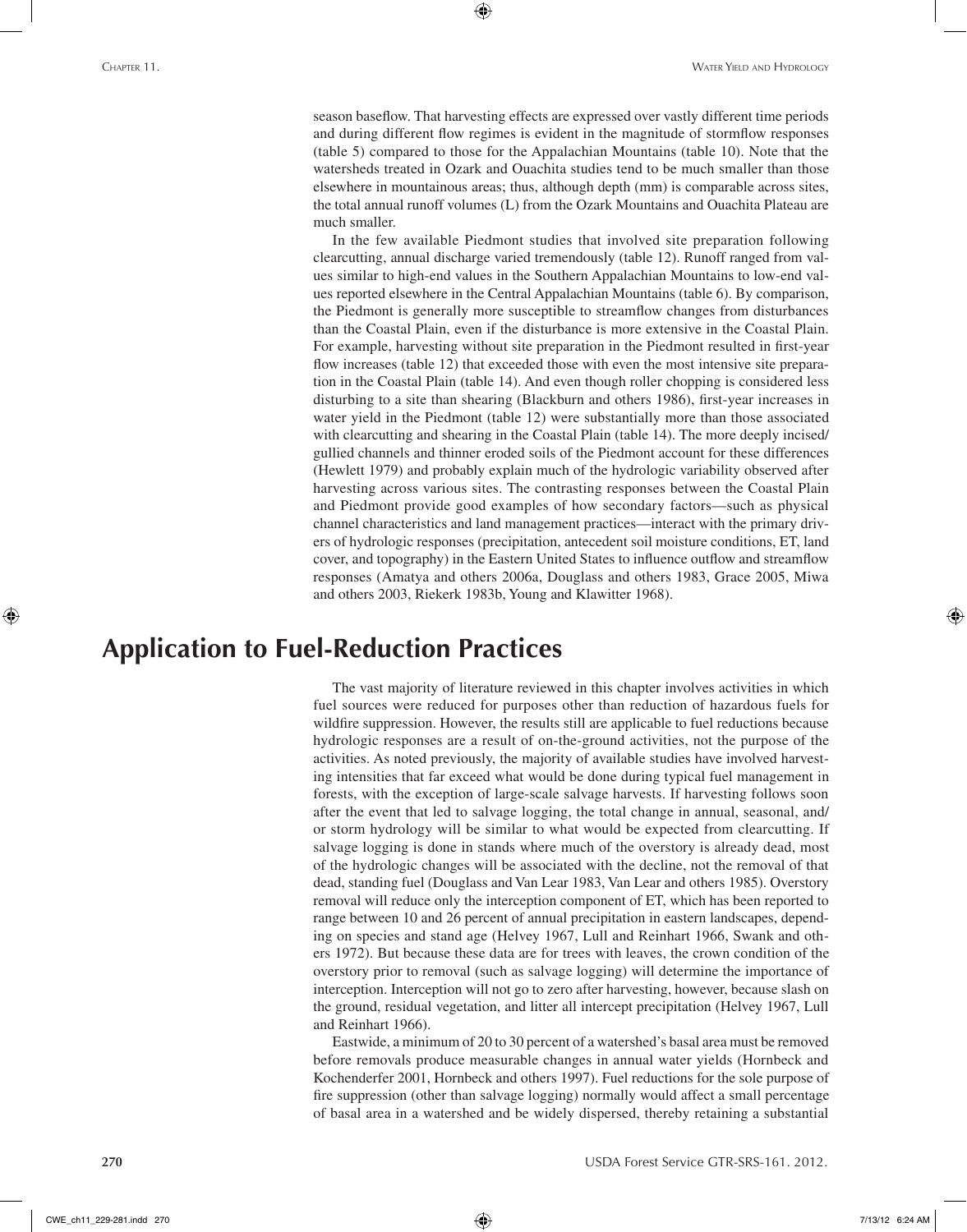proportion of antecedent interception and transpiration from adjacent vegetation (Lull and Reinhart 1966). Therefore, little change in hydrologic response would be expected in most situations, and changes that did occur should be short lived, particularly in forests of the South, as changes there usually last only a year or two. This is fortuitous, because the Coastal Plain and lower Piedmont are the areas where fuel-reduction activities most likely may be a regular part of land management activities because wildfire regimes are more frequent there than in other eastern landscapes (Van Lear and Harlow 2002).

⊕

Overall, where hydrologic responses of prescribed fires have been studied in the Eastern United States, they have resulted in little effect to hydrology. Low fire intensity may be partially responsible for the lack of hydrologic response (Cushwa and others 1970, Mohering and others 1966, Shahlaee and others 1991), but fire also can stimulate herbaceous growth and seed production (Lewis and Harshbarger 1976), which can quickly restore litter to the soil surface and promote root growth. However, high severity controlled burns can affect hydrology. Changes most commonly result from reductions in soil infiltration and soil moisture storage when the litter and duff layer are completely combusted and soil becomes exposed (Wells and others 1979). Reductions in infiltration rates in the Eastern United States appear to be caused primarily by pore clogging from fine soil particles once soil is exposed (Arend 1941, Wells and others 1979) rather than by physicochemical changes to soil that result in water repellency (DeBano 1966); this is because hydrophobicity is rarely reported and very short lived in the Eastern United States.

Particular care should be taken when burning in the Piedmont, as this area is perhaps the most susceptible to major hydrologic changes from soil disturbance. Relatively dry soils from warm temperatures, coupled with thin organic layers overlaying thin soils, can make this area more susceptible to gullying and erosion than the steeper areas that are typically thought to be highly erodible (Van Lear and Kapeluck 1989). Gullies can change hydrologic responses and increase runoff in the long term. In both the Piedmont and Coastal Plain, special care also should be undertaken when applying practices that increase fuel loads on the soil surface before burning or that increase soil temperatures during burning. Practices—such as felling and burning, or shearing and burning increase the fuel load in contact with the soil surface. Likewise, windrowing or piling concentrates fuels, so that burning them produces much higher soil temperatures than burning dispersed materials (Cromer and Vines 1966, Robert 1965, Well and others 1979). These activities increase the probability that soil will be negatively affected and hydrology changed.

It is clear from the studies reviewed in this chapter that antecedent soil conditions and the degree of soil disturbance or damage can play an important role in controlling hydrologic responses. Therefore, fuel management plans should consider those factors when estimating potential hydrologic changes. Because fuel reduction activities typically can be planned and applied during more appropriate conditions compared to wildfire suppression, it should be possible to keep most soil disturbance at or below acceptable levels.

Soil disturbance by new fire line construction may be one of the biggest long-term impacts of fuel-reduction activities. Hand-constructed firebreaks will have little if any effect because litter can quickly be restored to the surface from wind action or annual leaf fall or both. Soil infiltration rates also should not be substantially affected by handconstructed fire lines. By contrast, mechanically constructed fire lines such as bulldozed lines are more like roads, or at least skidroads, and may have some of the same potential effects—such as intercepting subsurface flows, increasing bulk densities and reducing soil hydraulic conductivity, concentrating overland flow, and diverting overland flow to streams. Although fire lines lack the repeated trafficking that roads have and tracked equipment that often is used to construct fire lines exerts lower pressure compared to wheeled equipment, the largest proportion of soil compaction occurs after just a few equipment passes (Jansson and Johansson 1998, McNabb and others 2001, Wang and others 2005). As a result, significant compaction and other changes to soil physical properties can occur during fire line construction. Fire lines often are subjected

CWE\_ch11\_229-281.indd 271 7/13/12 6:24 AM

⊕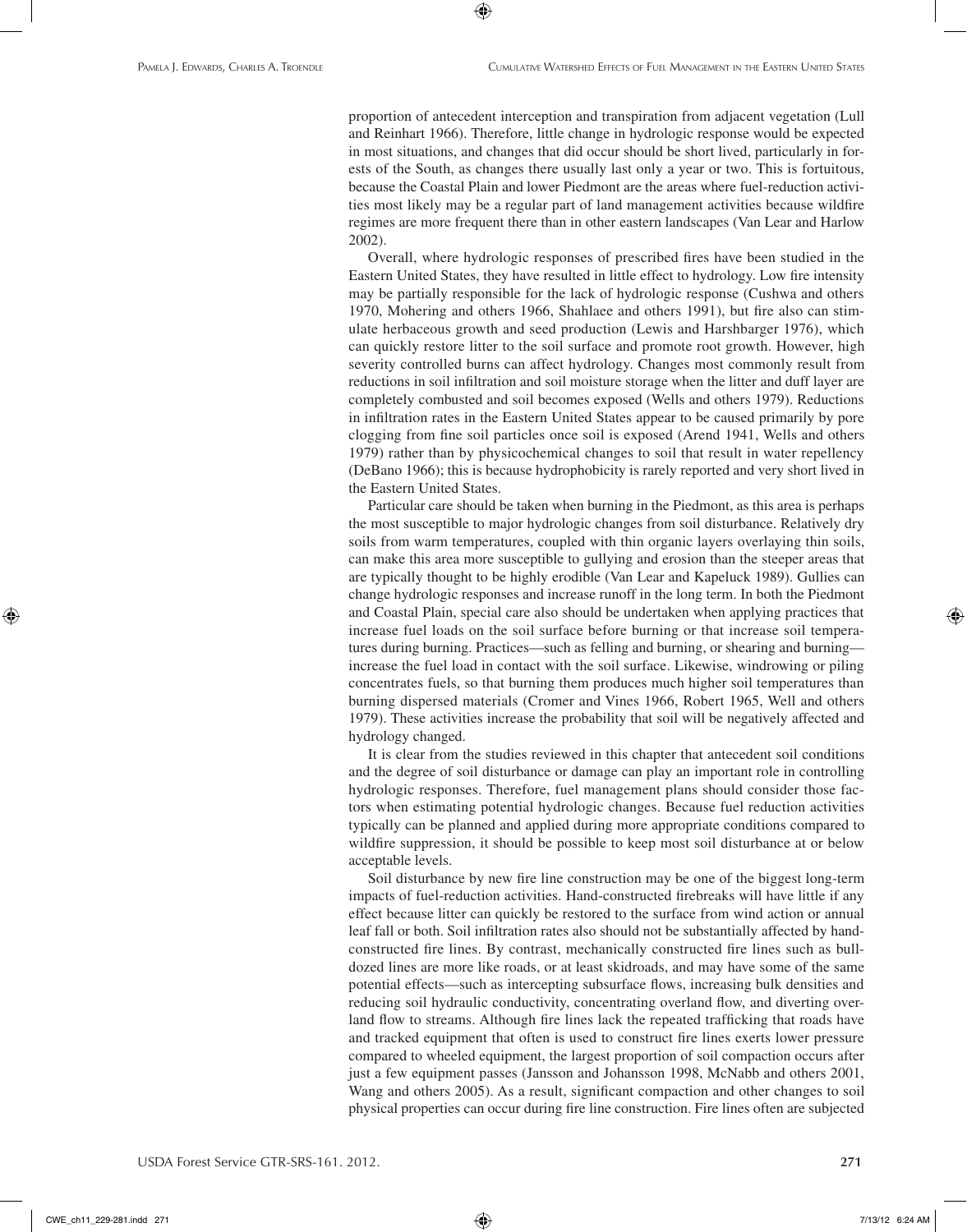to all-terrain and other vehicle use during prescribed fires, which can result in further compaction. Therefore, the same care needed for planning and constructing and closing roads should be used for fire line construction. Appropriate best management practices also should be applied, particularly those that focus on proper location, water control, and soil protection and coverage.

⊕

From the perspective of cumulative watershed effects, the influence of fuel-reduction activities on hydrology probably will be small if the landscape is reforested and not converted to another use. The primary hydrologic cumulative effect from harvesting that has been raised as a possible concern is downstream flooding, which results from simultaneous accumulation of large volumes of water from upstream sources (Hewlett 1982). But even in watersheds where vegetation removal has been substantial, stormflow volumes from each subwatershed are desynchronized, thereby reducing the risk of downstream flooding (Hewlett and Doss 1984). Furthermore, most of the hydrologic change from harvesting anywhere in the Eastern United States occurs during growing seasons or low flows (or both), when flooding is least likely to occur. Consequently, the overwhelming consensus within the scientific literature is that contemporary forest management practices do not increase the risk of downstream flooding (Hewlett 1982, Hewlett and Doss 1984, Hornbeck and others 1997, Rogerson 1976, Verry 1972, Woodruff and Hewlett 1970).

## **Research Needs**

⊕

In this chapter, studies involving harvesting or other types of vegetation reductions have been used as a proxy for understanding how hydrology might change from fuels reduction practices in the Eastern United States. This approach was needed because information specifically pertaining to fuels reduction is largely missing from the literature. Most of the available investigations have involved much larger reductions of ET than would occur for controlling fuels, so we predominantly have information about upper end or "worst case" effects. However, from the standpoint of being able to accurately describe and disclose expected effects in environmental documents required by the National Environmental Policy Act and other legislation, studies are needed that specifically focus on fuel-reduction activities and their effects on soil and water resources. The public would be better served if the data used in these environmental documents directly applied to the proposed activities, so that direct and cumulative effects could be more accurately evaluated.

Furthermore, our knowledge about the effects of controlled burns is extremely limited, despite the fact that burning is becoming an increasingly used management tool. Controlled burns in forests usually are applied to reduce dead, downed fuels and possibly to reduce the density of understory brush, while limiting the damage to standing trees (Biswell 1975). The intensities and severities of burning to control only understory fuels may be quite different from those associated with fell-and-burn activities or postharvesting site preparation; if so, the effects would likely be different. However, until a body of scientific evidence shows that the effects from understory burning are small, it is not appropriate simply to make that assumption based on current limited data; the effects or lack thereof should be determined in replicated studies. It is now particularly important to perform these types of studies for several reasons: there is new interest in employing controlled burns during the growing season (Outcalt and others 2006) when soil moisture is lower and potential effects on soil condition and hydrology may be greater than the traditional application of fires during the dormant season; repeated burning is being used or considered for a variety of uses (Bowles and others 2007); and burning is being considered for application where it has long been excluded, which can result in severe initial burns (Knapp and others 2007). These new applications may have effects that are measurably different from what one might expect based only on currently available, sparse datasets.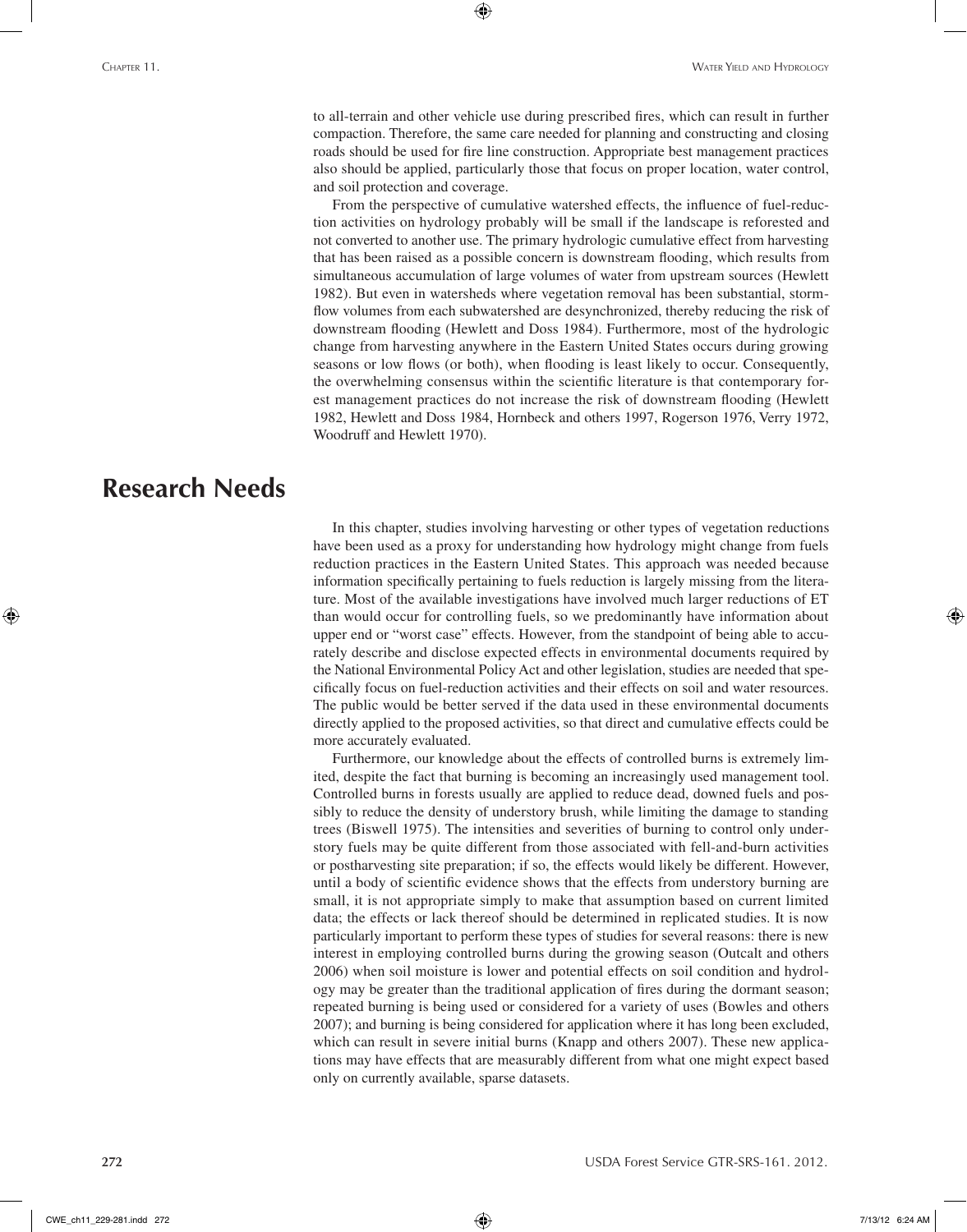# **Conclusions**

The initial foundation of what we know about forest management effects on water balance and overall hydrologic expression in the Eastern United States comes primarily from studies at Coweeta Hydrologic Laboratory and Fernow Experimental Forest. These sites have the most comprehensive sets of long-term hydrologic studies related to vegetation management, including a variety of low-intensity vegetation removals that have not been performed elsewhere but are applicable to fuel-reduction activities. However, substantial data also have been collected from other sites and provide additional, valuable information to further complete the current base of knowledge.

⊕

Although biological, physical, and climate conditions are quite varied throughout the Eastern United States, the similarity of results among study sites is striking. In general, water-yield increases from reducing vegetation do occur when the level is >20 to 25 (approximately) percent of the watershed basal area. Larger percentages of basal area removal result in proportional increases in annual water yield, but they primarily augment low and moderate flows. Water-yield changes from reducing vegetation typically are short lived, although retarding vegetative regrowth mechanically or chemically prolongs the time during which yields are elevated. Storm hydrograph components also can change, but these are primarily associated with small and moderate-sized runoff events. Aspect is important in controlling total annual yields only in mountainous areas that are steep and have great relief. Aspect becomes unimportant in mountains that are less steep or forests with lower topographic relief. The timing of the spring snowmelt hydrograph can be changed by varying the size of harvested sites and the character of the opening and associated regeneration. Wetland soil characteristics in both the most northern or southern landscapes play a large role in controlling how hydrologic responses will be expressed in flatlands: whether hydraulic conductivities are rapid or slow largely determines the degree of influence of ET on water-table levels. On steep hillsides, the extent of water delivery to channels is at least partially dependent on the characteristics of the channel network, such as density, length, and degree of incision. These and other commonalities among vastly different physiographic areas illustrate the broad transferability and application of findings, particularly once one adjusts for differences in precipitation, climate, topography/relief, soils, and species composition.

# **Literature Cited**

- Amatya, D.M.; Chescheir, G.M.; Skaggs, R.W.; Fernandez, G.P. 2002. Hydrology of poorly drained coastal watersheds in eastern North Carolina. In: Proceedings, American Society of Agricultural Engineers annual international meeting. ASAE Pap. 022034. St. Joseph, MI: American Society of Agricultural Engineers. 12 p.
- Amatya, D.M.; Miwa, M.; Harrison, C.A. [and others]. 2006a. Hydrology and water quality of two first order forested watersheds in coastal South Carolina. In: Proceedings, American Society of Agricultural and Biological Engineers annual meeting. ASABE Pap. 062182. St. Joseph, MI: American Society of Agricultural and Biological Engineers. 22 p.
- Amatya, D.M.; Skaggs, R.W.; Blanton, C.D.; Gilliam, J.W. 2006b. Hydrologic and water quality effects of harvesting and regeneration of a drained pine forest. In: Hydrology and management of forested wetlands, Proceedings of the international conference. ASABE Publ. 701P0406. St. Joseph, MI: American Society of Agricultural and Biological Engineers: 538–550.
- Amatya, D.M.; Skaggs, R.W.; Gregory, J.D. 1996. Effects of controlled drainage on the hydrology of drained pine plantations in the North Carolina Coastal Plain. Journal of Hydrology. 181: 211–232.
- Amatya, D.M.; Skaggs, R.W.; Gregory, J.D.; Herrmann, R.B. 1997. Hydrology of a drained forested pocosin watershed. Journal of the American Water Resources Association. 33: 535–546.
- Arend, J.L. 1941. Infiltration rates of forest soils in the Missouri Ozarks as affected by woods burning and litter removal. Journal of Forestry. 39: 726–728.

CWE\_ch11\_229-281.indd 273 7/13/12 6:24 AM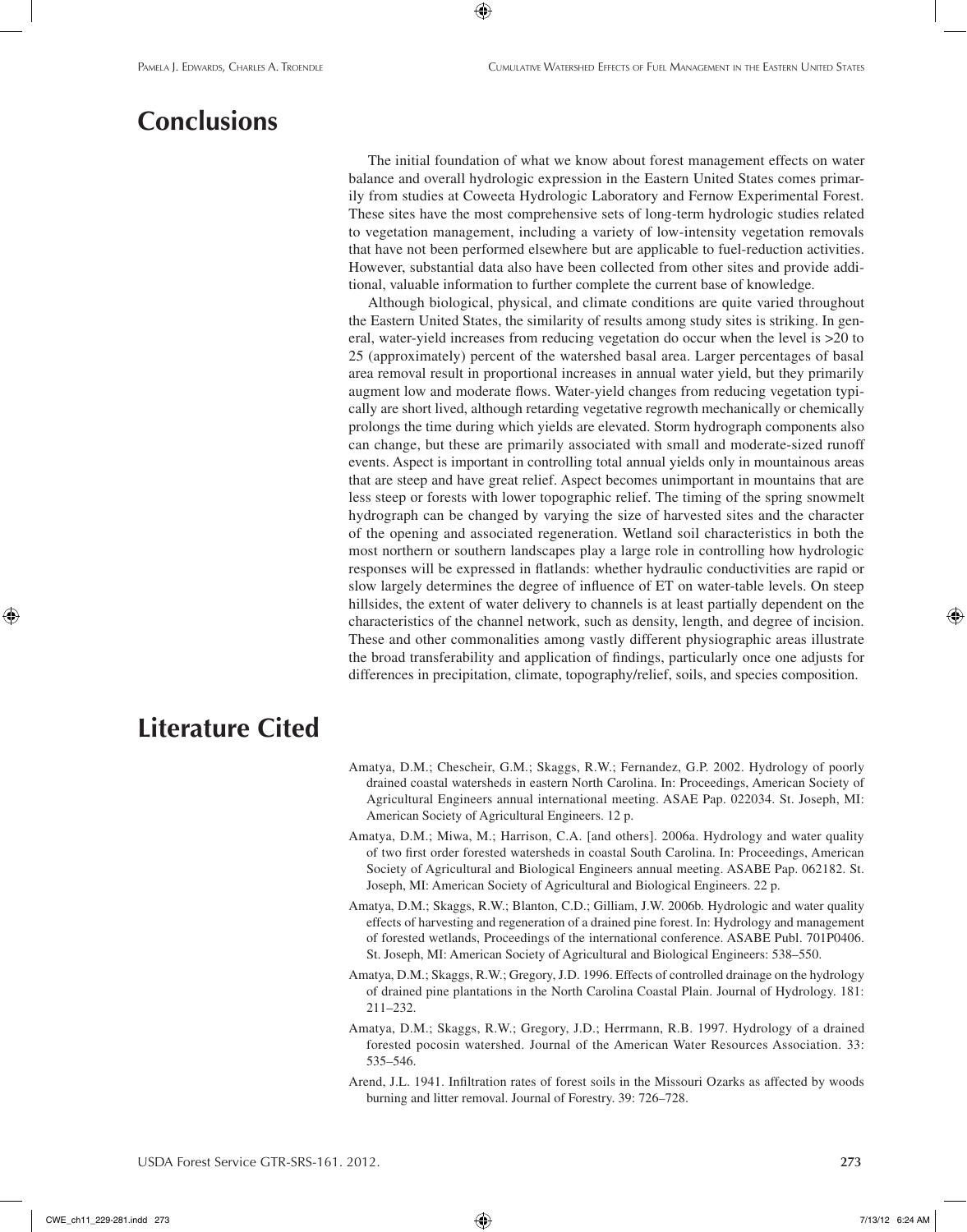Arthur, M.A.; Coltharp, G.B.; Brown, D.L. 1998. Effects of best management practices on forest streamwater quality in eastern Kentucky. Journal of the American Water Resources Association. 34: 481–495.

⊕

- Aust, W.M.; Lea, R. 1991. Soil temperature and organic matter in a disturbed forested wetland. Soil Science Society of America Journal. 55: 1741–1746.
- Aust, W.M.; Lea, R. 1992. Comparative effects of aerial and ground logging on soil properties in a tupelo-cypress wetland. Forest Ecology and Management. 50: 57–73.
- Aust, W.M.; Reisinger, T.M.; Burger, J.A.; Stokes, B.J. 1993. Soil physical and hydrological changes associated with logging a wet pine flat with wide-tired skidders. Southern Journal of Applied Forestry. 17: 22–25.
- Aust, W.M.; Tippet, M.D.; Burger, J.A.; McKee, W.H., Jr. 1995. Compaction and rutting during harvesting affect better drained soils more than poorly drained soils on wet pine flats. Southern Journal of Applied Forestry. 19: 72–77.
- Beasley, R.S. 1979. Intensive site preparation and sediment losses on steep watersheds in the Gulf Coastal Plain. Soil Science Society of America Journal. 43: 412–417.
- Beasley, R.S.; Granillo, A.B. 1983. Sediment losses from forest practices in the Gulf Coastal Plain of Arkansas. In: Jones, E.P., Jr., ed. Proceedings of the second biennial southern silvicultural research conference. Gen. Tech. Rep. SE-24. Asheville, NC: U.S. Department of Agriculture Forest Service, Southeastern Forest Experiment Station: 461–467.
- Beasley, R.S.; Granillo, A.B. 1988. Sediment and water yields from managed forests on flat Coastal Plain sites. Water Resources Bulletin. 24: 361–366.
- Beasley, R.S.; Granillo, A.B.; Zillmer, V. 1986. Sediment losses from forest management: mechanical vs. chemical site preparation after clearcutting. Journal of Environmental Quality. 15: 413–416.
- Beasley, R.S.; Lawson, E.R.; Miller, E.L.; Blackburn, W.H. 2000. Assessing the impacts of intensive forest management: watershed studies of the mid-South. In: Proceedings, Society of American Foresters 2000 national convention. Publ. SAF-01-02. Washington, DC: Society of American Foresters: 45–57.
- Bent, G.C. 1994. Effects of timber cutting on runoff to Quabbin Reservoir, central Massachusetts. In: Marston, R.A.; Hasfurther, V.R., eds. Proceedings, effects of human-induced changes on hydrologic systems. Bethesda, MD: American Water Resources Association: 187–196.
- Biswell, H.H. 1975. Effects of fires on chaparral. In: Kozlowski, T.T.; Ahlgren, C.C., eds. Fire and ecosystems. New York: Academic Press: 321–364.
- Blackburn, W.H.; Wood, J.C.; DeHaven, M.G. 1986. Storm flow and sediment losses from siteprepared forestland in east Texas. Water Resources Research. 22: 776–784.
- Blackmarr, W.H.; White, D.P. 1964. A 22-year progress report of hydrologic studies on the Rose Lake wooded watershed in southern Michigan. Michigan Agricultural Experiment Station Quarterly Bulletin. 46: 542–560.
- Blanton, C.D.; Skaggs, R.W.; Amatya, D.M.; Chescheir, G.M. 1998. Soil hydraulic property variations during harvest and regeneration of drained, coastal pine plantations. In: Proceedings, American Society of Agricultural Engineers annual international meeting. ASAE Pap. 982147. St. Joseph, MI: American Society of Agricultural Engineers. 11 p.
- Bliss, C.M.; Comerford, N.B. 2002. Forest harvesting influence on water table dynamics in a Florida flatwoods landscape. Soil Science Society of America Journal. 66: 1344–1349.
- Boelter, D.H.; Verry, E.S. 1977. Peatland and water in the northern Lake States. Gen. Tech. Rep. NC-31. St. Paul, MN: U.S. Department of Agriculture Forest Service, North Central Forest Experiment Station. 22 p.
- Bowles, M.L.; Jacobs, K.A.; Mengler, J.L. 2007. Longterm change in an oak forest's woody understory and herb layer with repeated burning. Journal of the Torrey Botanical Society. 134: 223–237.
- Chescheir, G.M.; Lebo, M.E.; Amatya, D.M. [and others]. 2003. Hydrology and water quality of forested lands in eastern North Carolina. In: Proceedings, American Society of Agricultural Engineers annual international meeting. ASAE Pap. 032037. St. Joseph, MI: American Society of Agricultural Engineers. 31 p.
- Cromer, R.N.; Vines, R.G. 1966. Soil temperatures under a burning windrow. Australian Forest Research. 2: 29–34.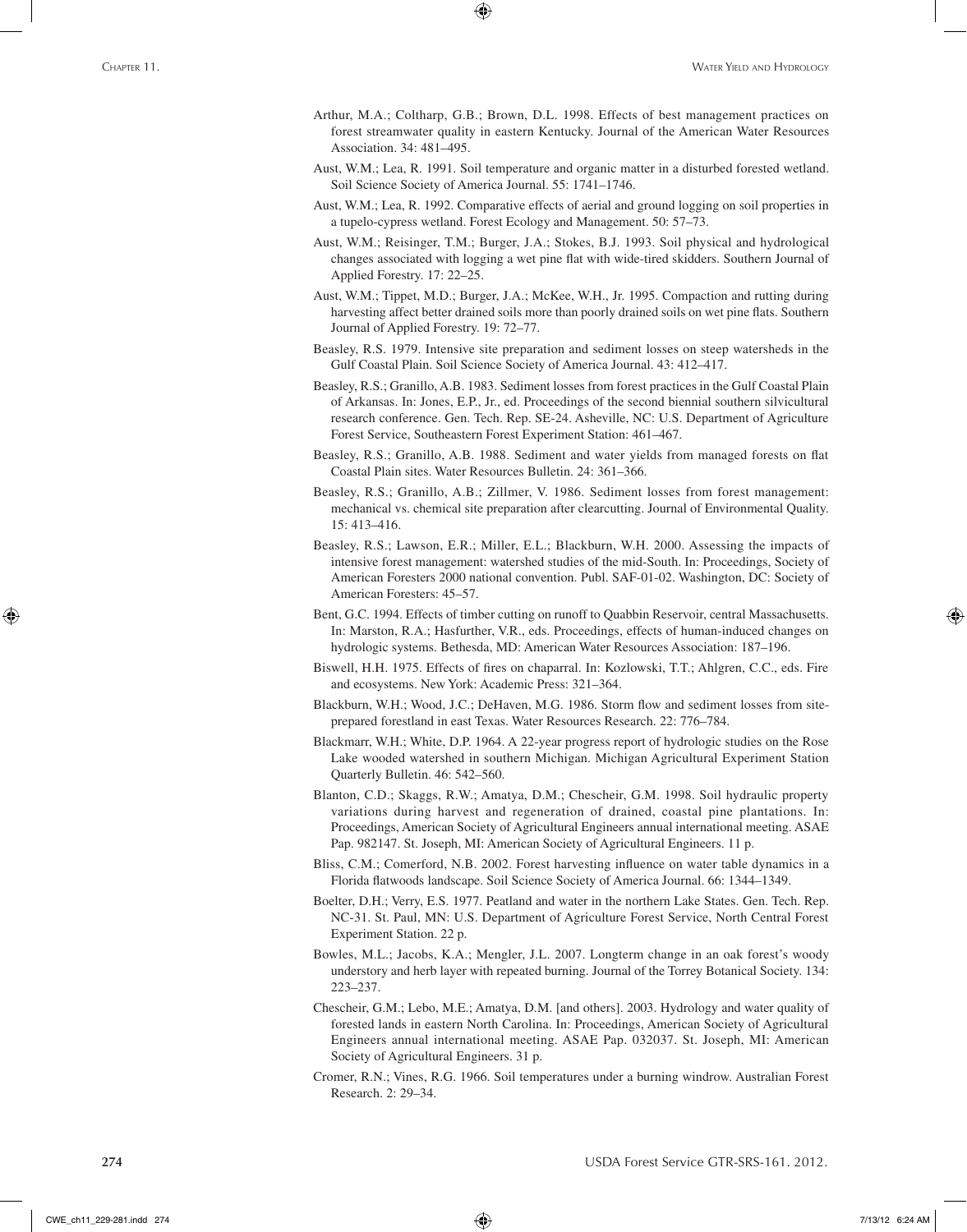Cushwa, C.T.; Hopkins, M.L.; McGinnes, B.S. 1970. Responses of legumes to prescribed burns in loblolly pine stands of the South Carolina Piedmont. Res. Note SE-140. Asheville, NC: U.S. Department of Agriculture Forest Service, Southeastern Forest Experiment Station. 6 p.

⊕

- DeBano, L.F. 1966. Formation of non-wettable soils… involves heat transfer mechanism. Res. Note PSW-132. Berkeley, CA: U.S. Department of Agriculture Forest Service, Pacific Southwest Forest and Range Experiment Station. 8 p.
- Dobrowolski, J.P.; Blackburn, W.H.; Pearson, H.A. 1992. Changes to infiltration and interrill erosion from long-term prescribed burning in Louisiana. Water Resources Bulletin. 28: 287–298.
- Douglass, J.E. 1983. The potential for water yield augmentation from forest management in the Eastern United States. Water Resources Bulletin. 19: 351–358.
- Douglass, J.E.; Goodwin, O.C. 1980. Runoff and soil erosion from forest site preparation practices. In: Proceedings, U.S. forestry and water quality: what course the 80s? An analysis of environmental issues. Washington, DC: Water Pollution Control Federation: 50–72.
- Douglass, J.E.; Swank, W.T. 1972. Streamflow modification through management of eastern forests. Res. Pap. SE-94. Asheville, NC: U.S. Department of Agriculture Forest Service, Southeastern Forest Experiment Station. 15 p.
- Douglass, J.E.; Swank, W.T. 1975. Effects of management practices on water quality and quantity, Coweeta Hydrologic Laboratory, Otto, NC. In: Proceedings, municipal watershed management symposium. Gen. Tech. Rep. NE-13. Broomall, PA: U.S. Department of Agriculture Forest Service, Northeastern Forest Experiment Station: 1–13.
- Douglass, J.E.; Van Lear, D.H. 1983. Prescribed burning and water quality of ephemeral streams in the Piedmont of South Carolina. Forest Science. 29(1): 181–189.
- Douglass, J.E.; Van Lear, D.H.; Valverde, C. 1983. Stormflow changes after prescribed burning and clearcutting pine stands in the South Carolina Piedmont. In: Jones, E.P., Jr., ed. Proceedings of the second biennial southern silvicultural research conference. Gen. Tech. Rep. SE-24. Asheville, NC: U.S. Department of Agriculture Forest Service, Southeastern Forest Experiment Station: 454–460.
- Dunford, E.G.; Fletcher, P.W. 1947. Effect of removal of stream-bank vegetation upon water yield. Transactions of the American Geophysical Union. 28: 105–110.
- Grace, J.M., III. 2005. Forest operations and water quality in the South. Transactions of the American Society of Agricultural Engineers. 48: 871–880.
- Grace, J.M., III; Skaggs, R.W.; Cassel, D.K. 2007. Influence of thinning loblolly pine (*Pinus taeda* L.) on hydraulic properties of an organic soil. Transactions of the ASABE. 50: 517–522.
- Grace, J.M., III; Skaggs, R.W.; Chescheir, G.M. 2006. Hydrologic and water quality effects of thinning loblolly pine. Transactions of the ASABE. 49: 645–654.
- Grace, J.M., III; Skaggs, R.W.; Malcom, H.R. [and others]. 2003. Increased water yields following harvesting operations on a drained coastal watershed. In: Proceedings, America Society of Agricultural Engineers international annual meeting. ASAE Pap. 032039. St. Joseph, MI: America Society of Agricultural Engineers. 25 p.
- Helvey, J.D. 1967. Interception by eastern white pine. Water Resources Research. 3: 723–729.
- Hewlett, J.D. 1979. Forest water quality: an experiment in harvesting and regenerating Piedmont forests. Georgia Forest Res. Pap. Athens, GA: University of Georgia. 22 p.
- Hewlett, J.D. 1982. Forests and floods in the light of recent investigation. In: Canadian hydrology symposium: 82. Associate committee on hydrology. Ottawa, Ontario: National Research Council of Canada: 543–559.
- Hewlett, J.D.; Doss, R. 1984. Forests, floods, and erosion: a watershed experiment in the southeastern Piedmont. Forest Science. 30: 424–434.
- Hewlett, J.D.; Helvey, J.D. 1970. The effects of clear-felling on the storm hydrograph. Water Resources Research. 6: 768–782.
- Hewlett, J.D.; Hibbert, A.R. 1961. Increases in water yield after several types of forest cutting. Louvain, Belgium: International Association of Scientific Hydrology Quarterly Bulletin: 5–16.
- Hewlett, J.D.; Post, H.E.; Doss, R. 1984. Effect of clear-cut silviculture on dissolved ion export and water yield in the Piedmont. Water Resources Research. 20: 1030–1038.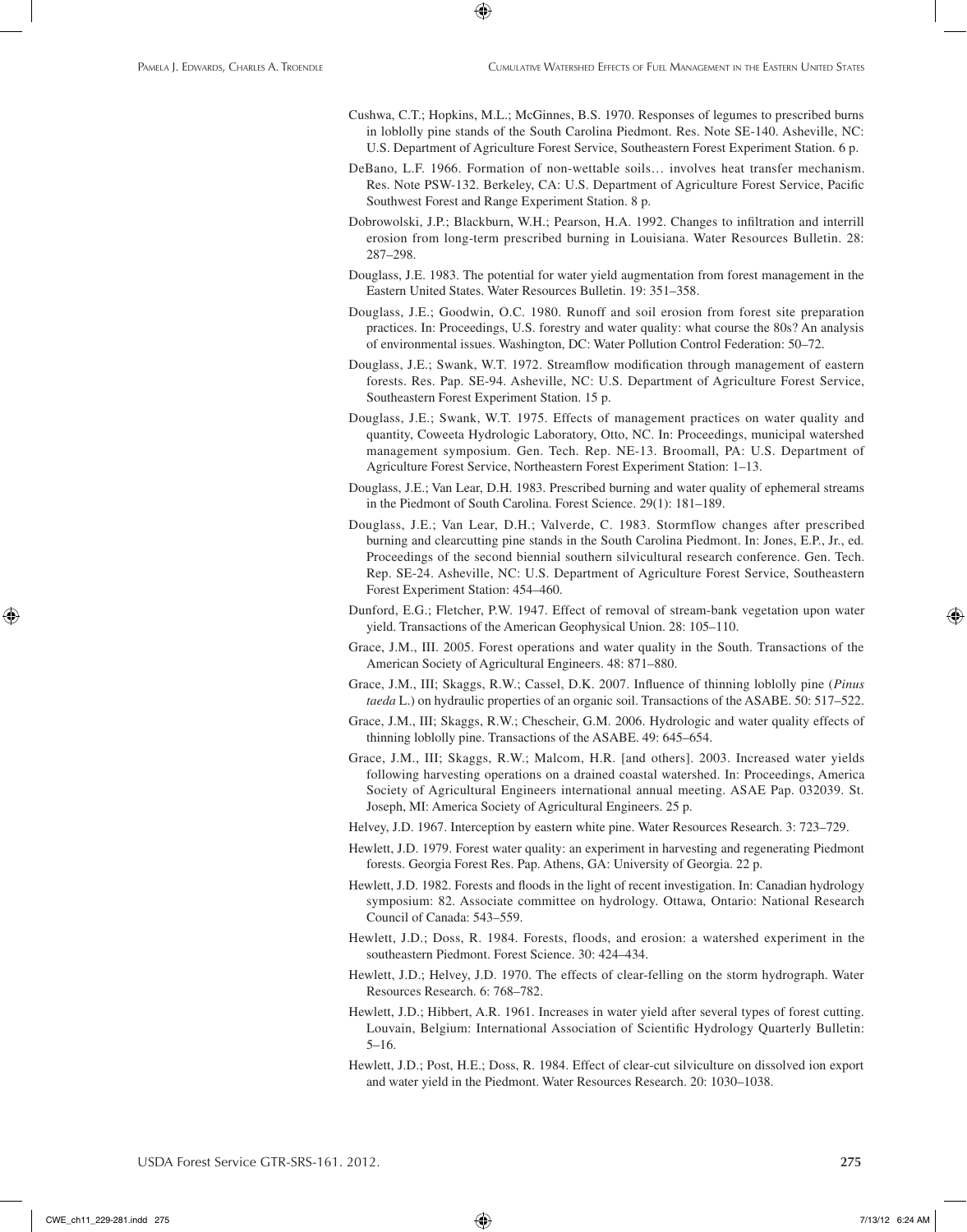- Hibbert, A.R. 1966. Forest treatment effects on water yield. In: Proceedings, international symposium on forest hydrology. New York: Pergamon Press: 527–543.
- Hibbert, A.R. 1969. Water yield changes after converting a forested catchment to grass. Water Resources Research. 5: 634–640.

Hillel, D. 1982. Introduction to soil physics. New York: Academic Press, Inc. 364 p.

⊕

- Hoover, M.D. 1944. Effect of removal of forest vegetation upon water-yields. Transactions of the American Geophysical Union. 6: 969–975.
- Hornbeck, J.W. 1973. Storm flow from hardwood-forested and cleared watersheds in New Hampshire. Water Resources Research. 9: 346–354.
- Hornbeck, J.W.; Adams, M.B.; Corbett, E.S. [and others]. 1993. Long-term impacts of forest treatments on water yield: a summary for northeastern USA. Journal of Hydrology. 150: 323–344.
- Hornbeck, J.W.; Kochenderfer, J.N. 2001. A century of lessons about water resources in northeastern forests. In: A monumental event: Proceedings, Society of American Foresters 2000 national convention. Bethesda, MD: Society of American Foresters: 31–37.
- Hornbeck, J.W.; Martin, C.W.; Eagar, C. 1997. Summary of water yield experiments at Hubbard Brook Experimental Forest, New Hampshire. Canadian Journal of Forest Research. 27: 2043–2052.
- Hornbeck, J.W.; Martin, C.W.; Pierce, R.S. [and others]. 1987. The northern hardwood ecosystem: ten years of recovery from clearcutting. Res. Pap. NE-596. Broomall, PA: U.S. Department of Agriculture Forest Service, Northeastern Forest Experiment Station. 30 p.
- Hornbeck, J.W.; Pierce, R.S. 1970. Changes in snowmelt runoff after forest clearing on a New England watershed. In: Eastern snow conference proceedings. Eastern Snow Conference. 26: 104–112.
- Hornbeck, J.W.; Pierce, R.S.; Federer, C.A. 1970. Streamflow changes after forest clearing in New England. Water Resources Research. 6: 1124–1132.
- Ice, G.G.; Stednick, J.D. 2004. Forest watershed research in the United States. Forest History Today. Spring/Fall: 16–26.
- Jackson, C.R.; Sun, G.; Amatya, D. [and others]. 2004. Fifty years of forest hydrology in the Southeast. In: Ice, G.G.; Stendnick, J.D., eds. A century of forest and wildland watershed lessons. Bethesda, MD: Society of American Foresters: 33–112.
- Jansson, K.J.; Johansson, J. 1998. Soil changes after traffic with a tracked and a wheeled forest machine: a case study on a silt loam in Sweden. Forestry. 71: 57–66.
- Johnson, E.A.; Kovner, J.L. 1954. Increasing water yield by cutting forest vegetation. Georgia Mineral Newsletter. 7: 145–148.
- Johnson, E.A.; Kovner, J.L. 1956. Effect on streamflow of cutting a forest understory. Forest Science. 2: 82–91.
- Johnson, E.A.; Meginnis, H.G. 1960. Effect of altering forest vegetation on low flows of small streams. In: Proceedings, International Association of Scientific Hydrology general assembly. Louvain, Belgium: International Association of Scientific Hydrology. 51: 257–266.
- Knapp, E.E.; Schwilk, D.W.; Kane, J.M.; Keeley, J.E. 2007. Role of burning season on initial understory vegetation response to prescribed fire in a mixed conifer forest. Canadian Journal of Forest Research. 37: 11–22.
- Kochenderfer, J.N.; Edwards, P.J.; Helvey, J.D. 1990. Land management and water yield in the Appalachians. In: Proceedings, watershed planning and analysis in action symposium. Reston, VA: American Society of Civil Engineers, IR Division: 523–532.
- Kochenderfer, J.N.; Helvey, J.D. 1989. Hydrologic impacts of mechanized site preparation in the central Appalachians. In: Proceedings, seventh central hardwood forest conference. Gen. Tech. Rep. NC-132. St. Paul, MN: U.S. Department of Agriculture Forest Service, North Central Forest Experiment Station: 283–289.
- Kovner, J.L. 1956. Evapotranspiration and water yields following forest cutting and natural regrowth. In: 1956 proceedings, Society of American Foresters. Society of American Foresters: 106–110.
- Kovner, J.L. 1957. Evapotranspiration in forest stands of the Southern Appalachian Mountains. Bulletin of the Georgia Academy of Science. 15: 80–85.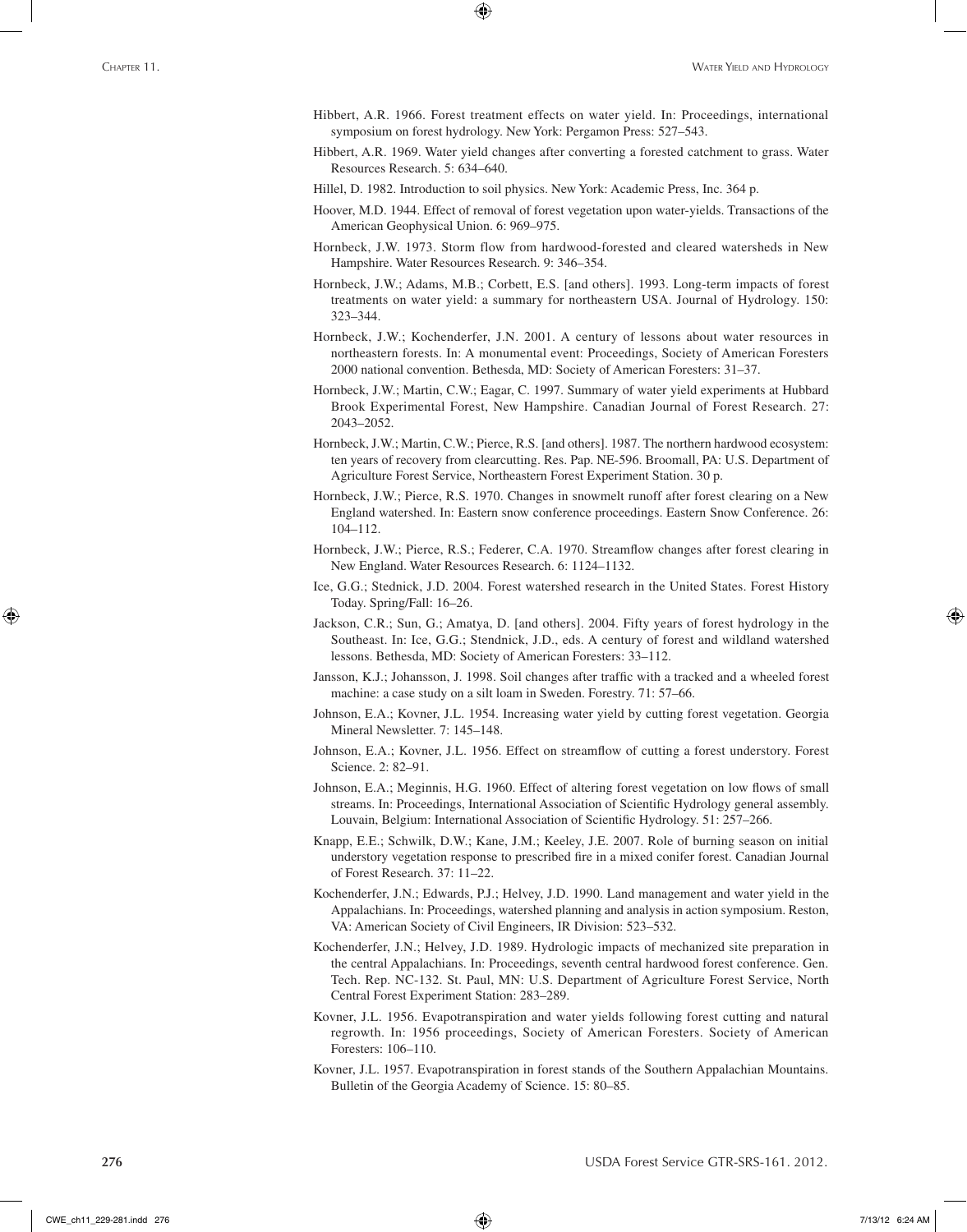Langdon, O.G.; Trousdell, K.B. 1978. Stand manipulation: effects on soil moisture and tree growth in southern pine and hardwood stands. In: Balmer, W.E., ed. Proceedings, soil moisture-site productivity symposium. Atlanta: U.S. Department of Agriculture Forest Service, Southeastern Area State and Private Forestry: 221–236.

⊕

- Lebo, M.E.; Herrmann, R.B. 1998. Harvest impacts on forest outflow in coastal North Carolina. Journal of Environmental Quality. 27: 1382–1395.
- Lewis, C.E.; Harshbarger, T.J. 1976. Shrub and herbaceous vegetation after 20 years of prescribed burning on the South Carolina Coastal Plain. Journal of Range Management. 29: 13–18.
- Likens, G.E.; Bormann, F.H. 1995. Biogeochemistry of a forested ecosystem. 2nd ed. New York: Springer. 159 p.
- Lockaby, B.G.; Clawson, R.G.; Flynn, K. [and others]. 1997a. Influence of harvesting on biogeochemical exchange in sheetflow and soil processes in a eutrophic floodplain forest. Forest Ecology and Management. 90: 187–194.
- Lockaby, B.G.; Jones, R.H.; Clawson, R.G. [and others]. 1997b. Influences of harvesting on functions of floodplain forests associated with low-order blackwater streams. Forest Ecology and Management. 90: 217–224.
- Lockaby, B.G.; Stanturf, J.A.; Messina, M.G. 1997c. Effects of silvicultural activity on ecological processes in floodplain forests of the Southern United States: a review of existing reports. Forest Ecology and Management. 90: 93–100.
- Lockaby, B.G.; Thornton, F.C.; Jones, R.H.; Clawson, R.G. 1994. Ecological response of an oligotrophic floodplain forest to harvesting. Journal of Environmental Quality. 23: 901–906.
- Lull, H.W.; Reinhart, K.G. 1966. Implications of even-aged management on water. In: 1965 Allegheny section proceedings, Society of American Foresters. Society of American Foresters: 54–61.
- Lull, H.W.; Reinhart, K.G. 1967. Increasing water yields in the Northeast by management of forested watersheds. Res. Pap. NE-66. Upper Darby, PA: U.S. Department of Agriculture Forest Service, Northeastern Forest Experiment Station. 45 p.
- Lynch, J.A.; Corbett, E.S. 1990. Evaluation of best management practices for controlling nonpoint pollution from silvicultural operations. Water Resources Bulletin. 26: 41–52.
- Lynch, J.A.; Sopper, W.E.; Partridge, D.B. 1972. Changes in streamflow following partial clearcutting on a forested watershed. In: Csallany, S.C.; McLaughlin, T.B.; Striffler, W.D., eds. National symposium on watersheds in transition proceedings. Urbana, IL: American Water Resources Association: 313–320.
- McNabb, D.H.; Startsev, A.D.; Nguyen, H. 2001. Soil wetness and traffic level effects on bulk density and air-filled porosity of compacted boreal forest soils. Soil Science Society of America Journal. 65: 1238–1247.
- Meginnis, H.G. 1959. Increasing water yields by cutting forest vegetation. In: Symposium of Hannoversch-Munden. Publ. 48. Louvain, Belgium: International Association of Scientific Hydrology: 59–68.
- Messina, M.G.; Schoenholtz, S.H.; Lowe, M.W. [and others]. 1997. Initial responses of woody vegetation, water quality, and soils to harvesting intensity in a Texas bottomland hardwood ecosystem. Forest Ecology and Management. 90: 201–215.
- Miller, E.L. 1984. Sediment yield and storm flow response to clear-cut harvest and site preparation in the Ouachita Mountains. Water Resources Research. 20: 471–475.
- Miller, E.L.; Beasley, R.S.; Lawson, E.R. 1988. Forest harvest and site preparation effects on stormflow and peakflow of ephemeral streams in the Ouachita Mountains. Journal of Environmental Quality. 17: 212–218.
- Miwa, M.; Gartner, D.L.; Bunton, C.S. [and others]. 2003. Characterization of headwater stream hydrology in the southeastern Lower Coastal Plain. Charleston, SC: U.S. Department of Agriculture Forest Service, Southern Research Station; final report; IAG#: DW12945840-01- 0. 33 p.
- Mohering, D.M.; Grano, C.X.; Bassett, J.R. 1966. Properties of forested loess soils after repeated prescribed burns. Res. Note SO-40. New Orleans: U.S. Department of Agriculture Forest Service, Southern Forest Experiment Station. 4 p.
- Mrazik, B.R.; Mader, D.L.; MacConnell, W.P. 1980. Integrated watershed management: an alternative for the Northeast. Res. Bull. 664. Amherst, MA: Massachusetts Agricultural Experiment Station. 50 p.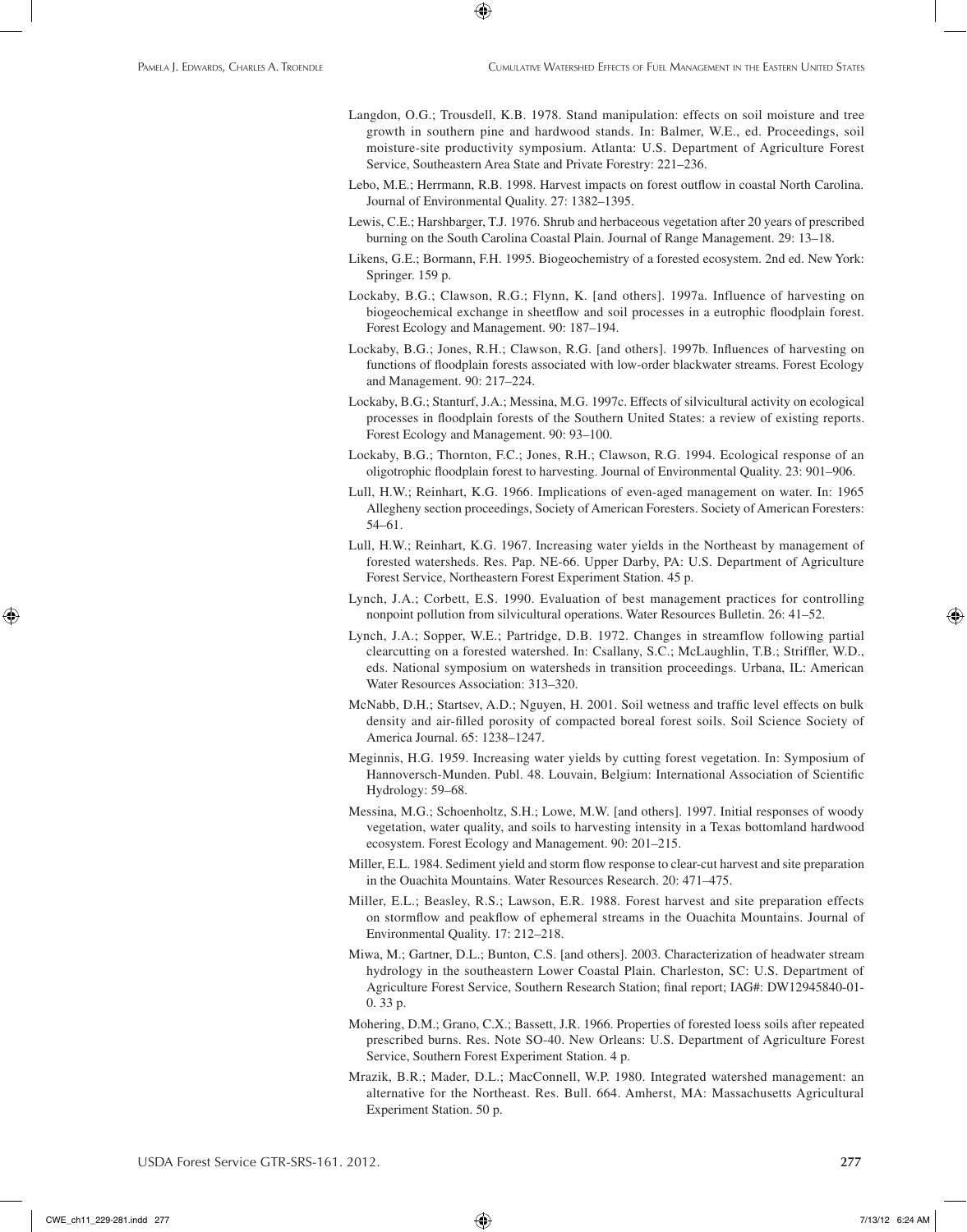Neary, D.G.; Bush, P.B.; Grant, M.A. 1986. Water quality of ephemeral forest streams after site preparation with herbicide hexazinone. Forest Ecology and Management. 14: 23–40.

⊕

- Neary, D.G.; Lassiter, C.J.; Swindel, B.F. 1982. Hydrologic responses to silvicultural operations in southern Coastal Plain flatwoods. In: Coleman, S.S.; Mace, A.C., Jr.; Swindel, B.F., eds. Impacts of intensive forest management practices. Gainesville, FL: University of Florida: 35–52.
- Outcalt, K.W.; Reilly, M.J.; Wade, D.D. 2006. Timing of biennial prescribed burns effects (sic) understory plant response in Piedmont pine-hardwood stands. In: Proceedings, 2006 fire ecology and management congress. Pullman, WA: Washington State University. 3 p.
- Patric, J.H. 1980. Effects of wood products harvest on forest soil and water relations. Journal of Environmental Quality. 9: 73–80.
- Patric, J.H.; Reinhart, K.G. 1971. Hydrologic effects of deforesting two mountain watersheds in West Virginia. Water Resources Research. 7: 1182–1188.
- Perison, D.; Phelps, J.; Pavel, C.; Kellison, R. 1997. The effects of timber harvest in a South Carolina blackwater bottomland. Forest Ecology and Management. 90: 171–185.
- Pierce, R.S.; Hornbeck, J.W.; Likens, G.E.; Bormann, F.H. 1970. Effect of elimination of vegetation on stream water quantity and quality. In: International symposium on results of research on representative and experimental basins. IASH Publ. 96. Washington, DC: International Association of Scientific Hydrology: 311–328.
- Pierce, R.S.; Hornbeck, J.W.; Martin, C.W. [and others]. 1993. Whole-tree clearcutting in New England: manager's guide to impacts on soils, streams, and regeneration. Gen. Tech. Rep. NE-172. Radnor, PA: U.S. Department of Agriculture Forest Service, Northeastern Forest Experiment Station. 23 p.
- Reinhart, K.G. 1964. Effect of a commercial clearcutting in West Virginia on overland flow and storm runoff. Journal of Forestry. 62: 167–171.
- Reinhart, K.G.; Eschner, A.; Trimble, G.R., Jr. 1963. Effect on streamflow of four forest practices in the mountains of West Virginia. Res. Pap. NE-1. Upper Darby, PA: U.S. Department of Agriculture Forest Service, Northeastern Forest Experiment Station. 79 p.
- Reinhart, K.G.; Trimble, G.R., Jr. 1962. Forest cutting and increased water yield. Journal of the American Water Works Association. 54: 1464–1472.
- Riekerk, H. 1983a. Environmental impacts of intensive silviculture in Florida. In: IUFRB symposium on forest site and continuous productivity. Gen. Tech. Rep. PNW-163. Portland, OR: U.S. Department of Agriculture Forest Service, Pacific Northwest Forest and Range Experiment Station: 264–271.
- Riekerk, H. 1983b. Impacts of silviculture on flatwoods runoff, water quality, and nutrient budgets. Water Resources Bulletin. 19: 73–79.
- Riekerk, H. 1989. Influence of silvicultural practices on the hydrology of pine flatwoods in Florida. Water Resources Research. 25: 713–719.
- Robert, W.B. 1965. Soil temperatures under a pile of burning logs. Australian Forest Research. 1: 21–25.
- Rogerson, T.L. 1976. Soil water deficits under forested and clearcut areas in northern Arkansas. Soil Science Society of America Journal. 40: 802–805.
- Rogerson, T.L. 1985. Hydrologic responses to silvicultural practices in pine–hardwood stands in the Ouachita Mountains. In: Proceedings, fifth central hardwood forest conference. New Orleans: U.S. Department of Agriculture Forest Service, Southern Forest Experiment Station: 209–214.
- Settergren, C.D.; Nugent, R.M.; Henderson, G.S. 1980. Timber harvest and water yields in the Ozarks. In: Symposium on watershed management. New York: American Society of Civil Engineers: 661–668. Vol. II.
- Shahlaee, A.K.; Nutter, W.L.; Burroughs, E.R., Jr.; Morris, L.A. 1991. Runoff and sediment production from burned forest sites in the Georgia Piedmont. Water Resources Bulletin. 27: 485–493.
- Shepard, J.P.; Lucier, L.A.; Haines, L.W. 1993. Industry and forest wetlands: cooperative research initiatives. Journal of Forestry. 91(5): 29–33.
- Skaggs, R.W.; Amatya, D.M.; Chescheir, G.M.; Blanton, C.D. 2006. Soil property changes during loblolly pine production. Hydrology and water quality of two first order forested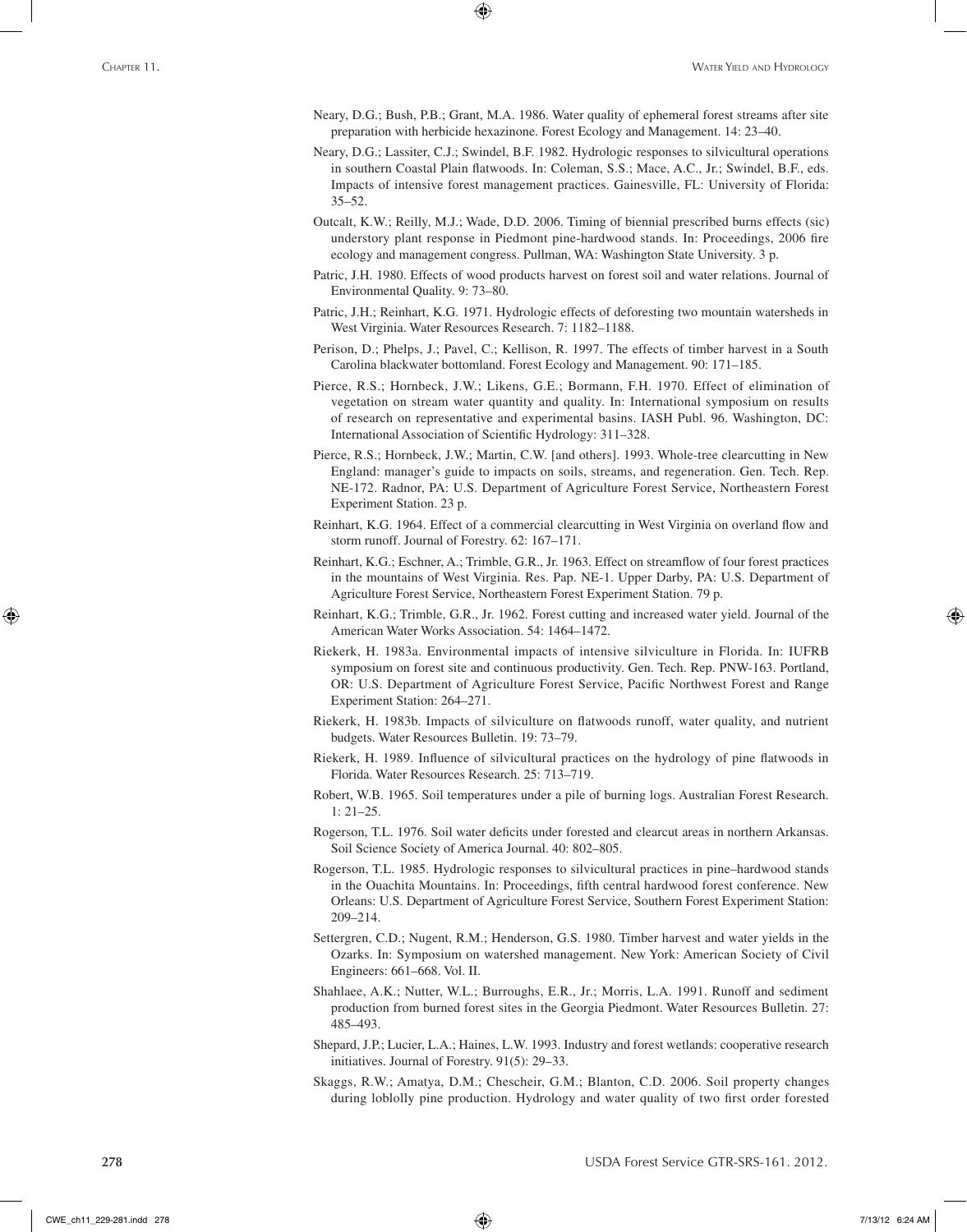watersheds in coastal South Carolina. In: Proceedings, American Society of Agricultural and Biological Engineers annual meeting. ASABE Pap. 068026. St. Joseph, MI: American Society of Agricultural and Biological Engineers. 22 p.

⊕

- Skaggs, R.W.; Gilliam, J.W.; Evans, R.O. 1991. A computer simulation study of pocosin hydrology. Wetlands. 11: 399–416.
- Summer, W.B.; Jackson, C.R.; Jones, D.; Miwa, M. 2006. Dry Creek long-term watershed study: effects of timber harvest on hydrology and sediment export in headwater streams in southwest Georgia. In: Connor, K.F., ed. Proceedings of the 13th biennial southern silvicultural research conference. Gen. Tech. Rep. SRS-92. Asheville, NC: U.S. Department of Agriculture Forest Service, Southern Research Station: 387–391.
- Sun, G.; McNulty, S.G.; Shepard, J.P. [and others]. 2001. Effects of timber management on the hydrology of wetland forests in the Southern United States. Forest Ecology and Management. 143: 227–236.
- Sun, G.; Riedel, M.; Jackson, R. [and others]. 2004. Influences of management of southern forests on water quantity and quality. In: Rauscher, H.M.; Johnsen, K., eds. Southern forest science: past, present, and future. Gen. Tech. Rep. SRS-75. Asheville, NC: U.S. Department of Agriculture Forest Service, Southern Research Station: 195–234.
- Sun, G.; Riekerk, H.; Comerford, N.B. 1998. Modeling the hydrologic impacts of forest harvesting on Florida flatwoods. Journal of the American Water Resources Association. 34: 843–854.
- Sun, G.; Riekerk, H.; Kornhak, L.V. 2000. Groundwater table rise after forest harvesting on cypress-pine flatwoods in Florida. Wetlands. 20: 101–112.
- Swank, W.T.; Douglass, J.E.; Cunningham, G.B. 1982. Changes in water yield and storm hydrographs following commercial clearcutting on a Southern Appalachian catchment. In: Proceedings, hydrological research basins and their use in water resource planning. Berne, Switzerland: National Hydrologic Service: 583–594. Vol. 2.
- Swank, W.T.; Goebel, N.B.; Helvey, J.D. 1972. Interception loss in loblolly pine stands of the South Carolina Piedmont. Journal of Soil and Water Conservation. 27: 160–164.
- Swank, W.T.; Miner, N.H. 1968. Conversion of hardwood-covered watersheds to white pine reduces water yield. Water Resources Research. 4: 947–954.
- Swank, W.T.; Swift, L.W., Jr.; Douglass, J.E. 1988. Streamflow changes associated with forest cutting, species conversions, and natural disturbances. In: Swank, W.T.; Crossley, D.A., Jr., eds. Forest hydrology and ecology at Coweeta. Ecological studies. New York: Springer: 297– 312. Vol. 66.
- Swank, W.T.; Vose, J.M.; Elliott, K.J. 2001. Long-term hydrologic and water quality responses following commercial clearcutting of mixed hardwoods on a Southern Appalachian catchment. Forest Ecology and Management. 143: 163–178.
- Swift, L.W., Jr.; Elliott, K.J.; Ottmar, R.D.; Vihnanek, R.E. 1993. Site preparation burning to improve southern Appalachian pine-hardwood stands: fire characteristics and soil erosion, moisture, and temperature. Canadian Journal of Forest Research. 23: 2242–2254.
- Swindel, B.F.; Lassiter, C.J.; Riekerk, H. 1981. Effects of clearcutting and site preparation on water yields from flatwoods forests. IMPAC Rep. 6(5). Gainesville, FL: University of Florida. 18 p.
- Swindel, B.F.; Lassiter, C.J.; Riekerk, H. 1982. Effects of clearcutting and site preparation on water yields from slash pine forests. Forest Ecology and Management. 4: 101–113.
- Swindel, B.F.; Lassiter, C.J.; Riekerk, H. 1983. Effects of different harvesting and site preparation operations on the peak flows of streams in *Pinus elliotti* flatwoods forests. Forest Ecology and Management. 5: 77–86.
- Trimble, G.R., Jr.; Reinhart, K.G.; Webster, H.H. 1963. Cutting the forest to increase water yields. Journal of Forestry. 61: 635–640.
- Troendle, C.A. 1970. The flow interval method for analyzing timber harvesting effects on streamflow regimen. Water Resources Research. 6: 328–332.
- Trousdell, K.B.; Hoover, M.D. 1955. A change in ground water level after clearcutting of loblolly pine in the Coastal Plain. Journal of Forestry. 53: 493–498.
- Urie, D.H. 1971. Estimated groundwater yield following strip cutting in pine plantations. Water Resources Research. 7: 1497–1510.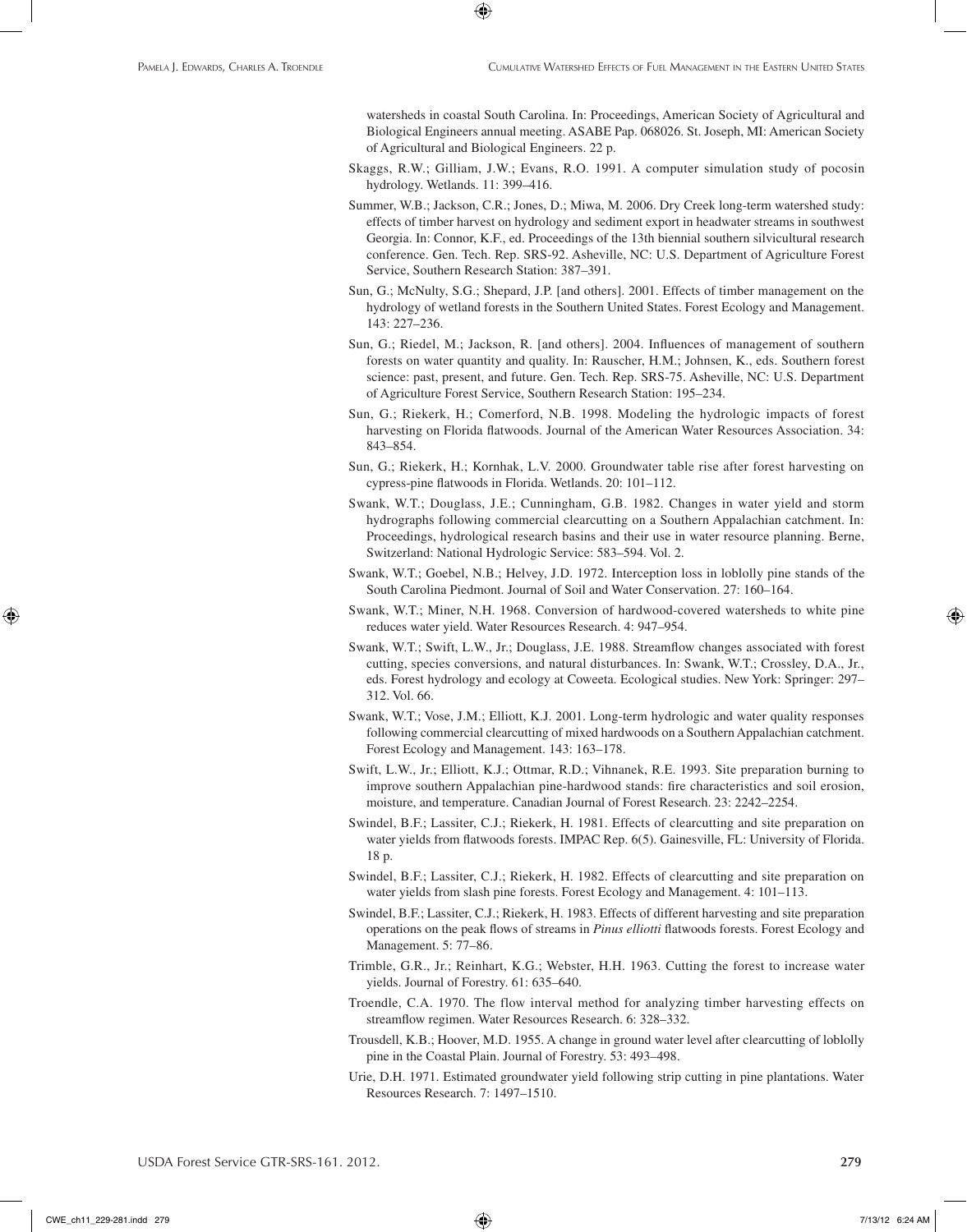Ursic, S.J. 1970. Hydrologic effects of prescribed burning and deadening upland hardwoods in northern Mississippi. Res. Pap. SO-54. New Orleans: U.S. Department of Agriculture Forest Service, Southern Forest Experiment Station. 15 p.

⊕

- Ursic, S.J. 1982. Hydrologic changes after replacing hardwoods with southern pine. In: Proceedings, hydrological research basins and their use in water resource planning. Berne, Switzerland: National Hydrologic Service: 735–746. Vol. 2.
- U.S. Department of Agriculture Forest Service. 1987. Forest research: Fernow Experimental Forest. NE-INF-75-87. Broomall, PA. 12 p.
- U.S. Department of the Interior, U.S. Geological Survey. 2003. A tapestry of time and terrain. http://tapestry.usgs.gov/physiogr/physio.html. [Date accessed: November 11, 2007].
- Van Lear, D.H.; Danielovich, S.J. 1988. Soil movement after broadcast burning in the southern Appalachians. Southern Journal of Applied Forestry. 12: 49–53.
- Van Lear, D.H.; Douglass, J.E. 1982. Water in the loblolly pine ecosystem eastern region. In: Symposium on loblolly pine ecosystems. Raleigh, NC: North Carolina State University, School of Forest Resources: 285–296.
- Van Lear, D.H.; Douglass, J.E.; Cox, S.K.; Augspuger, M.K. 1985. Sediment and nutrient export in runoff from burned and harvested pine watersheds in the South Carolina Piedmont. Journal of Environmental Quality. 14: 169–174.
- Van Lear, D.H.; Harlow, R.F. 2002. Fire in the Eastern United States: influence on wildlife habitat. In: Ford, W.M.; Russell, K.R.; Moorman, C.E., eds. Proceedings, the role of fire for nongame wildlife management and community restoration: traditional uses and new directions. Gen. Tech. Rep. NE-288. Newtown Square, PA: U.S. Department of Agriculture Forest Service, Northeastern Research Station: 2–10.
- Van Lear, D.H.; Kapeluck, P.R. 1989. Fell and burn to regenerate mixed pine-hardwood stands: an overview of effects on the soil. In: Proceedings, pine-hardwood mixtures: a symposium on management and ecology of the type. Gen. Tech. Rep. SE-58. Asheville, NC: U.S. Department of Agriculture Forest Service, Southeastern Forest Experiment Station: 83–90.
- Verry, E.S. 1972. Effect of an aspen clearcutting on water yield and quality in northern Minnesota. In: Csallany, S.C; McLaughlin, T.B.; Striffler, W.D., eds. National symposium on watersheds in transition proceedings. Urbana, IL: American Water Resources Association: 276–284.
- Verry, E.S. 1981. Water table and streamflow changes after stripcutting and clearcutting an undrained black spruce bog. In: Proceedings, 6<sup>th</sup> international peat congress. Eleventh, MN: WA Fisher Co.: 493–498.
- Verry, E.S. 1986. Forest harvesting and water: the Lake States experience. Water Resources Bulletin. 22: 1039–1047.
- Verry, E.S. 1987. The effect of aspen harvest and growth on water yield in Minnesota. In: Forest hydrology and watershed management, Proceedings of Vancouver symposium. IAHS-AISH Publ. 167. Washington, DC: International Association of Scientific Hydrology: 553–562.
- Verry, E.S. 1997. Hydrological processes of natural, northern forested wetlands. In: Trettin, C.C.; Jurgensen, M.F.; Grigal, D.F. [and others], eds. Northern forested wetlands: ecology and management. Boca Raton, FL: CRC Press: 163–188.
- Verry, E.S.; Lewis, J.R.; Brooks, K.N. 1983. Aspen clearcutting increases snowmelt and storm flow peaks in north central Minnesota. Water Resources Bulletin. 19: 59–66.
- Verry, E.S.; Timmons, D.R. 1982. Waterborne nutrient flow through an upland-peatland watershed in Minnesota. Ecology. 63: 1456–1467.
- Wang, J.; LeDoux, C.B.; Edwards, P.; Jones, M. 2005. Soil bulk density changes caused by mechanized harvesting: a case study in central Appalachia. Forest Products Journal. 55: 37–40.
- Wells, C.G.; Campbell, R.E.; DeBano L.F. [and others]. 1979. Effects of fire on soil: a state-ofknowledge review. Gen. Tech. Rep. WO-7. Washington, DC: U.S. Department of Agriculture Forest Service. 34 p.
- Williams, T.M.; Lipscomb, D.J. 1981. Water table rise after cutting on Coastal Plain soils. Southern Journal of Applied Forestry. 5: 46–48.
- Wilson, L.; Amatya, D.M.; Callahan, T.J.; Trettin, C.C. 2006. Hurricane impact on stream flow and nutrient exports for a first-order forested watershed of the Lower Coastal Plain, South Carolina. In: Fowler, D.L., comp. Proceedings, second interagency conference on research